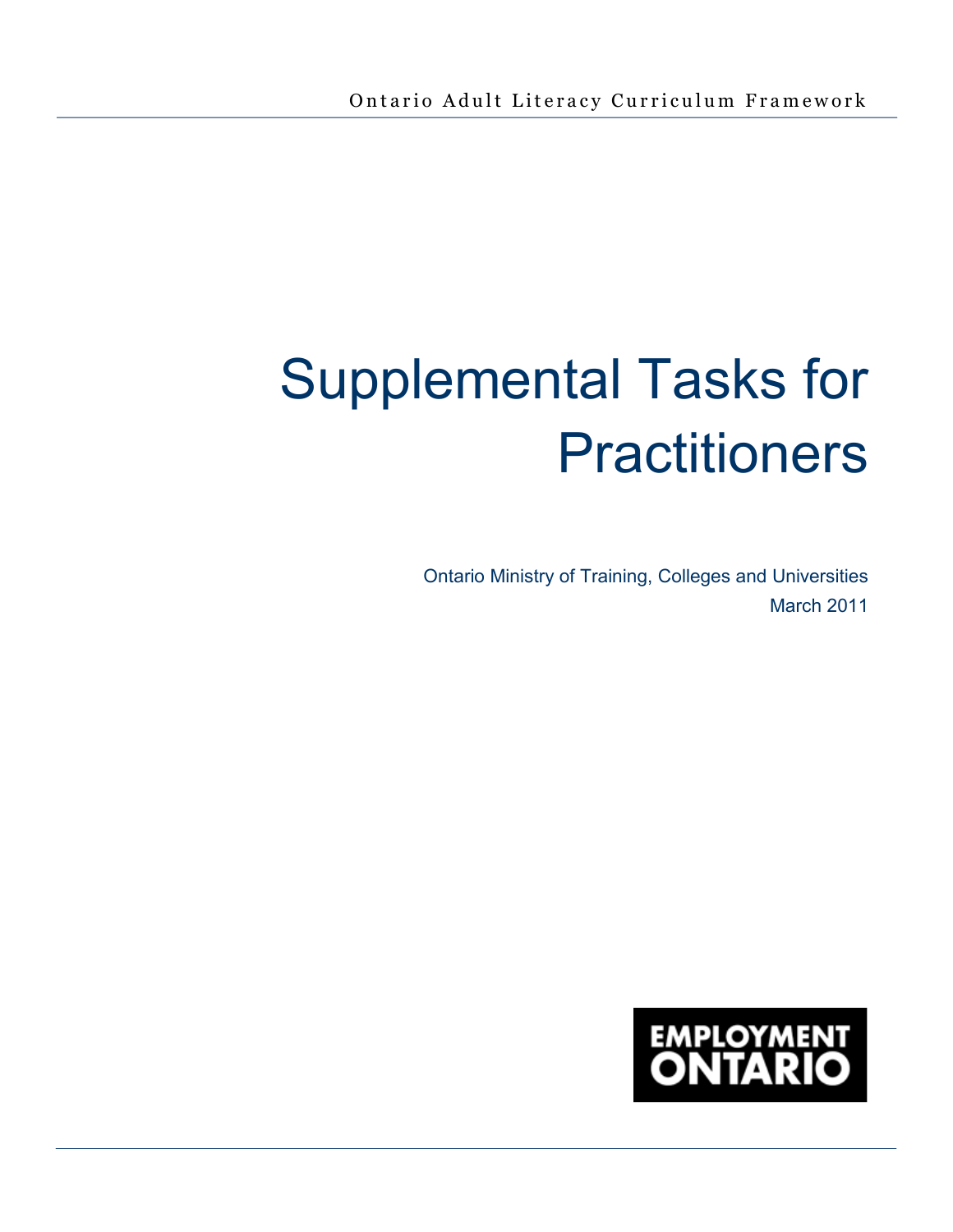## Contents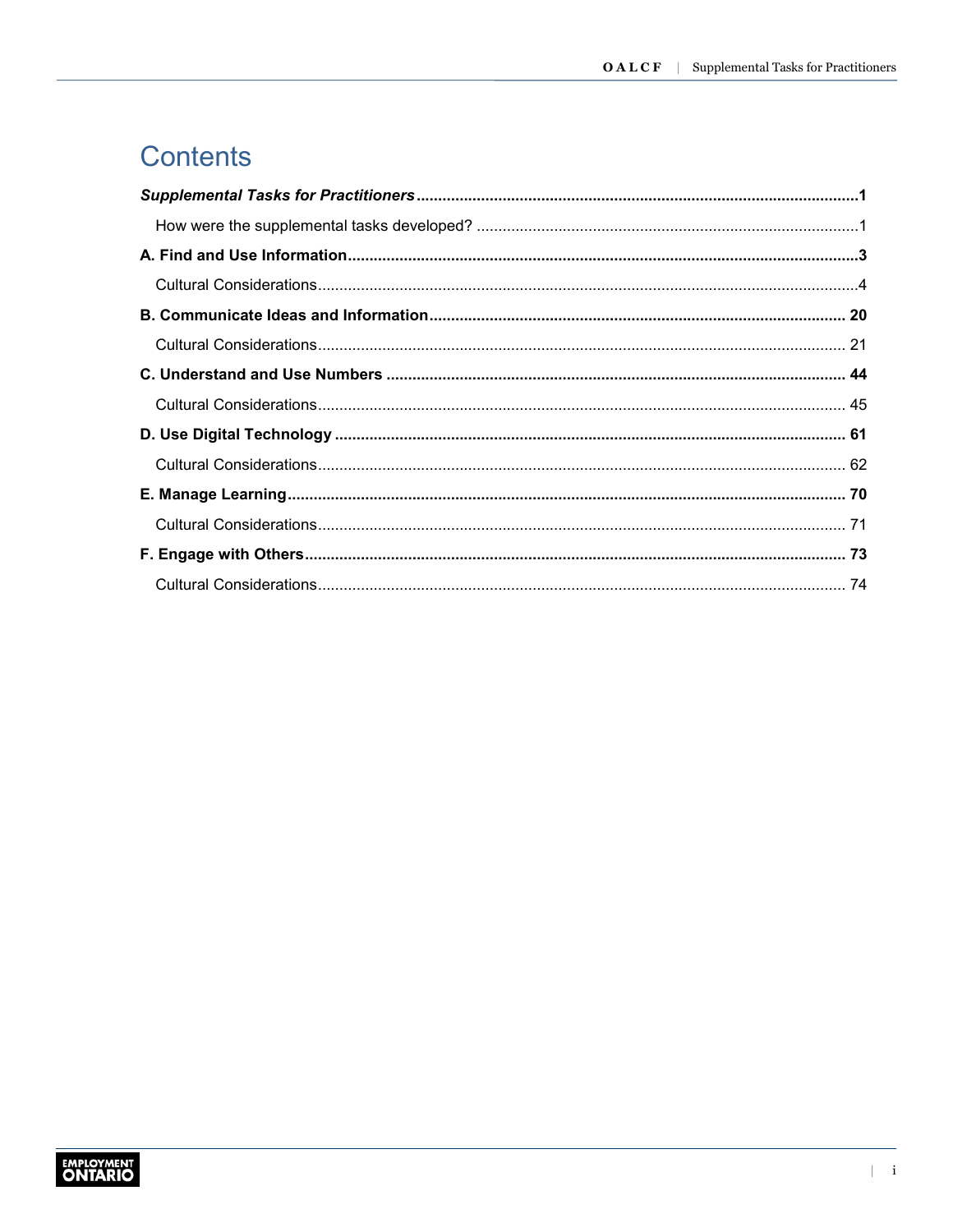## <span id="page-2-0"></span>*Supplemental Tasks for Practitioners*

The primary purpose of *Supplemental Tasks for Practitioners* is to extend the curriculum framework by providing practitioners with additional tasks for use with learners in the Literacy and Basic Skills (LBS) Program. Organized by competency, task group, culture, language, and level, these tasks complement the example tasks in the Curriculum Framework.

The supplemental tasks support task-based programming within the Ontario Adult Literacy Curriculum Framework (OALCF) by providing you with

- tasks for anglophone, Deaf, francophone, and Native learners
- cultural considerations for program delivery

The tasks are organized and presented by task group and level for the following four competencies:

- 1. Competency A. Find and Use Information
- 2. Competency B. Communicate Ideas and Information
- 3. Competency C. Understand and Use Numbers
- 4. Competency D. Use Digital Technology

Competencies *E. Manage Learning* and *F. Engage with Others* do not have supplemental tasks.

Whereas the example tasks in the Curriculum Framework illustrate what a learner can do at the end of a level, the supplemental tasks illustrate what a learner can do within a level.

The Supplemental Tasks are not meant to be prescriptive; rather they are a source of ideas to help you create tasks that reflect a learner's cultural and linguistic background. By looking at these tasks along with the task and performance descriptors from the Curriculum Framework, you will be able to see how the tasks differ from level to level within a task group.

The Cultural Considerations section will guide you as you develop tasks for learners from different cultural and linguistic backgrounds and show you how to support this diversity in your programming.

#### <span id="page-2-1"></span>How were the supplemental tasks developed?

The supplemental tasks were created by practitioners working with anglophone, Deaf, francophone, and Native learners in community-, school board-, and college-based programs. The following parameters were used:

- adherence to the task and performance descriptors in the Curriculum Framework
- cultural relevance
- representation of the five goal paths within the Ontario Adult Literacy Curriculum Framework
- contextualization
- authentic application

During the process of developing and reviewing the tasks, developers representing Deaf, francophone, and Native learners indicated that many of the tasks listed for anglophone learners could also be used by, or adapted for, their cultural groups. Therefore, additional tasks for a particular cultural or linguistic group were included only where more cultural context was necessary.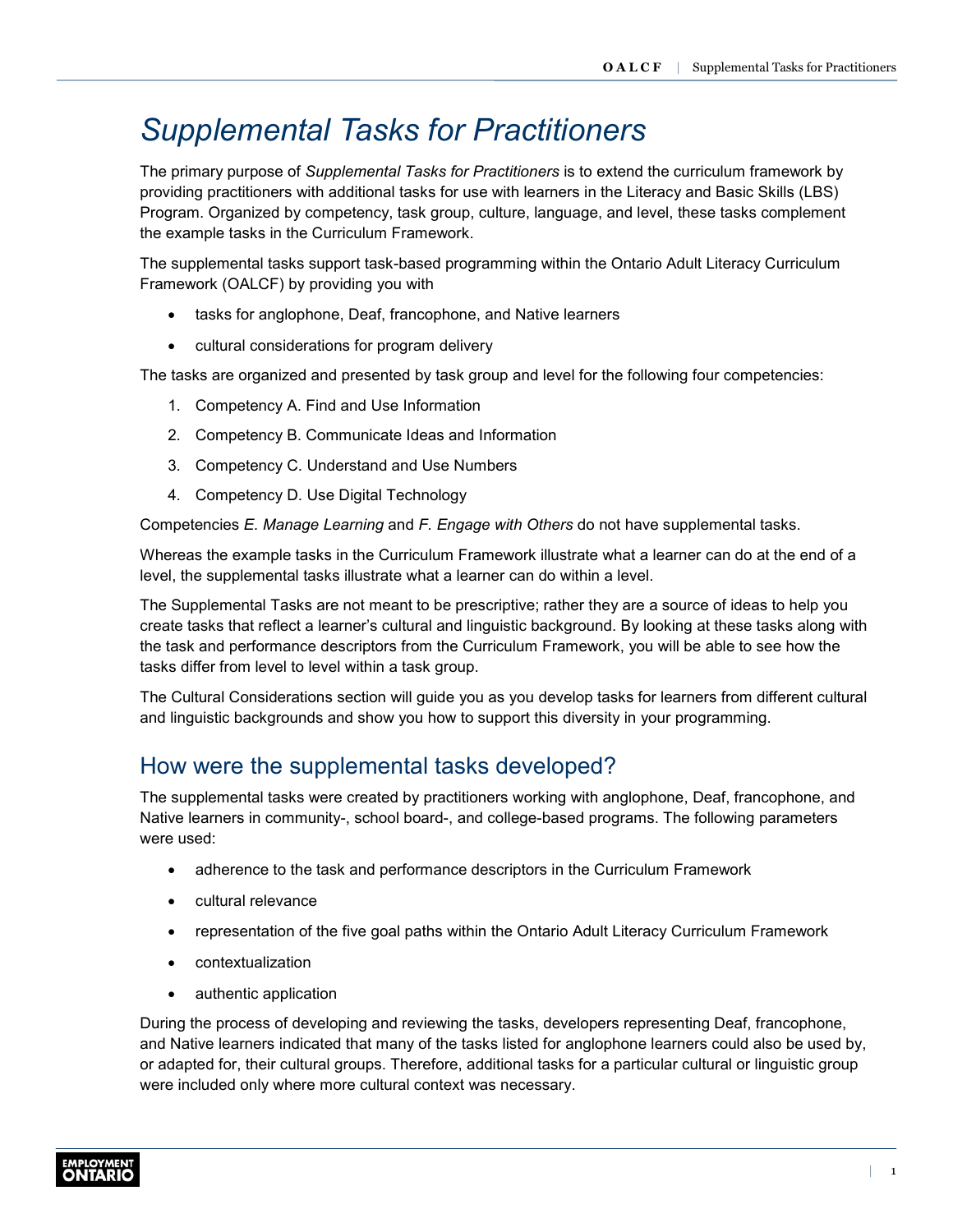In the future, practitioners will further develop and share tasks that relate to learners' cultural and linguistic backgrounds, interests, needs, and goal paths.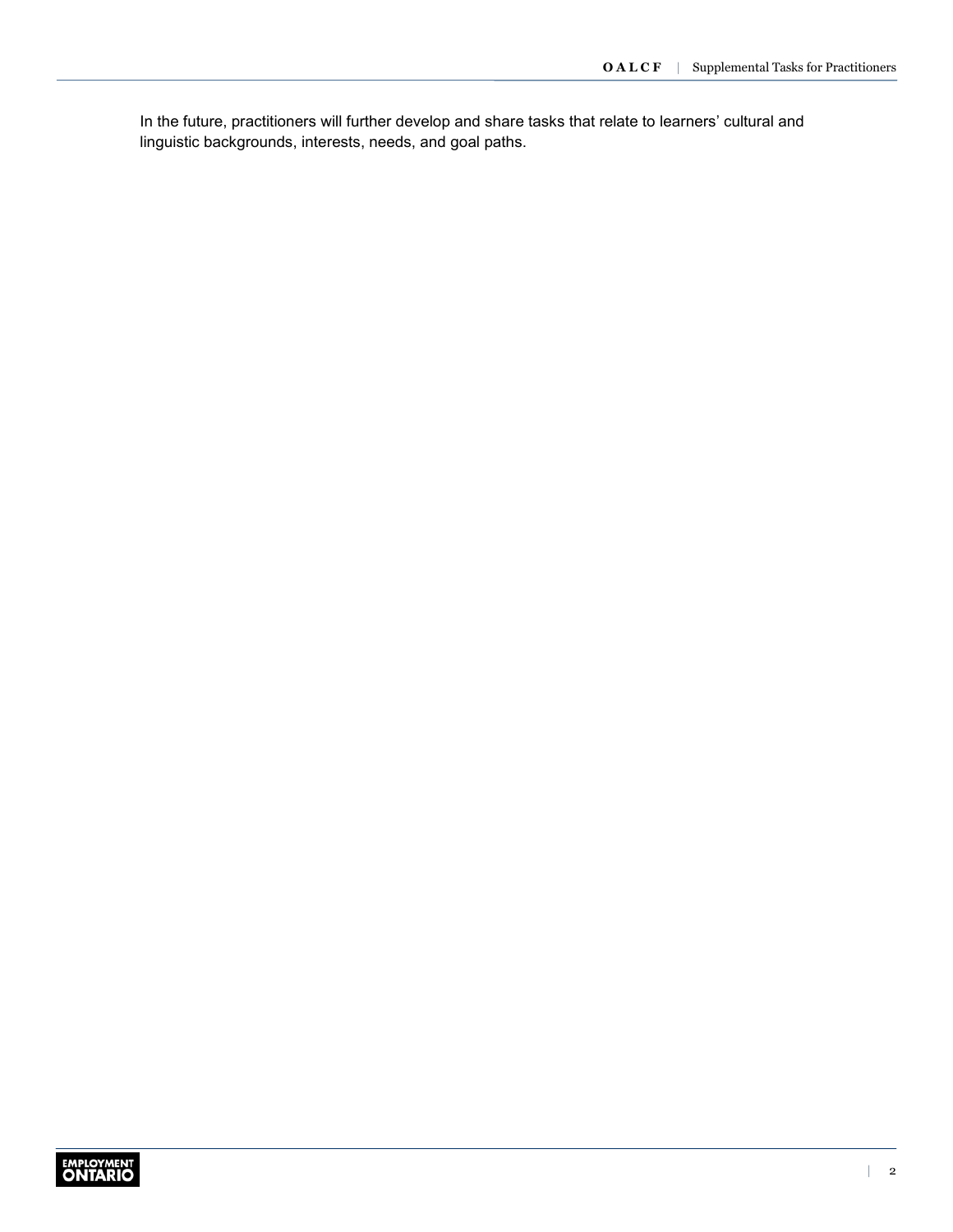<span id="page-4-0"></span>

## Find and Use Information

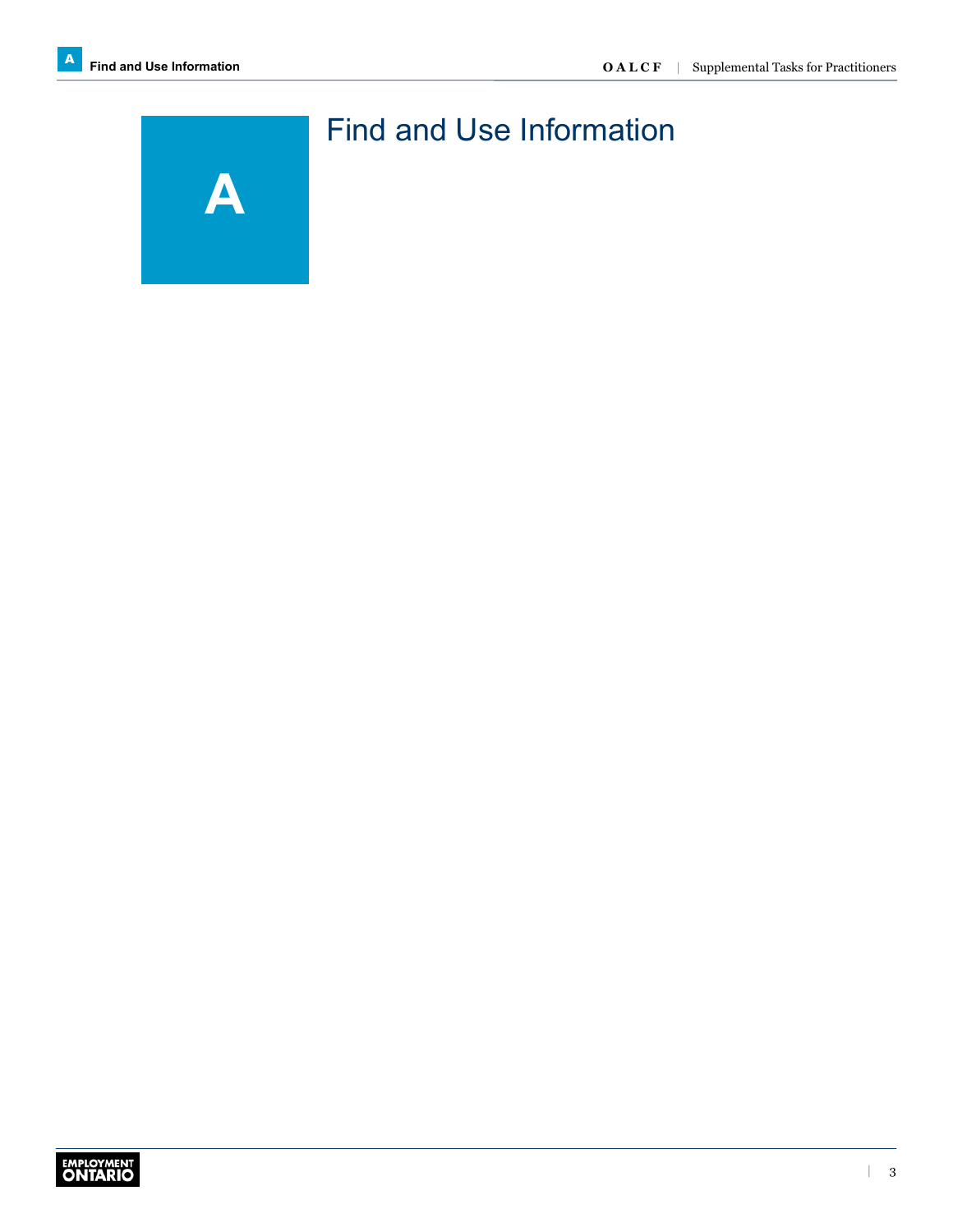**A** 

Competency A: **Find and Use Information**

#### <span id="page-5-0"></span>Cultural Considerations

| <b>Deaf</b> | Activities related to the task should always be discussed in appropriate ASL<br>discourse.                                                                                                                                                                                                                                                                                                                                                                                                                                                                                                                                                                                              |
|-------------|-----------------------------------------------------------------------------------------------------------------------------------------------------------------------------------------------------------------------------------------------------------------------------------------------------------------------------------------------------------------------------------------------------------------------------------------------------------------------------------------------------------------------------------------------------------------------------------------------------------------------------------------------------------------------------------------|
|             | Encourage Deaf learners to be balanced bilinguals, through the use of both ASL<br>and English.                                                                                                                                                                                                                                                                                                                                                                                                                                                                                                                                                                                          |
|             | The activities can be made appropriate for Deaf learners by contacting a local<br>Deaf centre or agency to find accessible events that are either facilitated or<br>presented by a Deaf person, or that will be interpreted.                                                                                                                                                                                                                                                                                                                                                                                                                                                            |
|             | If learners are auditing a class in a training or postsecondary program for which<br>they might register, they can contact the accessibility office of the college or<br>university to arrange for an interpreter for the class.                                                                                                                                                                                                                                                                                                                                                                                                                                                        |
|             | Any of the activities either would need to be performed in ASL or would require<br>an ASL-English interpreter or a Deaf interpreter.                                                                                                                                                                                                                                                                                                                                                                                                                                                                                                                                                    |
| Francophone | Francophone learners attend training in order to improve the skills required to<br>achieve their long-term goals. Participating in French-language training helps<br>them gain confidence in their use of French and to take pride in their<br>francophone identity.                                                                                                                                                                                                                                                                                                                                                                                                                    |
|             | They face a challenge, however, as they transition towards their goals. In an<br>anglophone society, francophones may have to learn functional English-<br>language elements in order to integrate into the new environment (employment,<br>apprenticeship, etc.). Although many francophones have some proficiency in<br>English, this does not mean that they meet the linguistic and cultural<br>requirements to perform the necessary tasks in an anglophone integration<br>setting.                                                                                                                                                                                                |
|             | Francophone learners must have the benefit of an adult education approach<br>that recognizes their reality as a minority group. Developing functional English-<br>language skills is clearly different from learning in French as a first language<br>and from developing general skills in English as a second language. The<br>OALCF approach is based on a learning and skills development process that is<br>completed in French, but which provides the opportunity, for some authentic<br>tasks, to develop functional and contextual English (or bilingual) skill<br>components to make authentic task performance easier and to support learners'<br>long-term goal completion. |
|             | While preparing francophone learners in French to perform authentic tasks, the<br>practitioner may include activities that will help them understand how the tasks                                                                                                                                                                                                                                                                                                                                                                                                                                                                                                                      |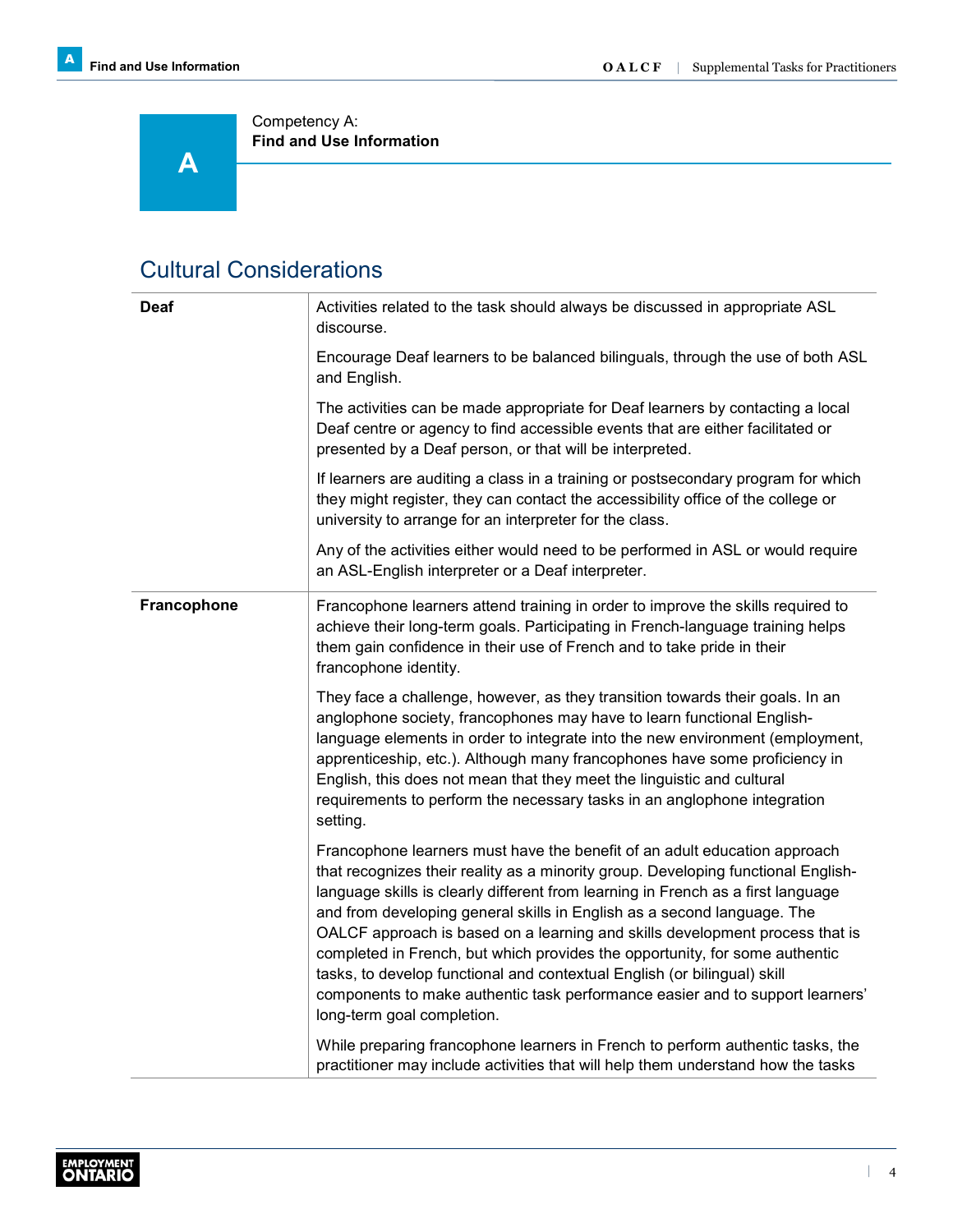|               | would be different when performed in an anglophone setting, as well as help<br>them actually perform the tasks in an anglophone setting. Those tasks, when<br>completed in French with some English (or bilingual) elements where required,<br>will help learners achieve their long-term goals. |
|---------------|--------------------------------------------------------------------------------------------------------------------------------------------------------------------------------------------------------------------------------------------------------------------------------------------------|
|               | If the English-language skill needs of a francophone learner exceed the<br>minimum requirements to perform the task at hand, the practitioner will refer him<br>or her to the appropriate service.                                                                                               |
| <b>Native</b> | Traditional and cultural information is often passed down without written record<br>from one generation to another, by word of mouth or through songs, chants,<br>music, and storytelling.                                                                                                       |
|               | The eagle feather is significant to all First Nations tribes across Canada. The<br>eagle feather is a way of delivering a message to the Creator. It is an honour to<br>receive an eagle feather in recognition of helping one's people.                                                         |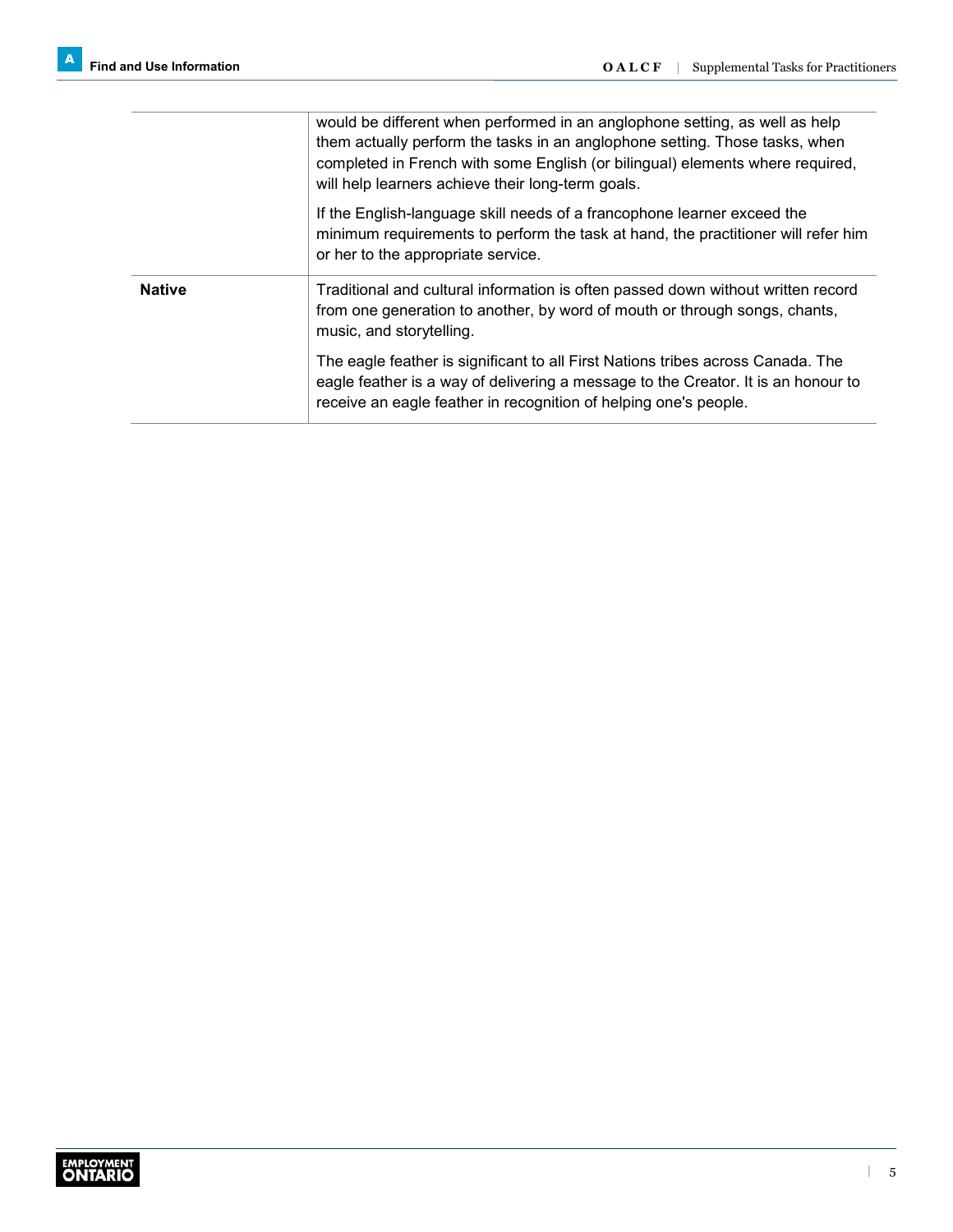**A1.1**

Competency A: **Find and Use Information**

Task Group A1: **Read continuous text** Level **1 Read continuous text** 



#### At this level, learners:

#### Read brief texts to locate specific details

| <b>Stream</b> | <b>Examples of tasks for learners</b>                                                                                                                                                                                                                                                                                                                                                                                                                                                                                |
|---------------|----------------------------------------------------------------------------------------------------------------------------------------------------------------------------------------------------------------------------------------------------------------------------------------------------------------------------------------------------------------------------------------------------------------------------------------------------------------------------------------------------------------------|
| Anglophone    | Read a brief email from a customer who has a question or a concern                                                                                                                                                                                                                                                                                                                                                                                                                                                   |
|               | Read instructions from a drug insert to find out the correct dosage                                                                                                                                                                                                                                                                                                                                                                                                                                                  |
|               | Read and follow the instructions for cooking a frozen dinner                                                                                                                                                                                                                                                                                                                                                                                                                                                         |
|               | Read a newspaper ad to find a used kitchen appliance or power tool                                                                                                                                                                                                                                                                                                                                                                                                                                                   |
|               | In a child's journal, read a brief teacher's note about an upcoming appointment                                                                                                                                                                                                                                                                                                                                                                                                                                      |
|               | Read an email to view the agenda for an upcoming meeting                                                                                                                                                                                                                                                                                                                                                                                                                                                             |
| Deaf          | Many of the task examples for the anglophone stream and the francophone<br>stream could be performed in ASL, and some may be adapted to be accessible<br>to Deaf learners. Below are samples of specific tasks that address the reality of<br>Deaf learners.                                                                                                                                                                                                                                                         |
|               | Read the instruction label about how to use a TTY or how to use a text-enabled<br>telephone                                                                                                                                                                                                                                                                                                                                                                                                                          |
|               | Read an email from an interpreter to confirm an appointment                                                                                                                                                                                                                                                                                                                                                                                                                                                          |
| Francophone   | Many of the task examples for the anglophone stream could be performed in<br>French. Similarly, many of the task examples for the francophone stream could<br>be performed in English. Below are samples of specific tasks that address the<br>reality of francophone and other (e.g., new Canadians) learners needing to<br>transition in an anglophone environment. These tasks, when done in French<br>with certain elements of English where required, will help the learner reach his<br>or her long-term goal. |
|               | Read a brief teacher's note in a child's journal in order to understand what<br>support is required.                                                                                                                                                                                                                                                                                                                                                                                                                 |
|               | Read simple instructions on a familiar drug label in order to understand its<br>proper use.                                                                                                                                                                                                                                                                                                                                                                                                                          |
|               | Read a brief, one-paragraph memo from your francophone employer in order to<br>confirm the date of a meeting.                                                                                                                                                                                                                                                                                                                                                                                                        |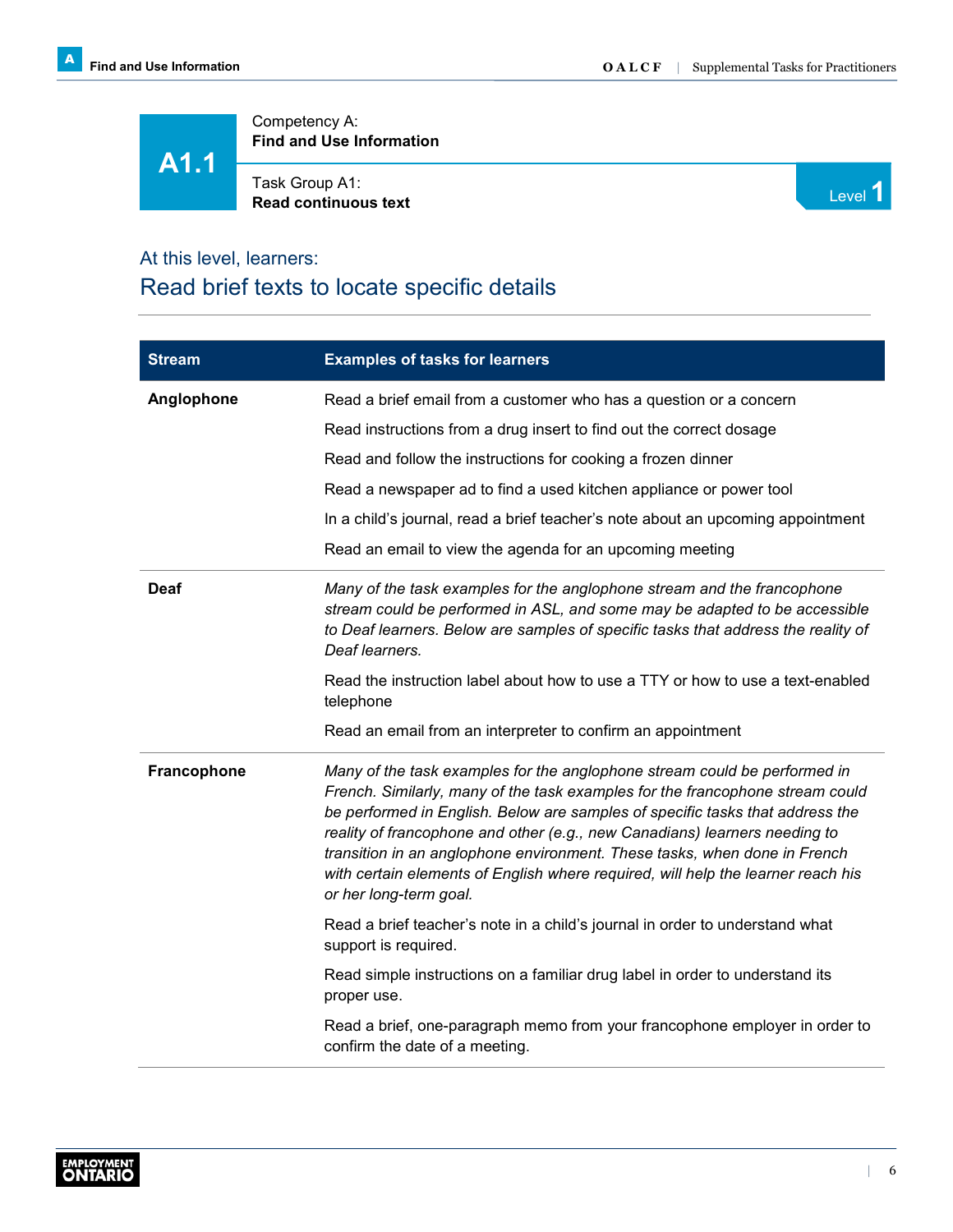**Native** *Many of the task examples for the anglophone stream and the francophone stream could be performed in the Native stream, and some may be adapted to be more culturally inclusive.*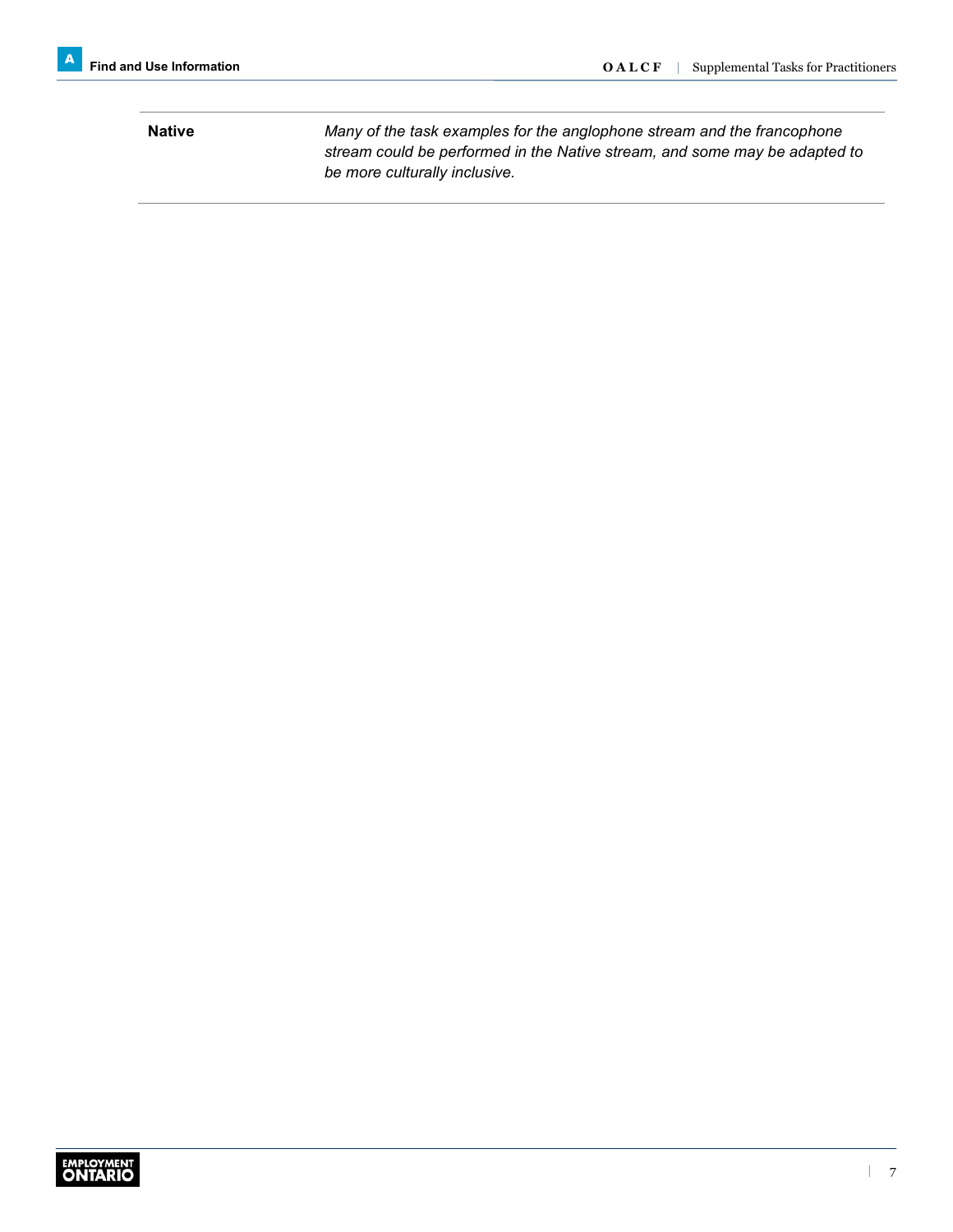## **A1.2**

Competency A: **Find and Use Information**

Task Group A1: **Read continuous text**



#### At this level, learners:

#### Read texts to locate and connect ideas and information

| <b>Stream</b>      | <b>Examples of tasks for learners</b>                                                                                                                                                                                                                                                                                                                                                                                                                                                                                |
|--------------------|----------------------------------------------------------------------------------------------------------------------------------------------------------------------------------------------------------------------------------------------------------------------------------------------------------------------------------------------------------------------------------------------------------------------------------------------------------------------------------------------------------------------|
| Anglophone         | Read a brochure from a utility company describing changes in service                                                                                                                                                                                                                                                                                                                                                                                                                                                 |
|                    | Read a recall memo about a faulty appliance from a manufacturer so that you<br>can take the required action                                                                                                                                                                                                                                                                                                                                                                                                          |
|                    | Read a pamphlet about a local attraction to plan a family outing                                                                                                                                                                                                                                                                                                                                                                                                                                                     |
|                    | Read an email outlining upcoming community events to choose those that best<br>suit your schedule                                                                                                                                                                                                                                                                                                                                                                                                                    |
|                    | Read a job description to determine your suitability for the position                                                                                                                                                                                                                                                                                                                                                                                                                                                |
| Deaf               | Many of the task examples for the anglophone stream and the francophone<br>stream could be performed in ASL, and some may be adapted to be accessible<br>to Deaf learners. Below are samples of specific tasks that address the reality of<br>Deaf learners.                                                                                                                                                                                                                                                         |
|                    | Read a Deaf newsletter from a local, provincial, or national organization to learn<br>about current topics and upcoming events                                                                                                                                                                                                                                                                                                                                                                                       |
|                    | Find a list of volunteer or employment opportunities within local Deaf community<br>organizations to determine which opportunities match your previous experience<br>and interests                                                                                                                                                                                                                                                                                                                                   |
| <b>Francophone</b> | Many of the task examples for the anglophone stream could be performed in<br>French. Similarly, many of the task examples for the francophone stream could<br>be performed in English. Below are samples of specific tasks that address the<br>reality of francophone and other (e.g., new Canadians) learners needing to<br>transition in an anglophone environment. These tasks, when done in French<br>with certain elements of English where required, will help the learner reach his<br>or her long-term goal. |
|                    | Read several pamphlets about vacation spots in order to identify and evaluate<br>which ones have the features you are looking for.                                                                                                                                                                                                                                                                                                                                                                                   |
|                    | Read the requirements of a job posting on the Internet to decide whether you<br>should apply for the job.                                                                                                                                                                                                                                                                                                                                                                                                            |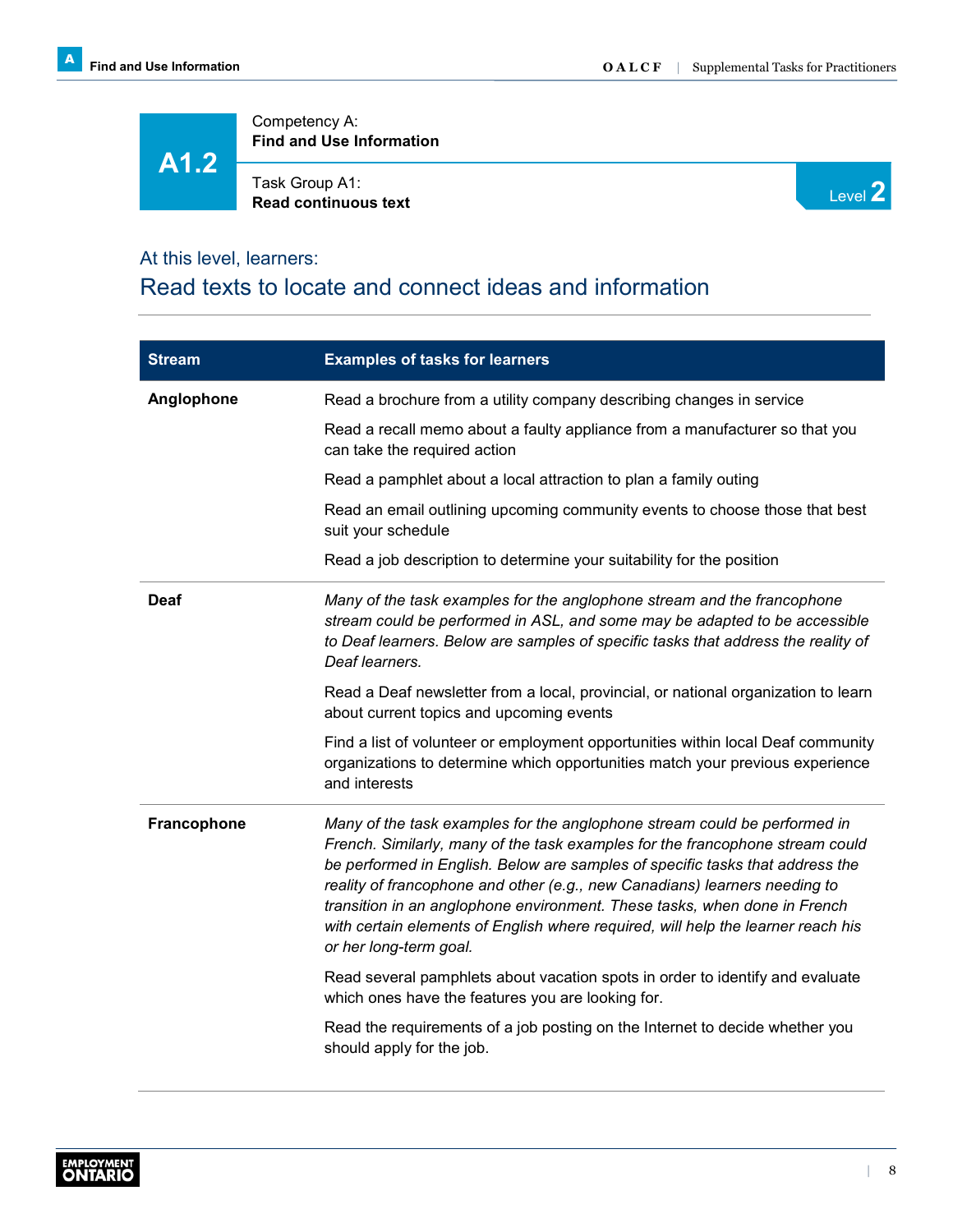Read various pamphlets from a variety of postsecondary programs to identify your career choice. **Native** *Many of the task examples for the anglophone stream and the francophone stream could be performed in the Native stream, and some may be adapted to be more culturally inclusive.*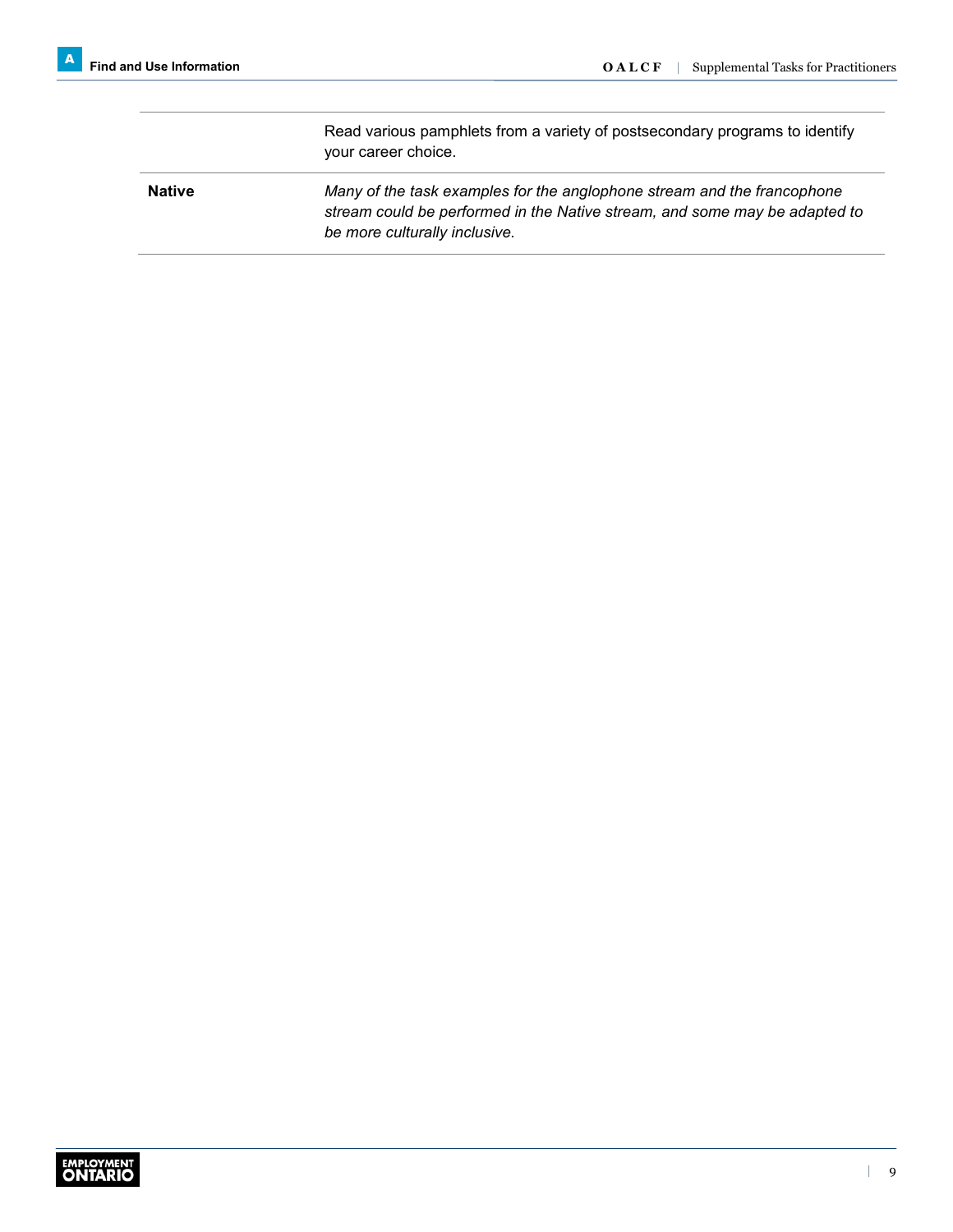Competency A: **Find and Use Information**

**A1.3**

Task Group A1: **Read continuous text**



## At this level, learners:

#### Read longer texts to connect, evaluate and integrate ideas and information

| <b>Stream</b> | <b>Examples of tasks for learners</b>                                                                                                                                                                                                                                                                                                                                                                                                                                                                                |
|---------------|----------------------------------------------------------------------------------------------------------------------------------------------------------------------------------------------------------------------------------------------------------------------------------------------------------------------------------------------------------------------------------------------------------------------------------------------------------------------------------------------------------------------|
| Anglophone    | Read three to four letters of complaint from customers to identify problems and<br>possible solutions                                                                                                                                                                                                                                                                                                                                                                                                                |
|               | Read three different news accounts of the same event and compare the<br>similarities and differences                                                                                                                                                                                                                                                                                                                                                                                                                 |
|               | Read at least three different sources to gather information for a research report                                                                                                                                                                                                                                                                                                                                                                                                                                    |
| <b>Deaf</b>   | Many of the task examples for the anglophone stream and the francophone<br>stream could be performed in ASL, and some may be adapted to be accessible<br>to Deaf learners.                                                                                                                                                                                                                                                                                                                                           |
| Francophone   | Many of the task examples for the anglophone stream could be performed in<br>French. Similarly, many of the task examples for the francophone stream could<br>be performed in English. Below are samples of specific tasks that address the<br>reality of francophone and other (e.g., new Canadians) learners needing to<br>transition in an anglophone environment. These tasks, when done in French<br>with certain elements of English where required, will help the learner reach his<br>or her long-term goal. |
|               | Read several long articles from francophone news magazines in order to stay<br>current on a social event.                                                                                                                                                                                                                                                                                                                                                                                                            |
|               | Read aloud several news articles from various sources in order to share and<br>justify your opinion about a controversial topic.                                                                                                                                                                                                                                                                                                                                                                                     |
|               | Read several material safety data sheets to find, evaluate and integrate<br>information regarding fire and explosion hazards.                                                                                                                                                                                                                                                                                                                                                                                        |
|               | Read chapters in various user and maintenance manuals for a specific machine<br>in order to find information on the location of a specific part.                                                                                                                                                                                                                                                                                                                                                                     |
|               | Read a contract of apprenticeship at the secondary, pre-apprenticeship or<br>postsecondary level in order to understand the terms and conditions of the<br>apprenticeship.                                                                                                                                                                                                                                                                                                                                           |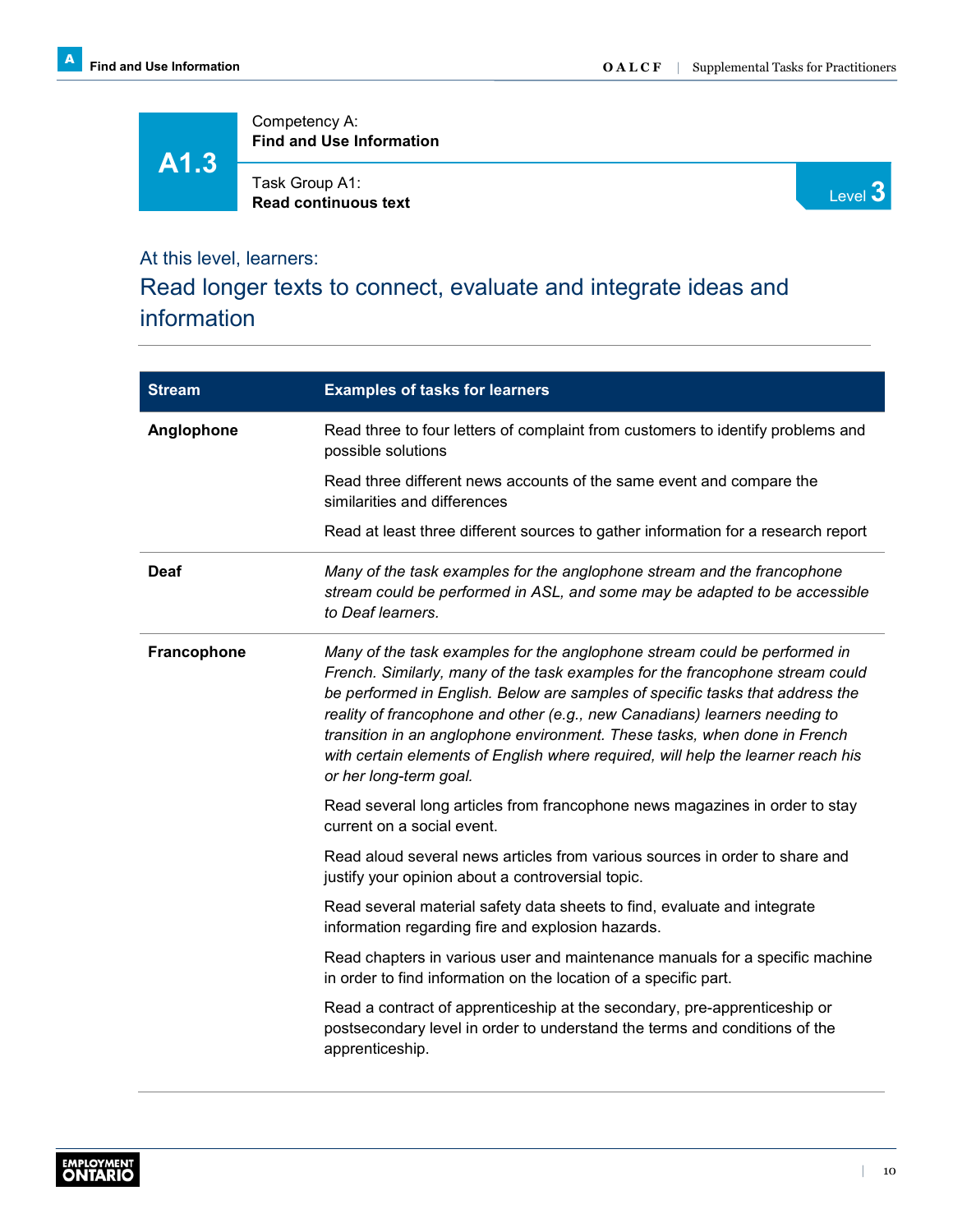Read a collective agreement manual of many pages to learn about the rights of workers in the workplace. **Native** *Many of the task examples for the anglophone stream and the francophone stream could be performed in the Native stream, and some may be adapted to be more culturally inclusive.*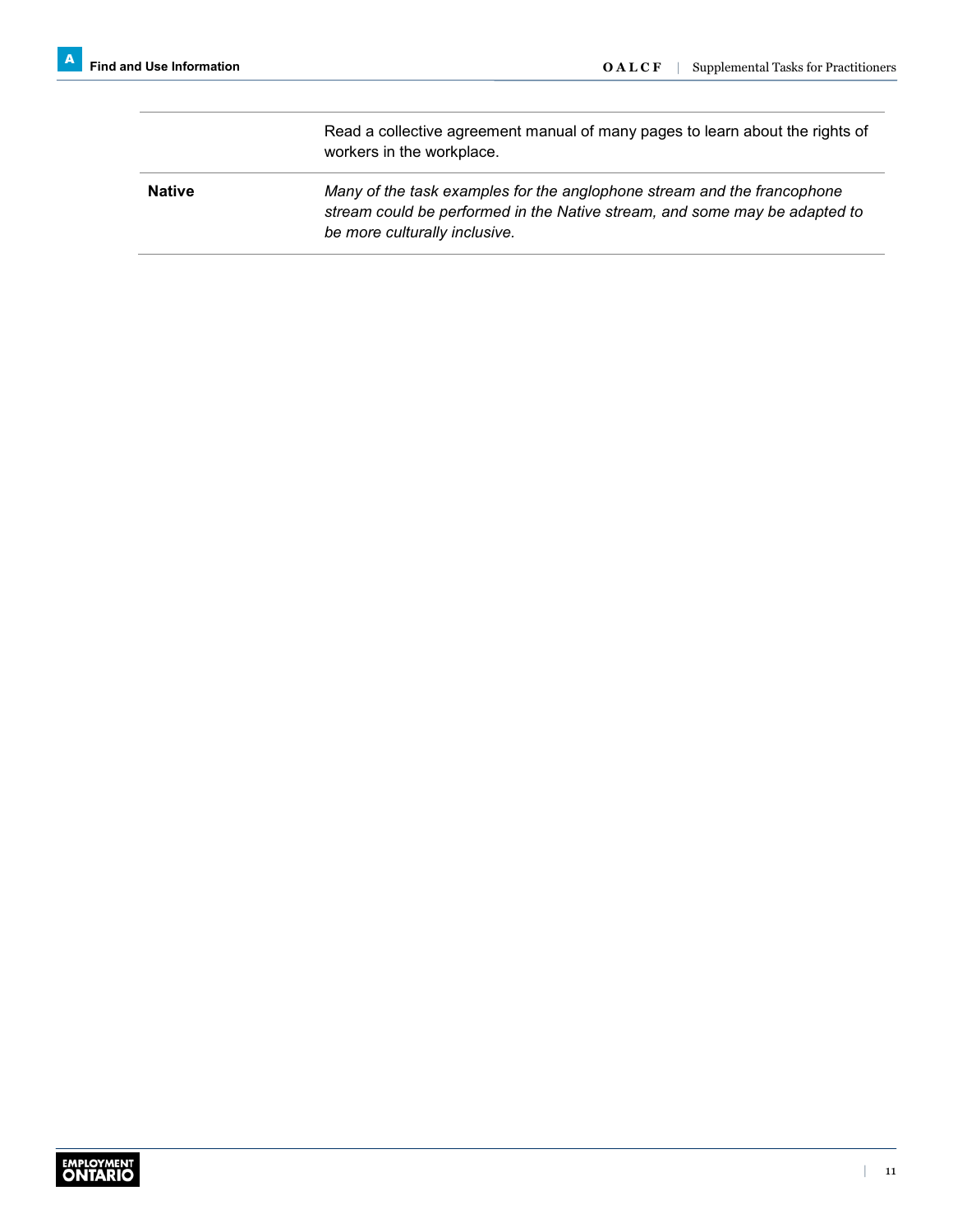**A2.1**

Competency A: **Find and Use Information**

Task Group A2: **I** ask Group A2: **Interpret documents** Level **1** 



#### At this level, learners:

#### Interpret very simple documents to locate specific details

| <b>Stream</b> | <b>Examples of tasks for learners</b>                                                                                                                                                                                                                                                                                                                                                                                                                                                                                                                                                                                  |
|---------------|------------------------------------------------------------------------------------------------------------------------------------------------------------------------------------------------------------------------------------------------------------------------------------------------------------------------------------------------------------------------------------------------------------------------------------------------------------------------------------------------------------------------------------------------------------------------------------------------------------------------|
| Anglophone    | Follow an illustration that outlines proper hand-washing techniques at work                                                                                                                                                                                                                                                                                                                                                                                                                                                                                                                                            |
|               | Locate arrival times on a bus schedule to meet a friend                                                                                                                                                                                                                                                                                                                                                                                                                                                                                                                                                                |
|               | Look at the label on a food product to find the nutrition facts, such as the<br>calories per serving and the vitamin content                                                                                                                                                                                                                                                                                                                                                                                                                                                                                           |
|               | Identify the telephone number for the poison control centre in a list of<br>emergency contacts                                                                                                                                                                                                                                                                                                                                                                                                                                                                                                                         |
|               | Look at a sign to find out the business hours of a store or an office                                                                                                                                                                                                                                                                                                                                                                                                                                                                                                                                                  |
| <b>Deaf</b>   | Many of the task examples for the anglophone stream and the francophone<br>stream could be performed in ASL, and some may be adapted to be accessible<br>to Deaf learners. Below are samples of specific tasks that address the reality of<br>Deaf learners.                                                                                                                                                                                                                                                                                                                                                           |
|               | Recognize familiar symbols to be able to locate a public TTY                                                                                                                                                                                                                                                                                                                                                                                                                                                                                                                                                           |
|               | Identify from a flyer whether or not an event is ASL interpreted                                                                                                                                                                                                                                                                                                                                                                                                                                                                                                                                                       |
|               | Look at a DVD label to see if the DVD has closed captioning                                                                                                                                                                                                                                                                                                                                                                                                                                                                                                                                                            |
|               | Look at a videophone list of local interpreters to select one to call                                                                                                                                                                                                                                                                                                                                                                                                                                                                                                                                                  |
|               | Read a list of emergency contacts to find out the TTY number for the poison<br>control centre                                                                                                                                                                                                                                                                                                                                                                                                                                                                                                                          |
| Francophone   | Many of the task examples for the anglophone stream could be performed in<br>French. Similarly, many of the task examples for the francophone stream could<br>be performed in English. Below are samples of specific tasks that address the<br>reality of francophone and other (e.g., new Canadians) learners needing to<br>transition in an anglophone environment. These tasks, when done in French<br>with certain elements of English where required, will help the learner reach his<br>or her long-term goal.<br>Interpret a graph with a simple format to identify the salesperson who made the<br>most sales. |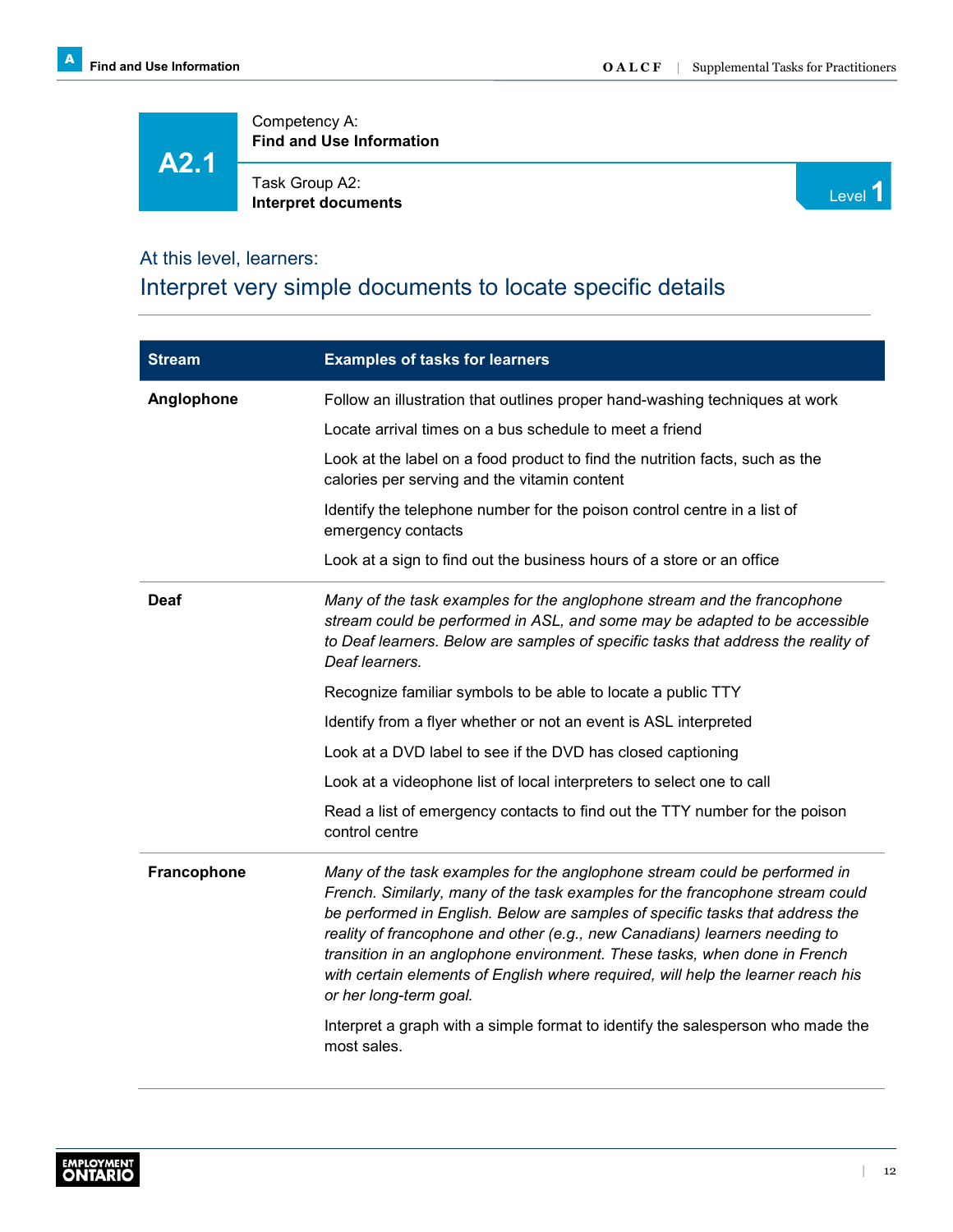Look for the number and price of an item on a sale contract in order to refund a client.

Locate departure and arrival times on a bus map in order to meet a friend.

Interpret a very simple pay stub to verify the accuracy of income and deductions.

**Native** *Many of the task examples for the anglophone stream and the francophone stream could be performed in the Native stream, and some may be adapted to be more culturally inclusive. Below are samples of specific tasks that address the reality of Native learners.*

> Obtain a list of events happening at a community powwow to choose one for which you would like to volunteer

Consult a list of plants and herbs that your elders recommend for health to make suggestions to a friend

Review a list of the four plants used in a smudging ceremony to make sure they are on hand for an upcoming community event

Refer to a list of people from other bands and clans to find the phone numbers of several people you want to invite to an upcoming event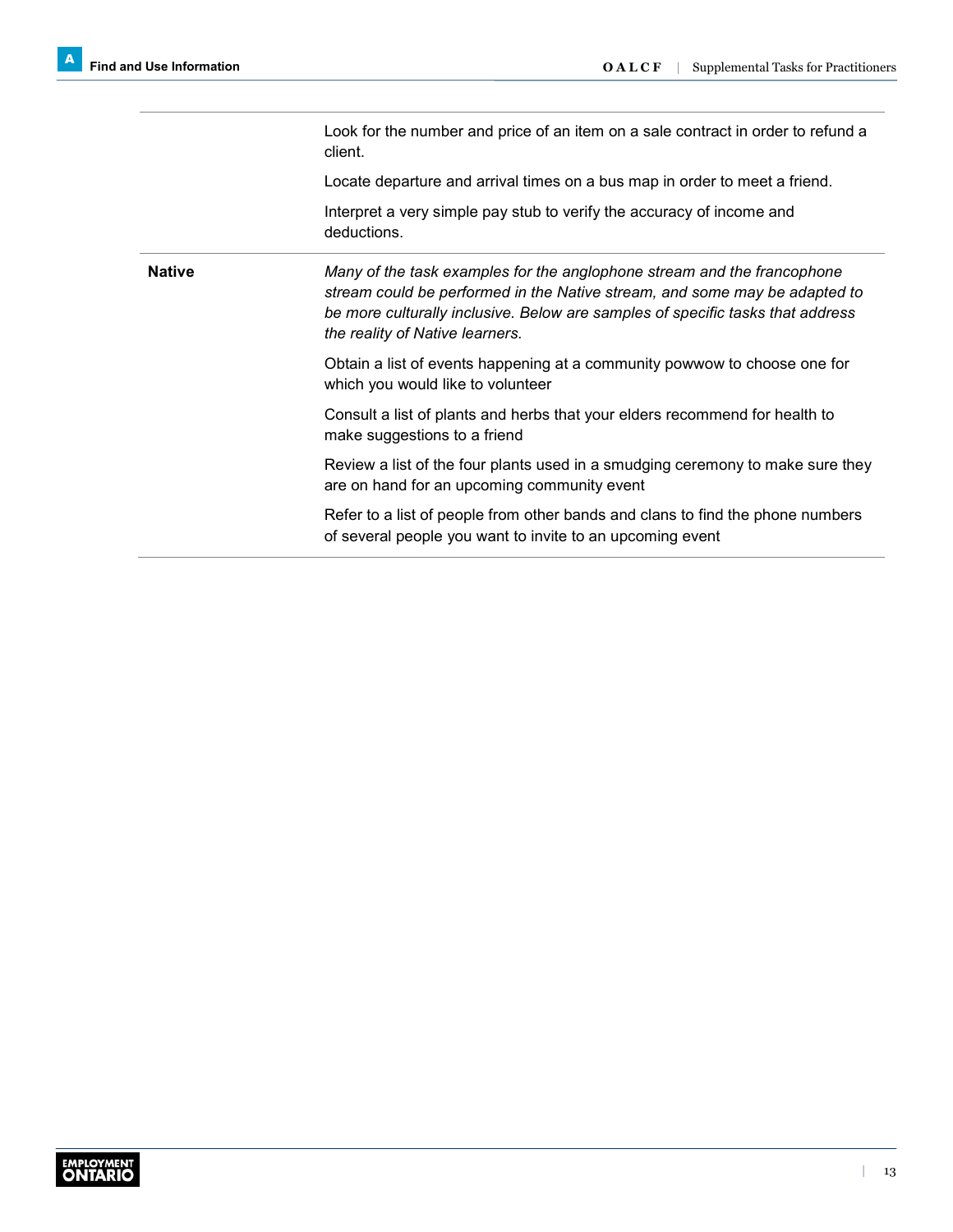## **A2.2**

Competency A: **Find and Use Information**

Task Group A2: **Interpret documents**



#### At this level, learners:

#### Interpret simple documents to locate and connect information

| <b>Stream</b> | <b>Examples of tasks for learners</b>                                                                                                                                                                                                                        |
|---------------|--------------------------------------------------------------------------------------------------------------------------------------------------------------------------------------------------------------------------------------------------------------|
| Anglophone    | Read a simple map that provides directions to your child's sports game or<br>activity                                                                                                                                                                        |
|               | Look at a pie chart to determine the cost of books and housing to help plan your<br>child's first year of postsecondary education                                                                                                                            |
|               | Refer to a municipal organizational chart to locate the supervisor of a<br>department                                                                                                                                                                        |
|               | Use a transportation schedule listed on a website to find out the cost and travel<br>times for a weekend trip                                                                                                                                                |
|               | Verify information on a personal, work, or school form to make sure all the<br>information is complete                                                                                                                                                       |
|               | As research for an upcoming project, review a chart in a consumer guide<br>outlining the various features of a product                                                                                                                                       |
| Deaf          | Many of the task examples for the anglophone stream and the francophone<br>stream could be performed in ASL, and some may be adapted to be accessible<br>to Deaf learners. Below are samples of specific tasks that address the reality of<br>Deaf learners. |
|               | Plan your route to an appointment or Deaf club event using a public<br>transportation map                                                                                                                                                                    |
|               | On a municipal website, find contact information for the supervisor of the<br>accessibility office and, if possible, for the Deaf and Hard of Hearing Services<br>office                                                                                     |
|               | On a floor plan of a building you intend to visit, such as a sports stadium,<br>airport, or shopping mall, find the location of TTYs to help plan your trip                                                                                                  |
|               | In a book or catalogue, look at tables of assistive technical devices, such as a<br>doorbell system, to choose which devices you need to include in an ODSP<br>application form                                                                              |
| Francophone   | Many of the task examples for the anglophone stream could be performed in<br>French. Similarly, many of the task examples for the francophone stream could                                                                                                   |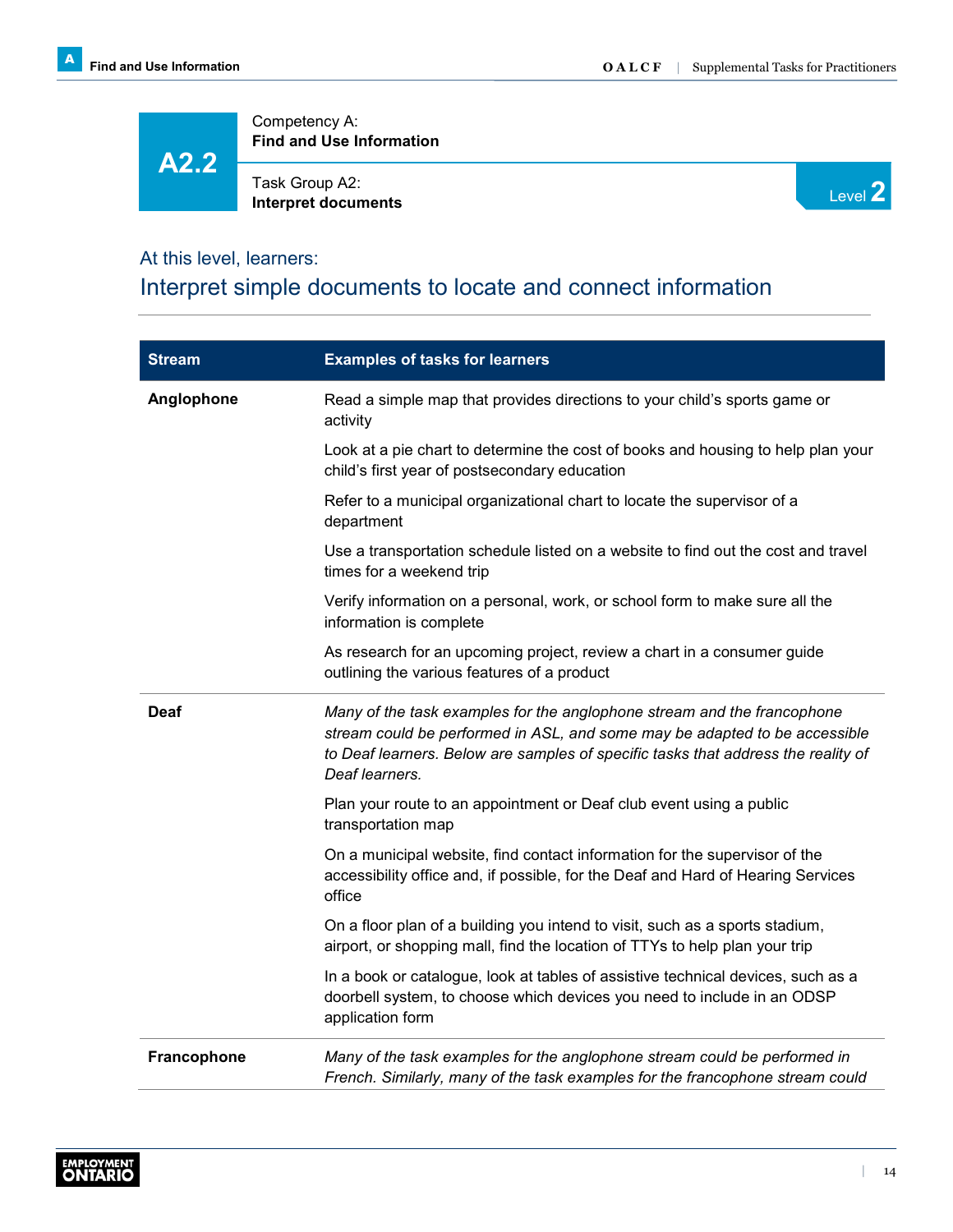|               | be performed in English. Below are samples of specific tasks that address the<br>reality of francophone and other (e.g., new Canadians) learners needing to<br>transition in an anglophone environment. These tasks, when done in French<br>with certain elements of English where required, will help the learner reach his<br>or her long-term goal. |
|---------------|--------------------------------------------------------------------------------------------------------------------------------------------------------------------------------------------------------------------------------------------------------------------------------------------------------------------------------------------------------|
|               | Interpret a simple colour code chart to determine the amount of chemicals<br>required to remove stains.                                                                                                                                                                                                                                                |
|               | Interpret fuel consumption charts to identify the average fuel consumption for a<br>specified number of kilometres.                                                                                                                                                                                                                                    |
|               | Interpret a pie graph to determine the cost of books and housing for your child's<br>first year of postsecondary education.                                                                                                                                                                                                                            |
|               | Refer to train, bus and flight schedules and fares to identify the most<br>economical way to make a trip.                                                                                                                                                                                                                                              |
|               | Follow a set of illustrated steps with a few terms in order to assemble a piece of<br>furniture.                                                                                                                                                                                                                                                       |
|               | Interpret simple safety inspection forms to identify which workplace is not<br>accessible.                                                                                                                                                                                                                                                             |
|               | Interpret simple assembly graphics, tables, charts or diagrams in manuals to<br>determine which tools are required to assemble an object.                                                                                                                                                                                                              |
|               | Interpret a simple flowchart to use proper hand-washing techniques at work.                                                                                                                                                                                                                                                                            |
|               | Scan a simple municipal organizational chart to identify the supervisor of a<br>department.                                                                                                                                                                                                                                                            |
|               | Review quantities, products and prices on an order form and an invoice to make<br>sure everything matches.                                                                                                                                                                                                                                             |
| <b>Native</b> | Many of the task examples for the anglophone stream and the francophone<br>stream could be performed in the Native stream, and some may be adapted to<br>be more culturally inclusive.                                                                                                                                                                 |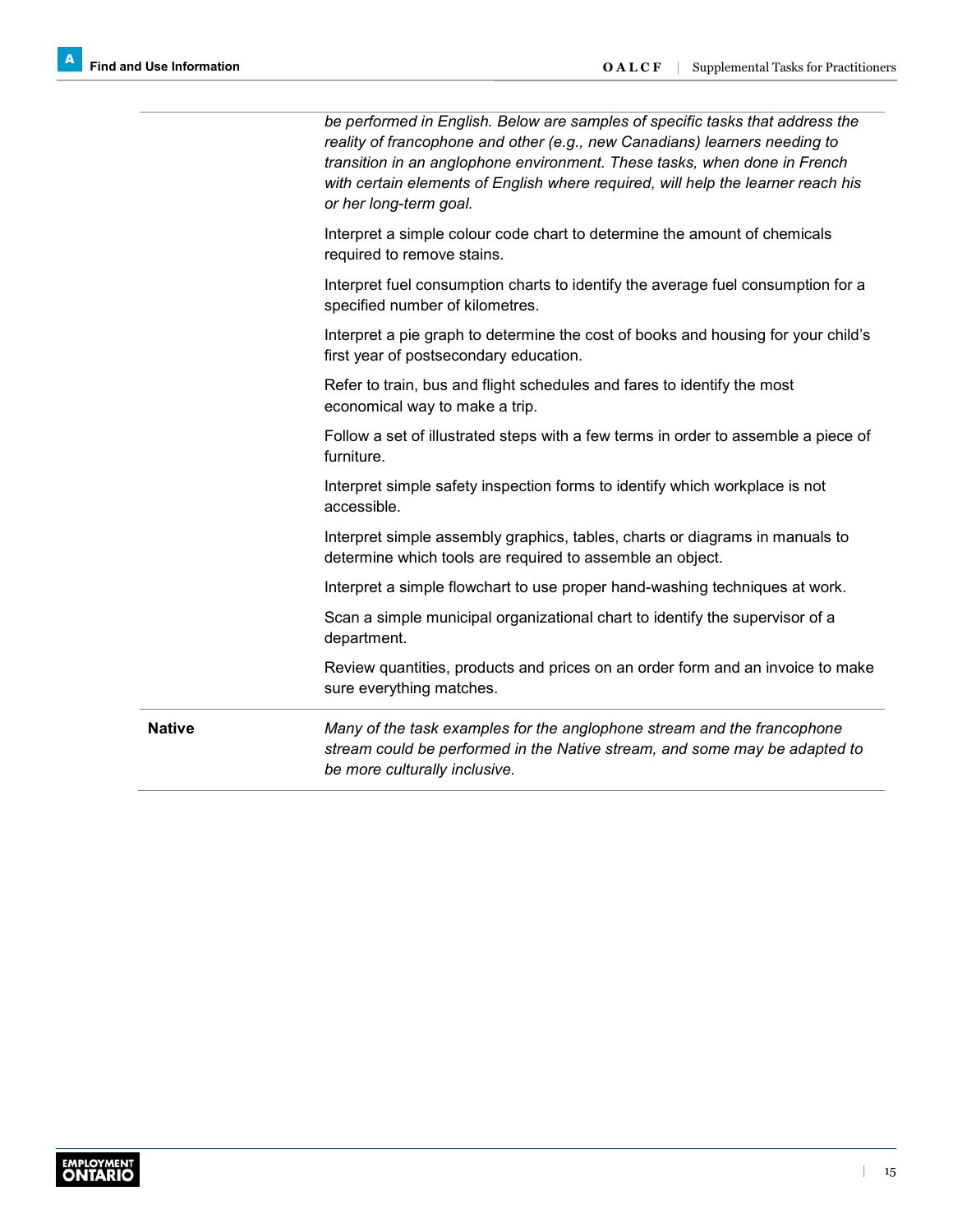Competency A: **Find and Use Information**

**A2.3**

Task Group A2: **Interpret documents**



#### At this level, learners:

Interpret somewhat complex documents to connect, evaluate and integrate information

| <b>Stream</b>      | <b>Examples of tasks for learners</b>                                                                                                                                                                                                                                                                                                                                                                                                                                                                                |
|--------------------|----------------------------------------------------------------------------------------------------------------------------------------------------------------------------------------------------------------------------------------------------------------------------------------------------------------------------------------------------------------------------------------------------------------------------------------------------------------------------------------------------------------------|
| Anglophone         | Interpret a report that uses both charts and graphs to identify monthly and<br>annual sales targets                                                                                                                                                                                                                                                                                                                                                                                                                  |
|                    | Review a customer service flowchart to evaluate and revise the process within<br>your organization to deal with customer complaints                                                                                                                                                                                                                                                                                                                                                                                  |
|                    | Use a postal rate chart to identify the cost of sending a package to a particular<br>location                                                                                                                                                                                                                                                                                                                                                                                                                        |
|                    | Compare quantities, products, and prices in an order form and corresponding<br>invoice to make sure the invoice is accurate                                                                                                                                                                                                                                                                                                                                                                                          |
| <b>Deaf</b>        | Many of the task examples for the anglophone stream and the francophone<br>stream could be performed in ASL, and some may be adapted to be accessible<br>to Deaf learners. Below is a sample of a specific task that addresses the reality<br>of Deaf learners.                                                                                                                                                                                                                                                      |
|                    | Review your completed ODSP application and expense form to make sure all<br>your information is correct                                                                                                                                                                                                                                                                                                                                                                                                              |
| <b>Francophone</b> | Many of the task examples for the anglophone stream could be performed in<br>French. Similarly, many of the task examples for the francophone stream could<br>be performed in English. Below are samples of specific tasks that address the<br>reality of francophone and other (e.g., new Canadians) learners needing to<br>transition in an anglophone environment. These tasks, when done in French<br>with certain elements of English where required, will help the learner reach his<br>or her long-term goal. |
|                    | Interpret a bilingual matrix for a complex recruiting and screening process in<br>order to hire staff for a business.                                                                                                                                                                                                                                                                                                                                                                                                |
|                    | Interpret a spreadsheet that uses both charts and graphs to identify monthly<br>and annual sales targets at work.                                                                                                                                                                                                                                                                                                                                                                                                    |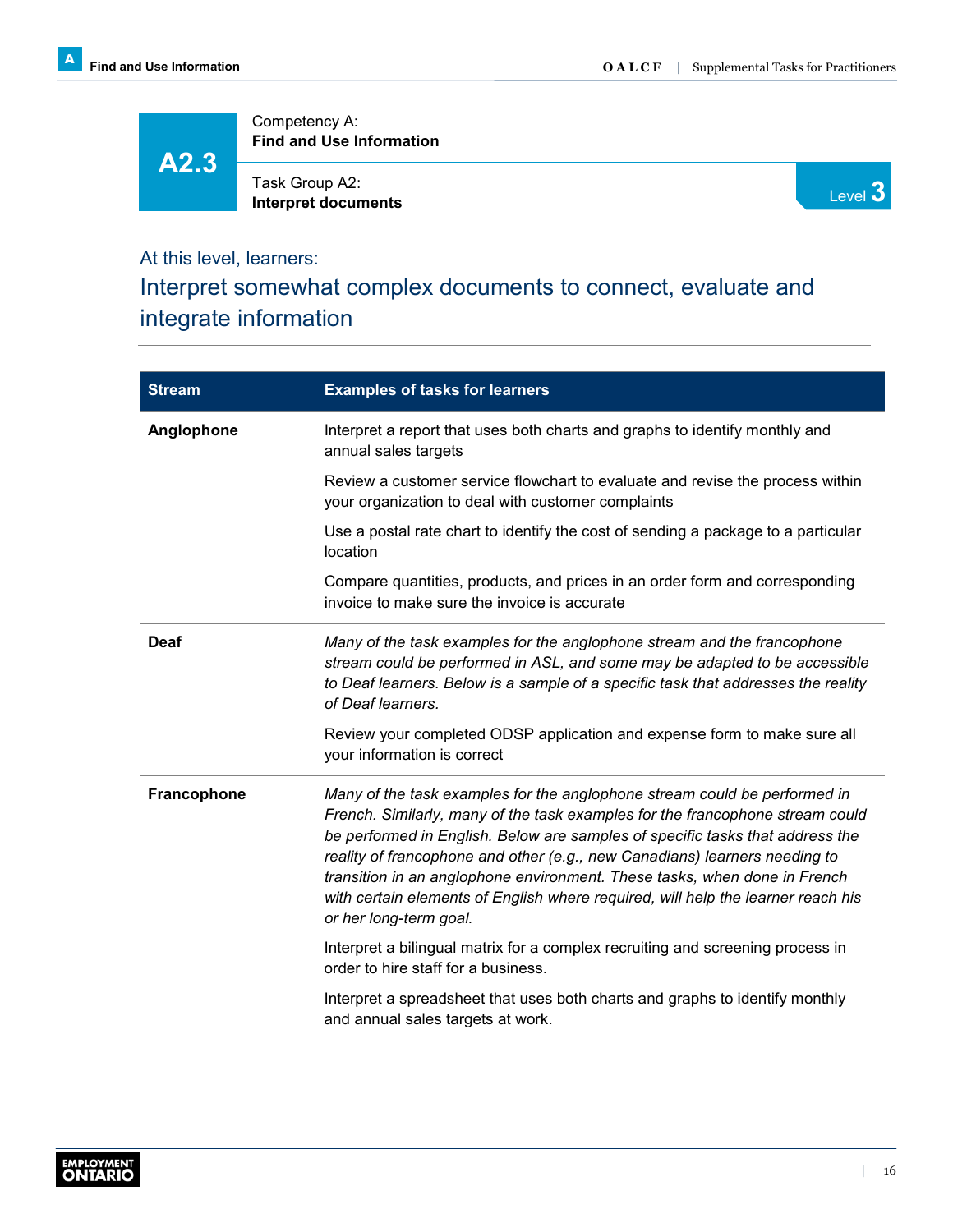Interpret all WHMIS (Workplace Hazardous Materials Information System) symbols and labels in a francophone workplace to understand the procedures to follow in the event of an accident.

Verify the accuracy of dimensions on a structural steel sketch to make sure that you cut a specific object properly.

**Native** *Many of the task examples for the anglophone stream and the francophone stream could be performed in the Native stream, and some may be adapted to be more culturally inclusive.*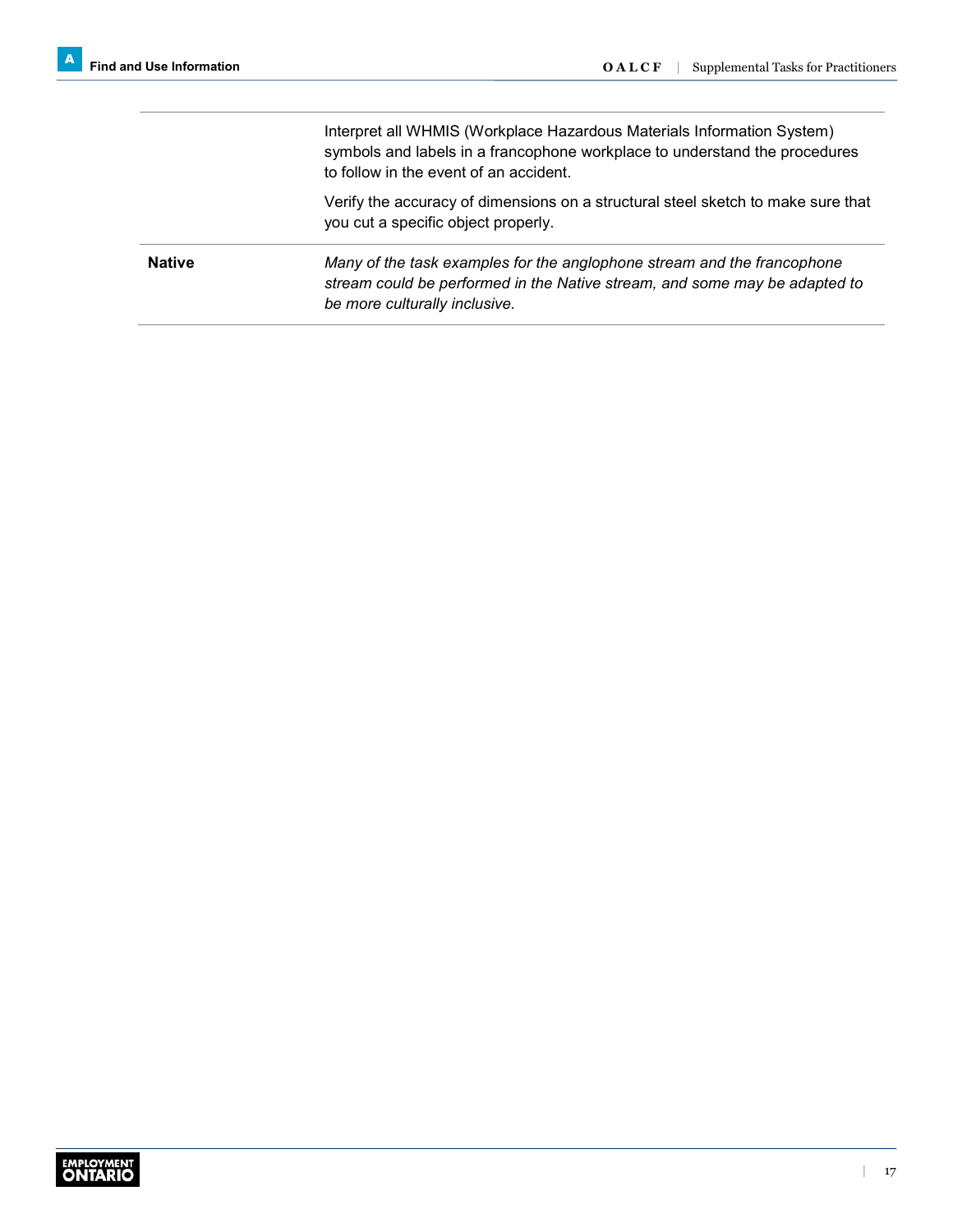#### Competency A: **Find and Use Information**

### **A3**

#### Task Group A3:

**Extract information from films, broadcasts, lectures and observations**

| <b>Stream</b> | <b>Examples of tasks for learners</b>                                                                                                                                                                                                                        |
|---------------|--------------------------------------------------------------------------------------------------------------------------------------------------------------------------------------------------------------------------------------------------------------|
| Anglophone    | Obtain a phone number from a television commercial to order an advertised<br>product                                                                                                                                                                         |
|               | Attend a brief team meeting to obtain information that you need to be aware of<br>to do your job                                                                                                                                                             |
|               | Attend a short presentation at the library to learn about programs for children or<br>seniors                                                                                                                                                                |
|               | Watch a brief promotional video to learn about becoming a volunteer with a<br>local community organization                                                                                                                                                   |
|               | Watch a first aid training video to be able to identify the five common signs of<br>stroke                                                                                                                                                                   |
|               | Attend a workshop at a local hardware store to learn how to perform a<br>household repair                                                                                                                                                                    |
|               | Watch a video on a library website to learn how to use an electronic article<br>database to locate resources for a project                                                                                                                                   |
|               | Accurately report detailed observations to your health and safety representative<br>if you witness a workplace accident                                                                                                                                      |
|               | Attend a job fair about apprenticeship opportunities in Ontario to help you<br>decide which trade you should pursue                                                                                                                                          |
|               | As research for a presentation, watch documentary, film, or a news programs<br>that offer differing perspectives on a specific topic                                                                                                                         |
| Deaf          | Many of the task examples for the anglophone stream and the francophone<br>stream could be performed in ASL, and some may be adapted to be accessible<br>to Deaf learners. Below are samples of specific tasks that address the reality of<br>Deaf learners. |
|               | Watch a closed-captioned public service announcement to find out how to<br>volunteer for an organization that offers activities in the Deaf community                                                                                                        |
|               | Go to a Deaf website to find out when the next event is happening, and share<br>this information with peers in your ASL learning environment                                                                                                                 |
|               | Watch a closed-captioned vlog on how to find resources for a project                                                                                                                                                                                         |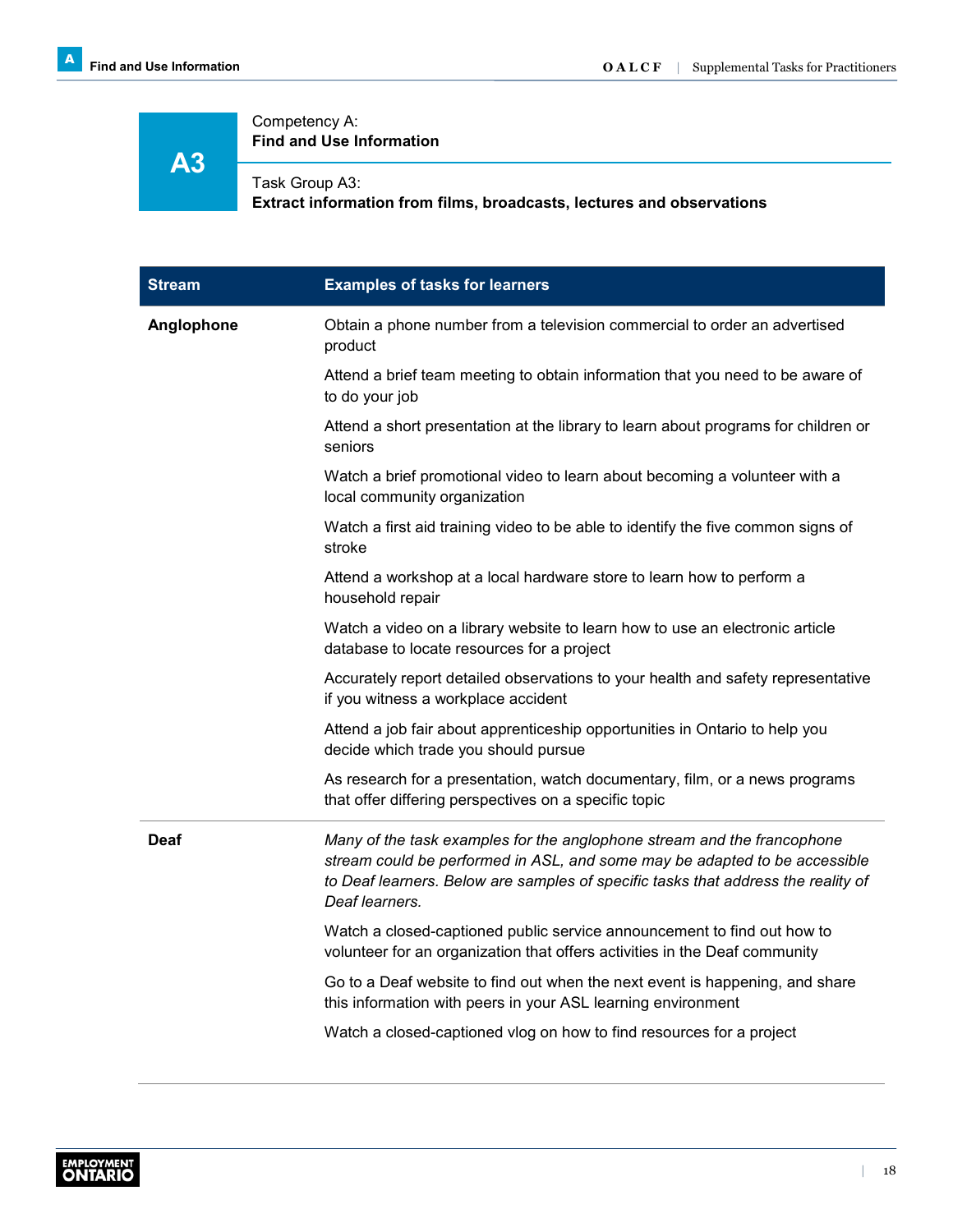|               | Attend an information session at an employment resource centre, such as the<br>Canadian Hearing Society or Silent Voice, to become familiar with the career<br>planning process                                                                                                                                                                                                                                                                                                                                      |
|---------------|----------------------------------------------------------------------------------------------------------------------------------------------------------------------------------------------------------------------------------------------------------------------------------------------------------------------------------------------------------------------------------------------------------------------------------------------------------------------------------------------------------------------|
|               | Attend a public debate about a local issue, such as a rally for Sign Language<br><b>Rights</b>                                                                                                                                                                                                                                                                                                                                                                                                                       |
|               | Watch various media reports to critically analyze the most controversial news<br>events happening in Deaf/Deaf-Blind communities                                                                                                                                                                                                                                                                                                                                                                                     |
| Francophone   | Many of the task examples for the anglophone stream could be performed in<br>French. Similarly, many of the task examples for the francophone stream could<br>be performed in English. Below are samples of specific tasks that address the<br>reality of francophone and other (e.g., new Canadians) learners needing to<br>transition in an anglophone environment. These tasks, when done in French<br>with certain elements of English where required, will help the learner reach his<br>or her long-term goal. |
|               | Watch a video to learn how to safely use a ladder.                                                                                                                                                                                                                                                                                                                                                                                                                                                                   |
|               | Watch videos on the website http://foodsafety.gc.ca/english/fssa/prepare.asp to<br>learn about food safety.                                                                                                                                                                                                                                                                                                                                                                                                          |
|               | Study for the Ontario G1 test online to prepare to pass the test.                                                                                                                                                                                                                                                                                                                                                                                                                                                    |
|               | Navigate online to find a SMART SERVE training course in Ontario<br>(Responsible Alcohol Beverage Service Training).                                                                                                                                                                                                                                                                                                                                                                                                 |
|               | Obtain "Prevention of Falls" certification in order to meet the requirements of<br>your employer or your apprenticeship.                                                                                                                                                                                                                                                                                                                                                                                             |
| <b>Native</b> | Many of the task examples for the anglophone stream and the francophone<br>stream could be performed in the Native stream, and some may be adapted to<br>be more culturally inclusive. Below are samples of specific tasks that address<br>the reality of Native learners.                                                                                                                                                                                                                                           |
|               | Listen to an elder speak about traditional methods of healing to learn more<br>about self-care and living well                                                                                                                                                                                                                                                                                                                                                                                                       |
|               | Listen to traditional stories about Nanabush or other tricksters to learn more<br>about how to live wisely and avoid conflict                                                                                                                                                                                                                                                                                                                                                                                        |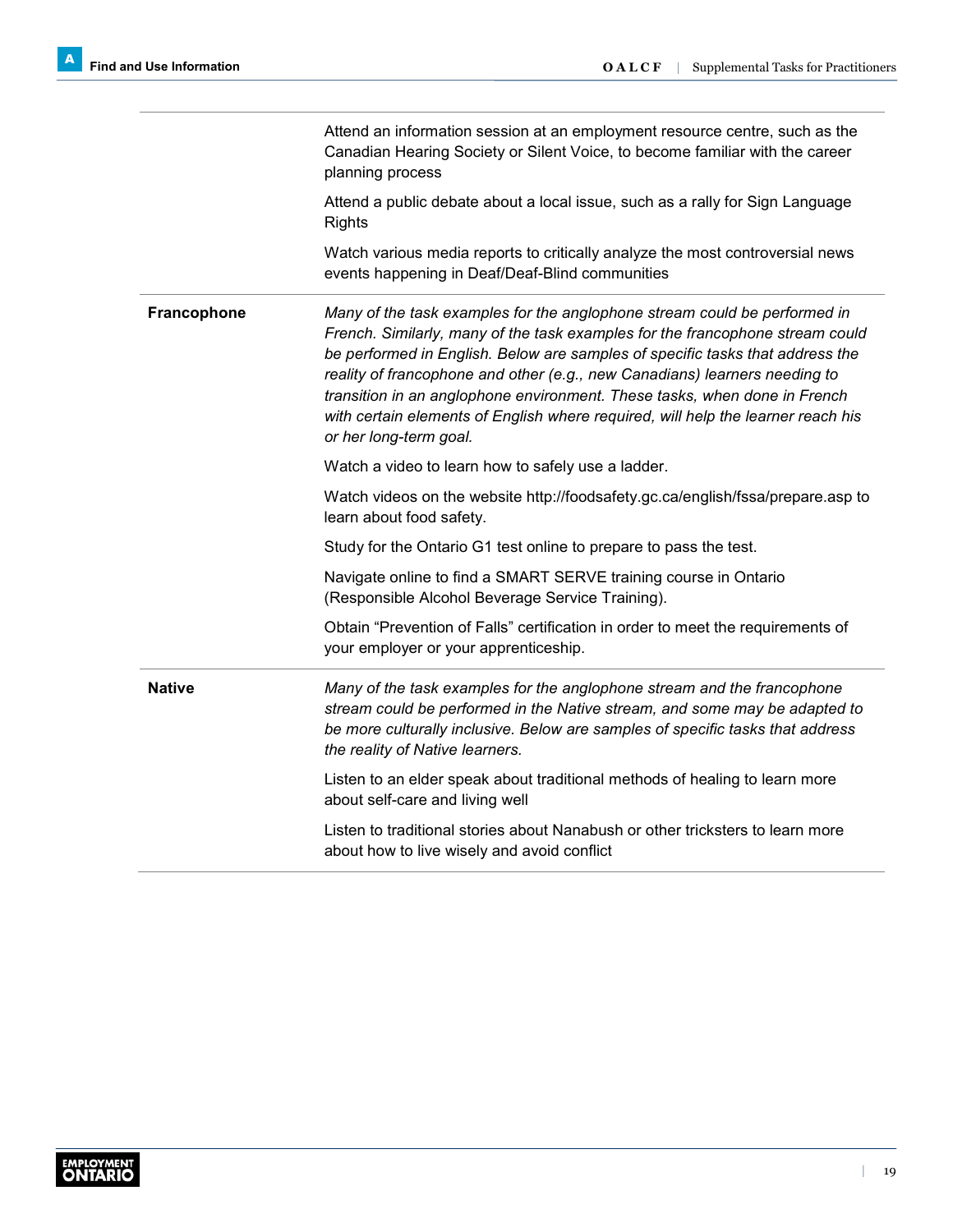<span id="page-21-0"></span>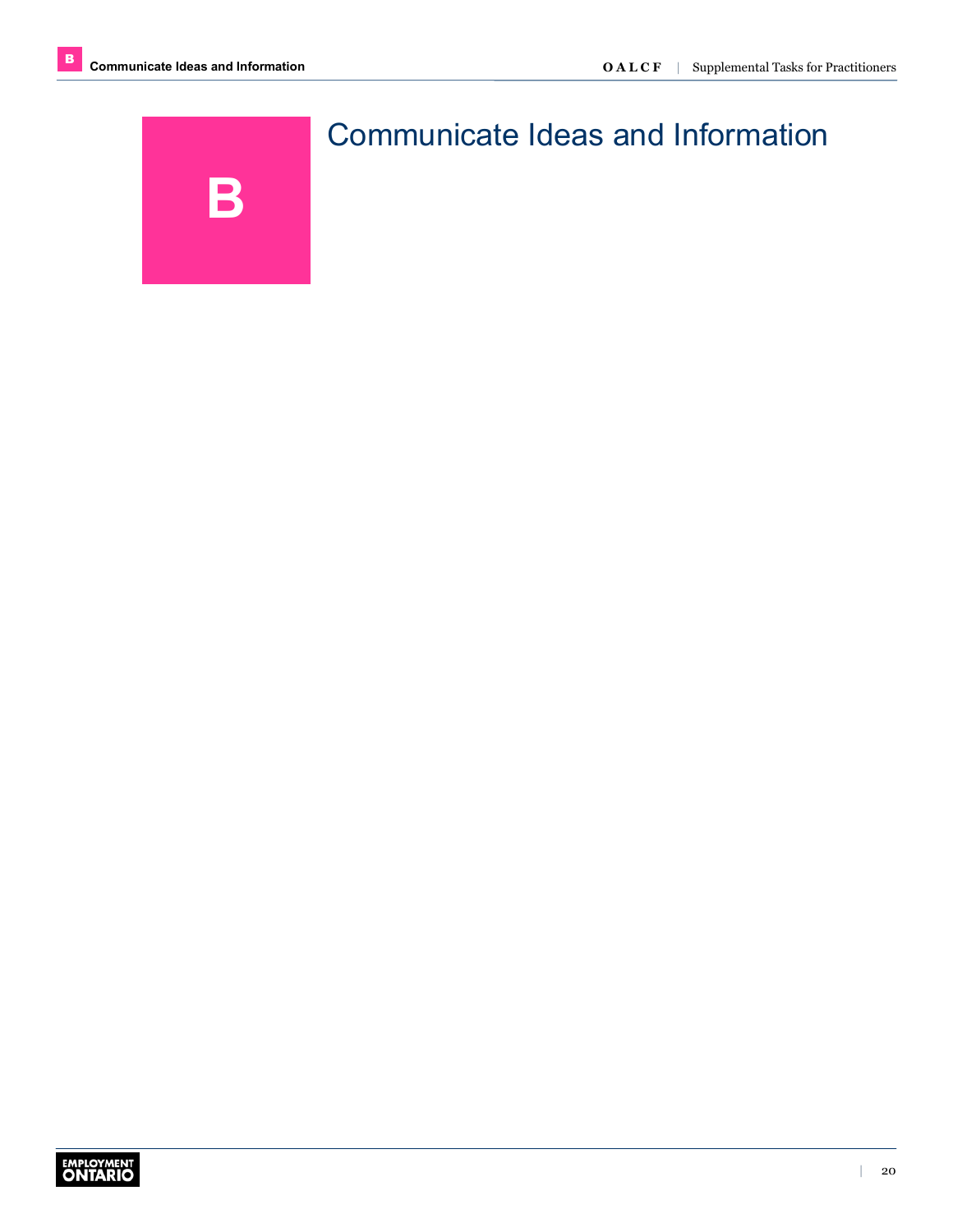**B** 

Competency B: **Communicate Ideas and Information**

#### <span id="page-22-0"></span>Cultural Considerations

| Deaf        | Activities related to the task should always be discussed in appropriate ASL<br>discourse.                                                                                                                                                                                                                                                                                                                                                                                               |
|-------------|------------------------------------------------------------------------------------------------------------------------------------------------------------------------------------------------------------------------------------------------------------------------------------------------------------------------------------------------------------------------------------------------------------------------------------------------------------------------------------------|
|             | Encourage Deaf learners to be balanced bilinguals, through the use of both ASL<br>and English.                                                                                                                                                                                                                                                                                                                                                                                           |
|             | The major differences in body language between Deaf people and hearing<br>people must be discussed at all levels. For example, Deaf people tap on the<br>shoulder to get someone's attention and tend to greet by hugging.                                                                                                                                                                                                                                                               |
|             | It is important to discuss the differences between social conventions in the Deaf<br>world and in the hearing world. For example, it is critical to discuss actions that<br>would be inappropriate in contexts in which a Deaf person and a hearing person<br>were together, such banging on a table to get attention.                                                                                                                                                                   |
|             | Discuss learners' rights in requesting an ASL-English interpreter or a Deaf<br>interpreter.                                                                                                                                                                                                                                                                                                                                                                                              |
|             | Use paper and pen or pencil to communicate with hearing people when an<br>interpreter is not present.                                                                                                                                                                                                                                                                                                                                                                                    |
|             | Encourage the use of gestures with those who do not know ASL, whether they<br>are Deaf or hearing people.                                                                                                                                                                                                                                                                                                                                                                                |
|             | Encourage Deaf learners to be conscious about their word choice and slang<br>usage while communicating with a hearing person through pen and paper.                                                                                                                                                                                                                                                                                                                                      |
|             | Have Deaf learners consider the appropriate level of formality while using ASL<br>when presenting their visual representations.                                                                                                                                                                                                                                                                                                                                                          |
|             | Have Deaf learners consider the appropriate level of formality while using ASL<br>when presenting their creative expressions.                                                                                                                                                                                                                                                                                                                                                            |
| Francophone | Francophone learners attend training in order to improve the skills required to<br>achieve their long-term goals. Participating in French-language training helps<br>them gain confidence in their use of French and to take pride in their<br>francophone identity.                                                                                                                                                                                                                     |
|             | They face a challenge, however, as they transition towards their goals. In an<br>anglophone society, francophones may have to learn functional English-<br>language elements in order to integrate into the new environment (employment,<br>apprenticeship, etc.). Although many francophones have some proficiency in<br>English, this does not mean that they meet the linguistic and cultural<br>requirements to perform the necessary tasks in an anglophone integration<br>setting. |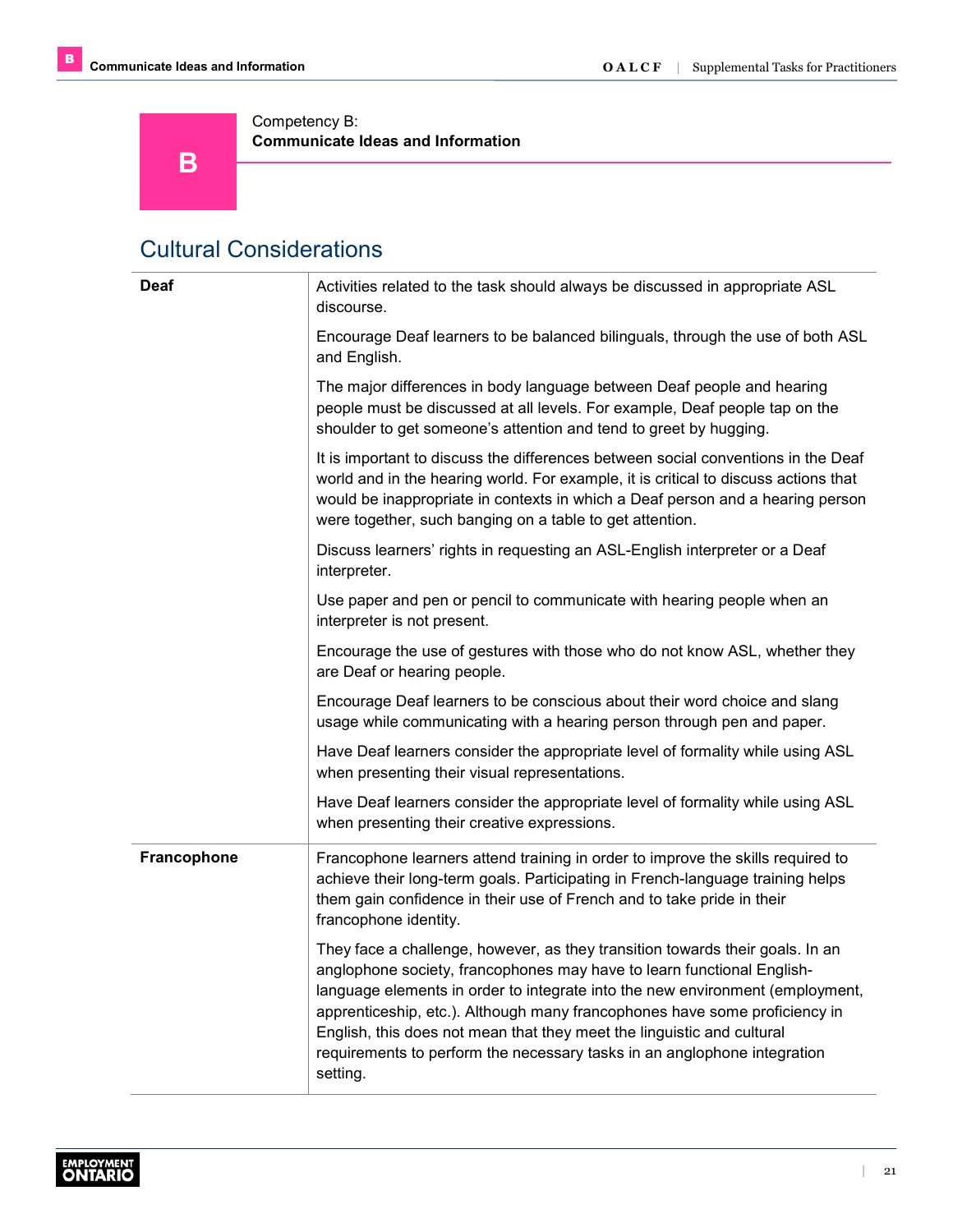T

|               | Francophone learners must have the benefit of an adult education approach<br>that recognizes their reality as a minority group. Developing functional English-<br>language skills is clearly different from learning in French as a first language<br>and from developing general skills in English as a second language. The<br>OALCF approach is based on a learning and skills development process that is<br>completed in French, but which provides the opportunity, for some authentic<br>tasks, to develop functional and contextual English (or bilingual) skill<br>components to make authentic task performance easier and to support learners'<br>long-term goal completion. |
|---------------|-----------------------------------------------------------------------------------------------------------------------------------------------------------------------------------------------------------------------------------------------------------------------------------------------------------------------------------------------------------------------------------------------------------------------------------------------------------------------------------------------------------------------------------------------------------------------------------------------------------------------------------------------------------------------------------------|
|               | While preparing francophone learners in French to perform authentic tasks, the<br>practitioner may include activities that will help them understand how the tasks<br>would be different when performed in an anglophone setting, as well as help<br>them actually perform the tasks in an anglophone setting. Those tasks, when<br>completed in French with some English (or bilingual) elements where required,<br>will help learners achieve their long-term goals.                                                                                                                                                                                                                  |
|               | If the English-language skill needs of a francophone learner exceed the<br>minimum requirements to perform the task at hand, the practitioner will refer him<br>or her to the appropriate service.                                                                                                                                                                                                                                                                                                                                                                                                                                                                                      |
|               | Specifically, this may mean that practitioners need to reflect on the following:                                                                                                                                                                                                                                                                                                                                                                                                                                                                                                                                                                                                        |
|               | The small group approach provides a learning setting that facilitates the<br>$\bullet$<br>development of skills and attitudes in successful interactions.                                                                                                                                                                                                                                                                                                                                                                                                                                                                                                                               |
|               | The whole question of major differences in body language between<br>$\bullet$<br>francophones and anglophones must be discussed at all levels, e.g.,<br>francophones greet each other with hugs and kisses even in formal<br>settings, but anglophones tend not to; there are differences in personal<br>space and in using hands; anglophones use fewer facial expressions in<br>formal settings than francophones, etc. This information is helpful to<br>prepare francophones to work in anglophone settings.                                                                                                                                                                        |
|               | The use of the appropriate level of formality depends on the language<br>$\bullet$<br>chosen to interact with others.                                                                                                                                                                                                                                                                                                                                                                                                                                                                                                                                                                   |
|               | The learner must be aware of cultural subtleties used when thanking<br>someone-this can vary between Eastern and Western Canada.                                                                                                                                                                                                                                                                                                                                                                                                                                                                                                                                                        |
|               | To exercise their leadership, francophone learners who want to<br>$\bullet$<br>integrate into an anglophone setting will need a lot of self-confidence.<br>They will need to acquire specific behaviours to show such self-<br>confidence.                                                                                                                                                                                                                                                                                                                                                                                                                                              |
| <b>Native</b> | Use Sharing Circle practice in group interactions, with an elder present, where<br>possible.                                                                                                                                                                                                                                                                                                                                                                                                                                                                                                                                                                                            |
|               | When in talking circles, the option of passing must be present. The person<br>talking should hold an object that informs others not to interrupt the person with<br>the object. No one should be forced to speak.                                                                                                                                                                                                                                                                                                                                                                                                                                                                       |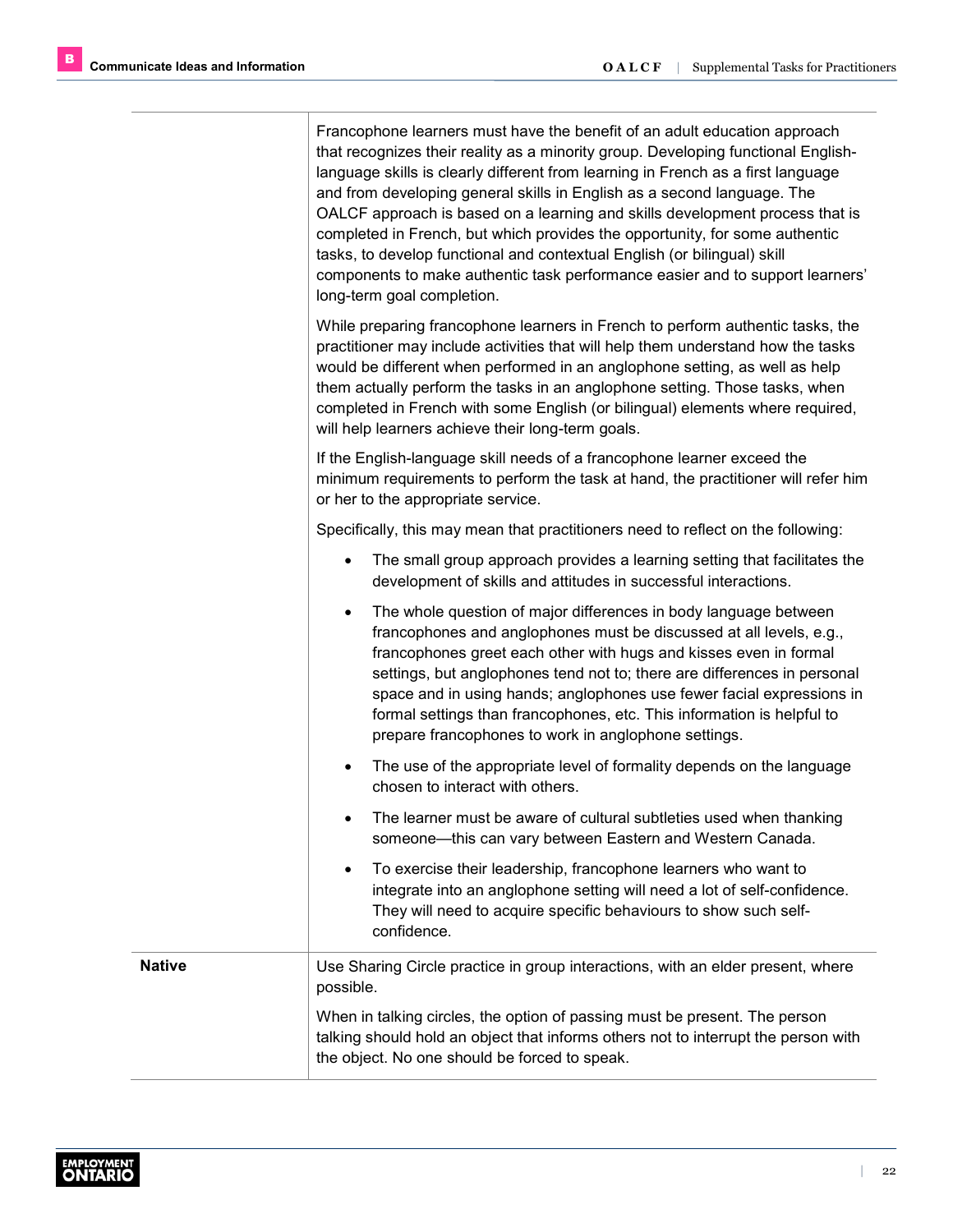Use clear instructions and establish rules of conduct for personal talking-circle discussions, especially where group learners are demographically diverse. Have learners decide the rules of conduct.

Cultural considerations are required where demographic differences occur. Where possible, use band affiliation in order to group learners.

Respect individuals by obtaining their permission to have their names and contact information included on an activities list before it is circulated.

Non-verbal communication is predominant in Native culture. Visual representations can depict first languages.

When suggesting "family" activities, be sure to clarify this term with learners, as this task can become complex without set limits.

When appropriate, encourage the use of a Native language in group discussions where learners speak the same language.

Introduce unfamiliar audiences before presentations or other interactions.

Have students find a place that inspires them, such as the outdoors, where it is calm and serene.

Invite elders into the classroom to describe the Sacred Teachings or Medicine Wheel.

Encourage learners to experience sweat lodge, smudge, dancing, singing, drumming, or feasting ceremonies so that they learn to respect Native traditions as a valid form of expression and communication.

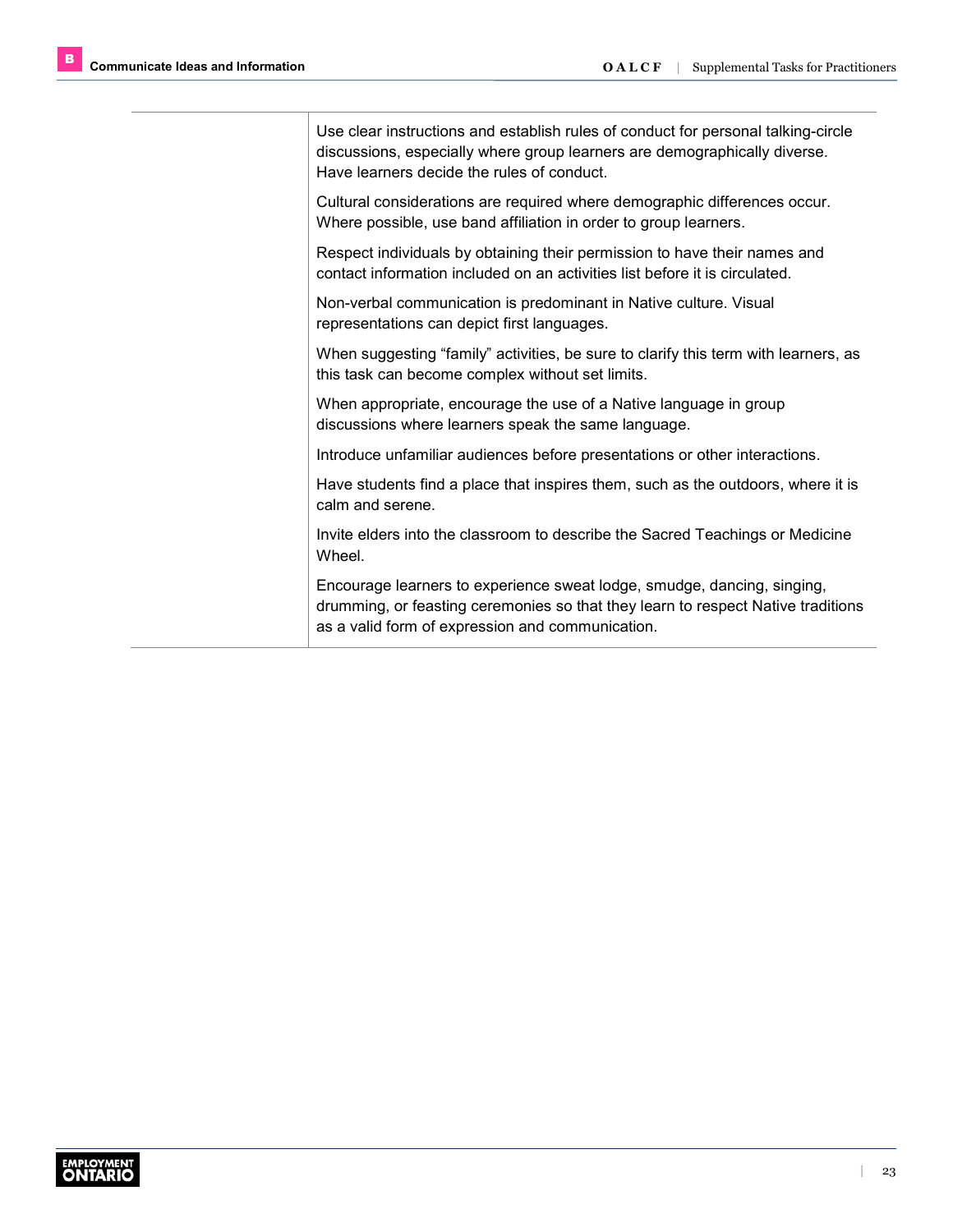**B1.1**

Competency B: **Communicate Ideas and Information**

Task Group B1: Task Group B1:<br>Interact with others **Interaction of the Contract With others** Level 1

At this level, learners:

Participate in brief interactions to exchange information with one other person

| <b>Stream</b>      | <b>Examples of tasks for learners</b>                                                                                                                                                                                                                                                                                                                                                                                                                                                                                |
|--------------------|----------------------------------------------------------------------------------------------------------------------------------------------------------------------------------------------------------------------------------------------------------------------------------------------------------------------------------------------------------------------------------------------------------------------------------------------------------------------------------------------------------------------|
| Anglophone         | Greet a regular volunteer at the learning environment, community centre, or<br>workplace                                                                                                                                                                                                                                                                                                                                                                                                                             |
|                    | Make plans with a friend to see a movie together                                                                                                                                                                                                                                                                                                                                                                                                                                                                     |
|                    | Show a peer where the lunchroom is located                                                                                                                                                                                                                                                                                                                                                                                                                                                                           |
|                    | Let your child's school secretary know the best dates for your parent-teacher<br>interview                                                                                                                                                                                                                                                                                                                                                                                                                           |
|                    | Give instructions to a child about how to play a simple game                                                                                                                                                                                                                                                                                                                                                                                                                                                         |
|                    | Teach a friend how to do a craft                                                                                                                                                                                                                                                                                                                                                                                                                                                                                     |
| Deaf               | Many of the task examples for the anglophone stream and the francophone<br>stream could be performed in ASL, and some may be adapted to be accessible<br>to Deaf learners. Below are samples of specific tasks that address the reality of<br>Deaf learners.                                                                                                                                                                                                                                                         |
|                    | Use pen and paper to ask a family member for directions to the hospital                                                                                                                                                                                                                                                                                                                                                                                                                                              |
|                    | Make an appointment using a videophone or a TTY                                                                                                                                                                                                                                                                                                                                                                                                                                                                      |
|                    | Request an interpreter for a meeting with a doctor                                                                                                                                                                                                                                                                                                                                                                                                                                                                   |
|                    | Make plans with a friend to go to a Deaf event                                                                                                                                                                                                                                                                                                                                                                                                                                                                       |
|                    | Interact with a hearing person using gestures to ask for the time                                                                                                                                                                                                                                                                                                                                                                                                                                                    |
|                    | Use a pen and paper and gestures, along with the menu, to order a meal at a<br>restaurant                                                                                                                                                                                                                                                                                                                                                                                                                            |
| <b>Francophone</b> | Many of the task examples for the anglophone stream could be performed in<br>French. Similarly, many of the task examples for the francophone stream could<br>be performed in English. Below are samples of specific tasks that address the<br>reality of francophone and other (e.g., new Canadians) learners needing to<br>transition in an anglophone environment. These tasks, when done in French<br>with certain elements of English where required, will help the learner reach his<br>or her long-term goal. |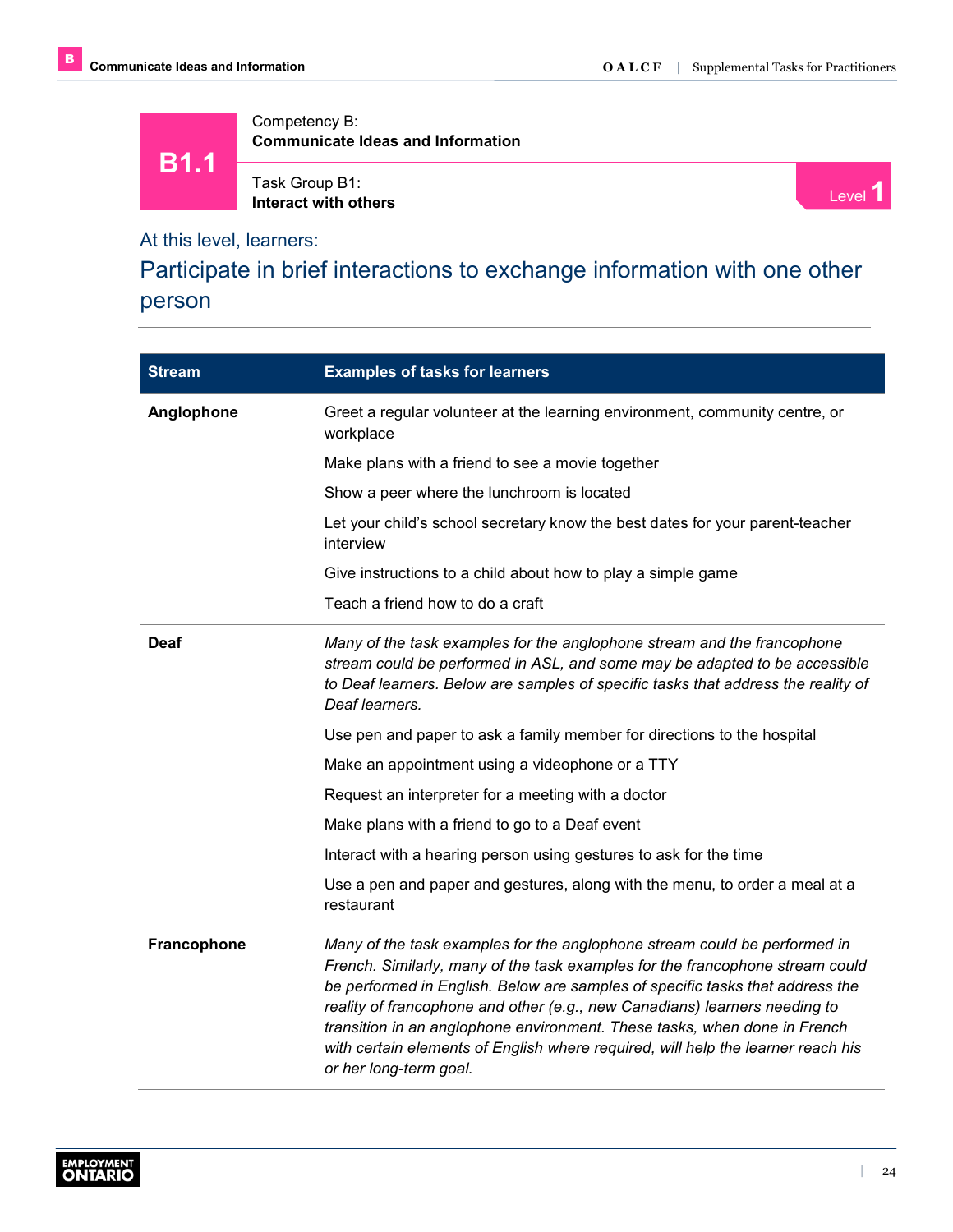Call to book a doctor's appointment.

Call to request more information based on an ad in a francophone newspaper (e.g., apartment rental, refrigerator for sale).

Interact with a co-worker you meet at the grocery store.

Interact with a new francophone co-worker by showing him around the facilities.

**Native** *Many of the task examples for the anglophone stream and the francophone stream could be performed in the Native stream, and some may be adapted to be more culturally inclusive. Below are samples of specific tasks that address the reality of Native learners.*

Welcome an elder to the learning environment

Make an appointment by phone with your Health Access Centre

Make plans with a friend to go to the Friendship Centre

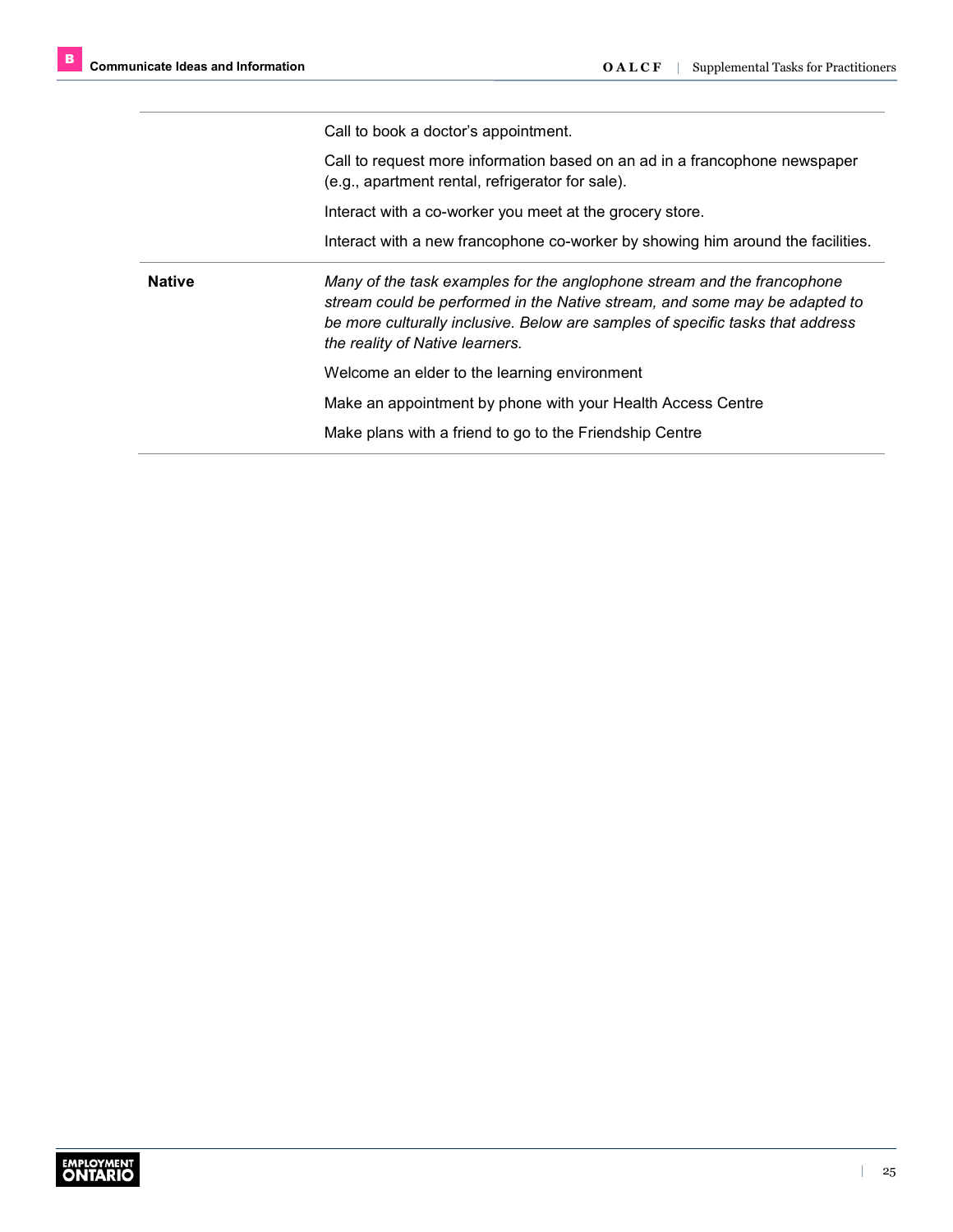**B1.2**

Competency B: **Communicate Ideas and Information**

Task Group B1: **Interact with others**



At this level, learners:

Initiate and maintain interactions with one or more persons to discuss, explain or exchange information and opinions

| <b>Stream</b>      | <b>Examples of tasks for learners</b>                                                                                                                                                                                                                                                                                                  |
|--------------------|----------------------------------------------------------------------------------------------------------------------------------------------------------------------------------------------------------------------------------------------------------------------------------------------------------------------------------------|
| Anglophone         | Explain to a small group how to play a short game, such as Hangman, Old<br>Maid, Scrabble, Bingo, or Boggle                                                                                                                                                                                                                            |
|                    | Share opinions with your peers to generate solutions to a problem                                                                                                                                                                                                                                                                      |
|                    | Explain to your supervisor why you need to request a day off for a non-statutory<br>religious holiday                                                                                                                                                                                                                                  |
|                    | Introduce yourself to a new instructor or a new supervisor at work, and express<br>your opinions about the work you will be doing                                                                                                                                                                                                      |
|                    | Participate in a group discussion to determine roles and responsibilities in a<br>group project                                                                                                                                                                                                                                        |
| <b>Deaf</b>        | Many of the task examples for the anglophone stream and the francophone<br>stream could be performed in ASL, and some may be adapted to be accessible<br>to Deaf learners. Below are samples of specific tasks that address the reality of<br>Deaf learners.                                                                           |
|                    | Use ASL to engage in a discussion with your peers, and share your opinions                                                                                                                                                                                                                                                             |
|                    | Use formal ASL to introduce yourself to a potential employer at a Deaf agency,<br>and explain your interest in the position                                                                                                                                                                                                            |
| <b>Francophone</b> | Many of the task examples for the anglophone stream could be performed in<br>French. Similarly, many of the task examples for the francophone stream could<br>be performed in English. These tasks, when done in French with certain<br>elements of English where required, will help the learner reach his or her long-<br>term goal. |
|                    | Justify a direct request to your francophone supervisor for a day off.                                                                                                                                                                                                                                                                 |
|                    | Begin an informal conversation with a francophone co-worker at lunch time.                                                                                                                                                                                                                                                             |
|                    | Discuss with a francophone client the reasons why he should buy the product<br>he wants.                                                                                                                                                                                                                                               |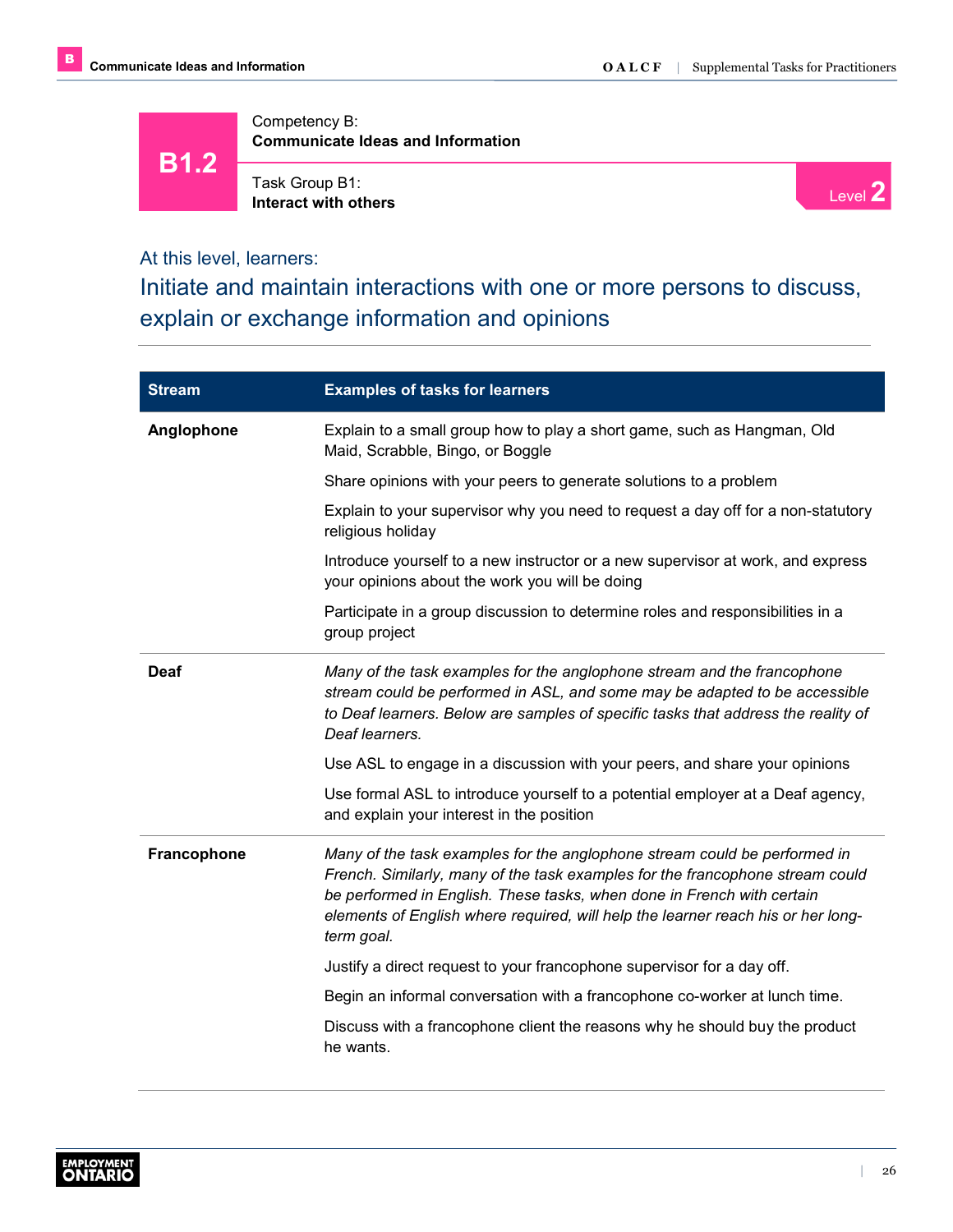Interact with a new francophone co-worker to give explanations and answer questions about her new workplace. **Native** *Many of the task examples for the anglophone stream and the francophone stream could be performed in the Native stream, and some may be adapted to be more culturally inclusive.* Participate in a talking circle, and make suggestions to improve a situation in your learning environment or at work Take the classroom lunch order for a community day, and place the order by telephone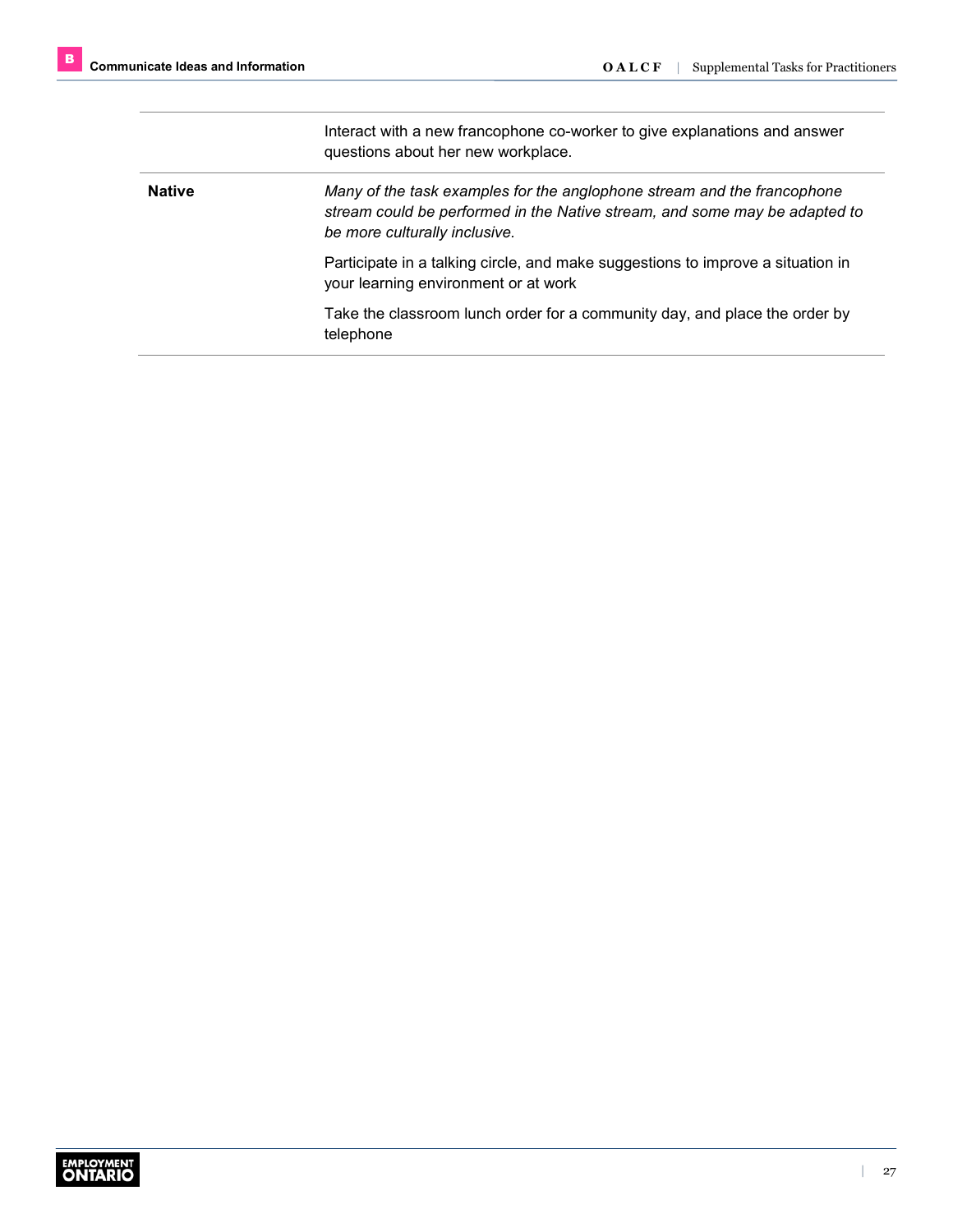**B1.3**

Competency B: **Communicate Ideas and Information**

Task Group B1: **Interact with others**



#### At this level, learners:

Initiate and maintain lengthier interactions with one or more persons on a range of topics

| <b>Stream</b> | <b>Examples of tasks for learners</b>                                                                                                                                                                                                                                                                                                                                                                                                                                                                                |
|---------------|----------------------------------------------------------------------------------------------------------------------------------------------------------------------------------------------------------------------------------------------------------------------------------------------------------------------------------------------------------------------------------------------------------------------------------------------------------------------------------------------------------------------|
| Anglophone    | Mentor a peer who is having difficulty with his or her work                                                                                                                                                                                                                                                                                                                                                                                                                                                          |
|               | Participate in a panel discussion on an educational, a work, or a community<br>topic                                                                                                                                                                                                                                                                                                                                                                                                                                 |
|               | Make a 15-minute presentation to peers on career research                                                                                                                                                                                                                                                                                                                                                                                                                                                            |
|               | Propose a change to a by-law for a community organization                                                                                                                                                                                                                                                                                                                                                                                                                                                            |
|               | Present a report at a meeting, such as a public meeting about a local issue or a<br>parents' meeting about a school issue                                                                                                                                                                                                                                                                                                                                                                                            |
|               | Negotiate budget requirements as part of a proposal for funding for your small<br>business or community group                                                                                                                                                                                                                                                                                                                                                                                                        |
| Deaf          | Many of the task examples for the anglophone stream and the francophone<br>stream could be performed in ASL, and some may be adapted to be accessible<br>to Deaf learners. Below are samples of specific tasks that address the reality of<br>Deaf learners.                                                                                                                                                                                                                                                         |
|               | Use formal ASL to give a 15-minute presentation to your peers                                                                                                                                                                                                                                                                                                                                                                                                                                                        |
|               | Participate in a volunteer or job interview through the use of an ASL-English<br>interpreter                                                                                                                                                                                                                                                                                                                                                                                                                         |
| Francophone   | Many of the task examples for the anglophone stream could be performed in<br>French. Similarly, many of the task examples for the francophone stream could<br>be performed in English. Below are samples of specific tasks that address the<br>reality of francophone and other (e.g., new Canadians) learners needing to<br>transition in an anglophone environment. These tasks, when done in French<br>with certain elements of English where required, will help the learner reach his<br>or her long-term goal. |
|               | Negotiate with a francophone landscaping expert in order to get a better price.                                                                                                                                                                                                                                                                                                                                                                                                                                      |
|               | Present the results of a report at a francophone public meeting.                                                                                                                                                                                                                                                                                                                                                                                                                                                     |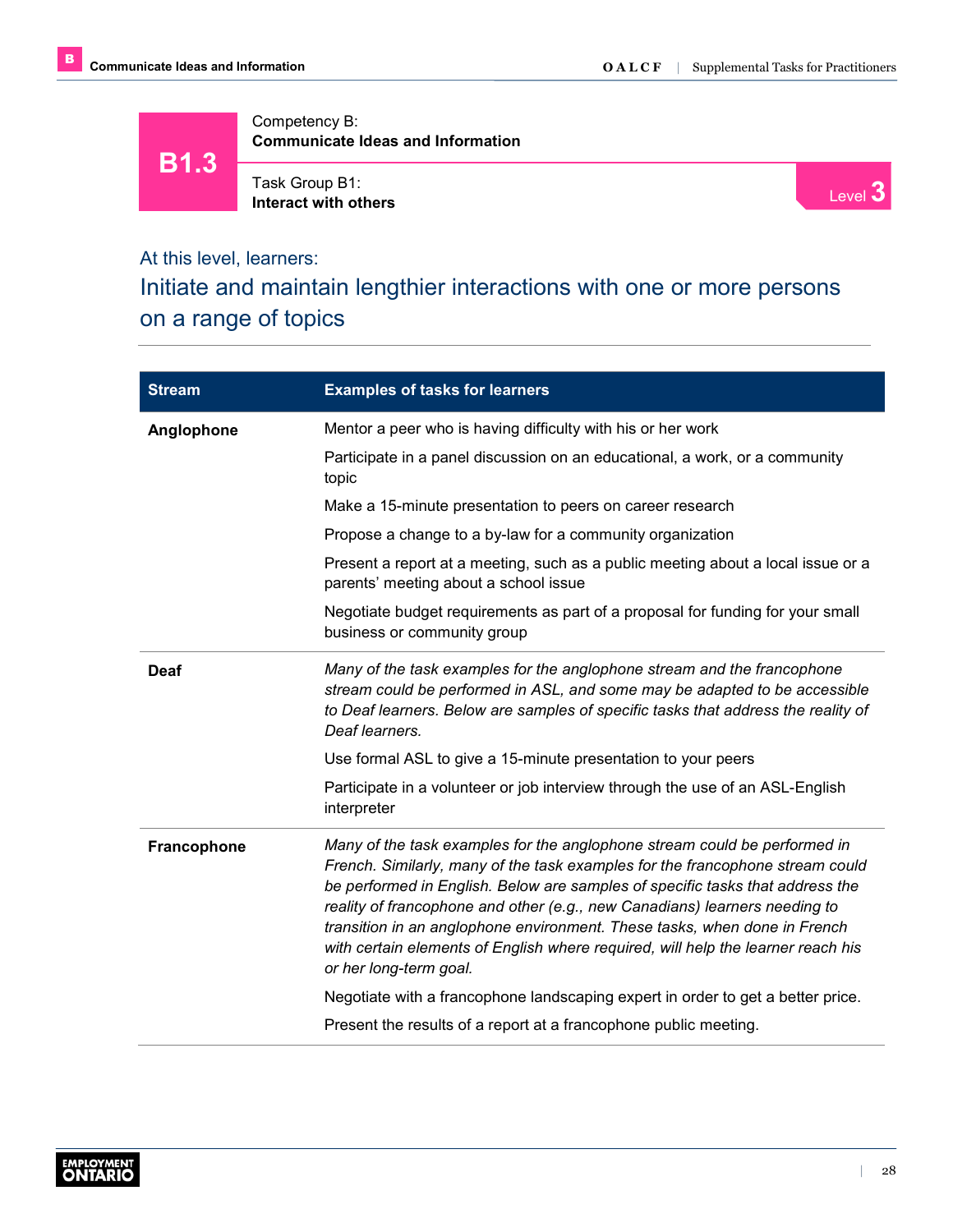**Native** *Many of the task examples for the anglophone stream and the francophone stream could be performed in the Native stream, and some may be adapted to be more culturally inclusive. Below are samples of specific tasks that address the reality of Native learners.* Make a presentation asking for a new resolution at a Band Council meeting Negotiate with your Education Counselor for off-reserve living expenses so that you can attend school or a training program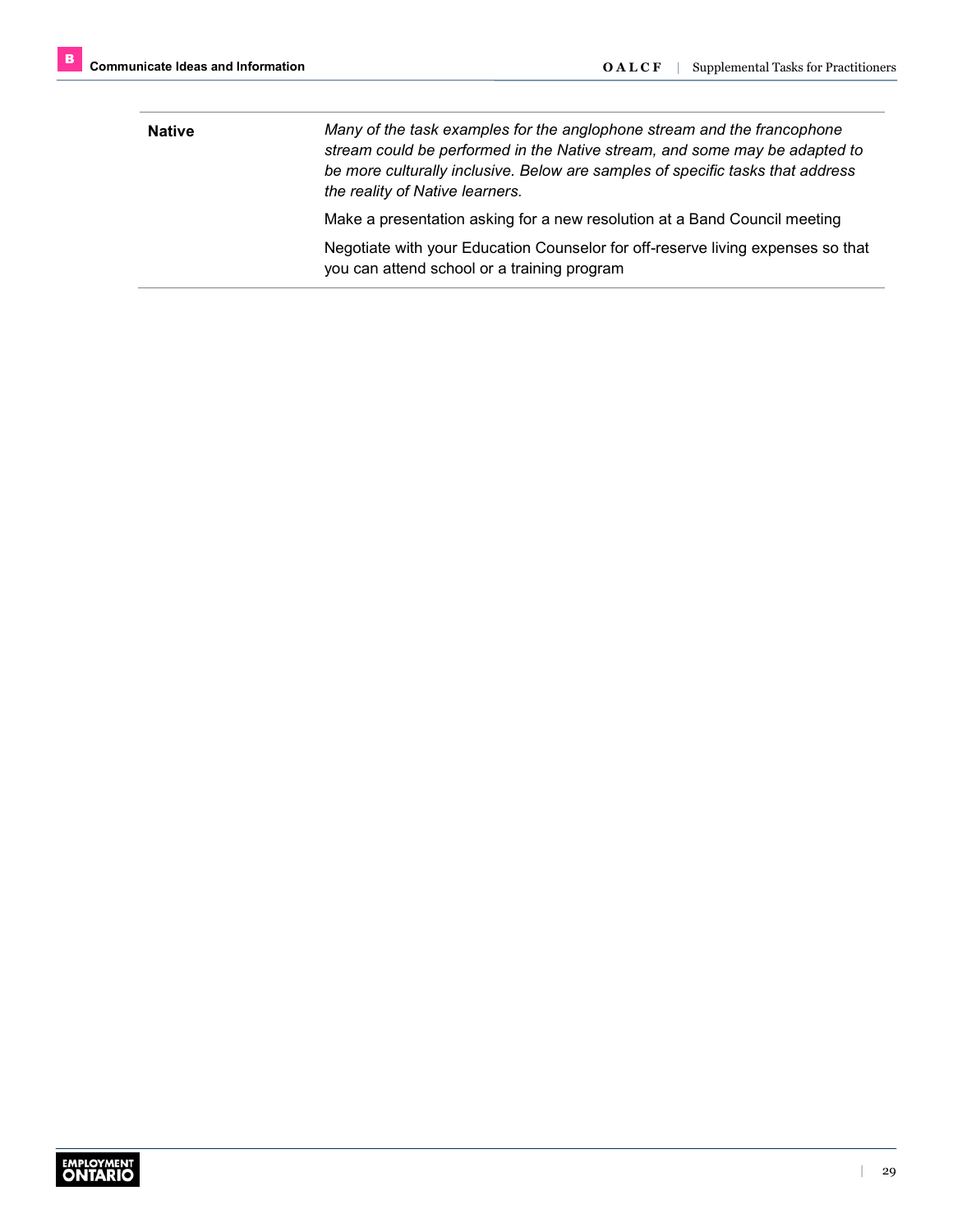**B2.1**

Competency B: **Communicate Ideas and Information**

Task Group B2: Task Group B2:<br> **Write continuous text** Level 1



#### At this level, learners:

#### Write brief texts to convey simple ideas and factual information

| <b>Stream</b> | <b>Examples of tasks for learners</b>                                                                                                                                                                                                                                                                                                                                                                                                                                                                                |
|---------------|----------------------------------------------------------------------------------------------------------------------------------------------------------------------------------------------------------------------------------------------------------------------------------------------------------------------------------------------------------------------------------------------------------------------------------------------------------------------------------------------------------------------|
| Anglophone    | Write a get-well card to a friend who has been ill, and include a short note                                                                                                                                                                                                                                                                                                                                                                                                                                         |
|               | Write an email to another learner about the due date for a learning activity                                                                                                                                                                                                                                                                                                                                                                                                                                         |
|               | Write a paragraph to update your instructor on your progress or to express<br>concern about an issue                                                                                                                                                                                                                                                                                                                                                                                                                 |
|               | Write an email or a note to a friend informing her or him about an upcoming<br>community event                                                                                                                                                                                                                                                                                                                                                                                                                       |
|               | Write a brief set of instructions for your child to carry out household chores                                                                                                                                                                                                                                                                                                                                                                                                                                       |
| <b>Deaf</b>   | Many of the task examples for the anglophone stream and the francophone<br>stream could be performed in ASL, and some may be adapted to be accessible<br>to Deaf learners. Below are samples of specific tasks that address the reality of<br>Deaf learners.                                                                                                                                                                                                                                                         |
|               | Write an email to Ontario Interpreting Services at the Canadian Hearing Society<br>to request an ASL-English interpreter                                                                                                                                                                                                                                                                                                                                                                                             |
|               | Use a smartphone to compose a message to meet a friend                                                                                                                                                                                                                                                                                                                                                                                                                                                               |
|               | Write down a TTY message for a co-worker                                                                                                                                                                                                                                                                                                                                                                                                                                                                             |
| Francophone   | Many of the task examples for the anglophone stream could be performed in<br>French. Similarly, many of the task examples for the francophone stream could<br>be performed in English. Below are samples of specific tasks that address the<br>reality of francophone and other (e.g., new Canadians) learners needing to<br>transition in an anglophone environment. These tasks, when done in French<br>with certain elements of English where required, will help the learner reach his<br>or her long-term goal. |
|               | Write a brief note to a francophone co-worker to remind him of the date and<br>time of an important meeting.                                                                                                                                                                                                                                                                                                                                                                                                         |
|               | Write down a telephone message for a francophone co-worker.                                                                                                                                                                                                                                                                                                                                                                                                                                                          |
| <b>Native</b> | Many of the task examples for the anglophone stream and the francophone<br>stream could be performed in the Native stream, and some may be adapted to                                                                                                                                                                                                                                                                                                                                                                |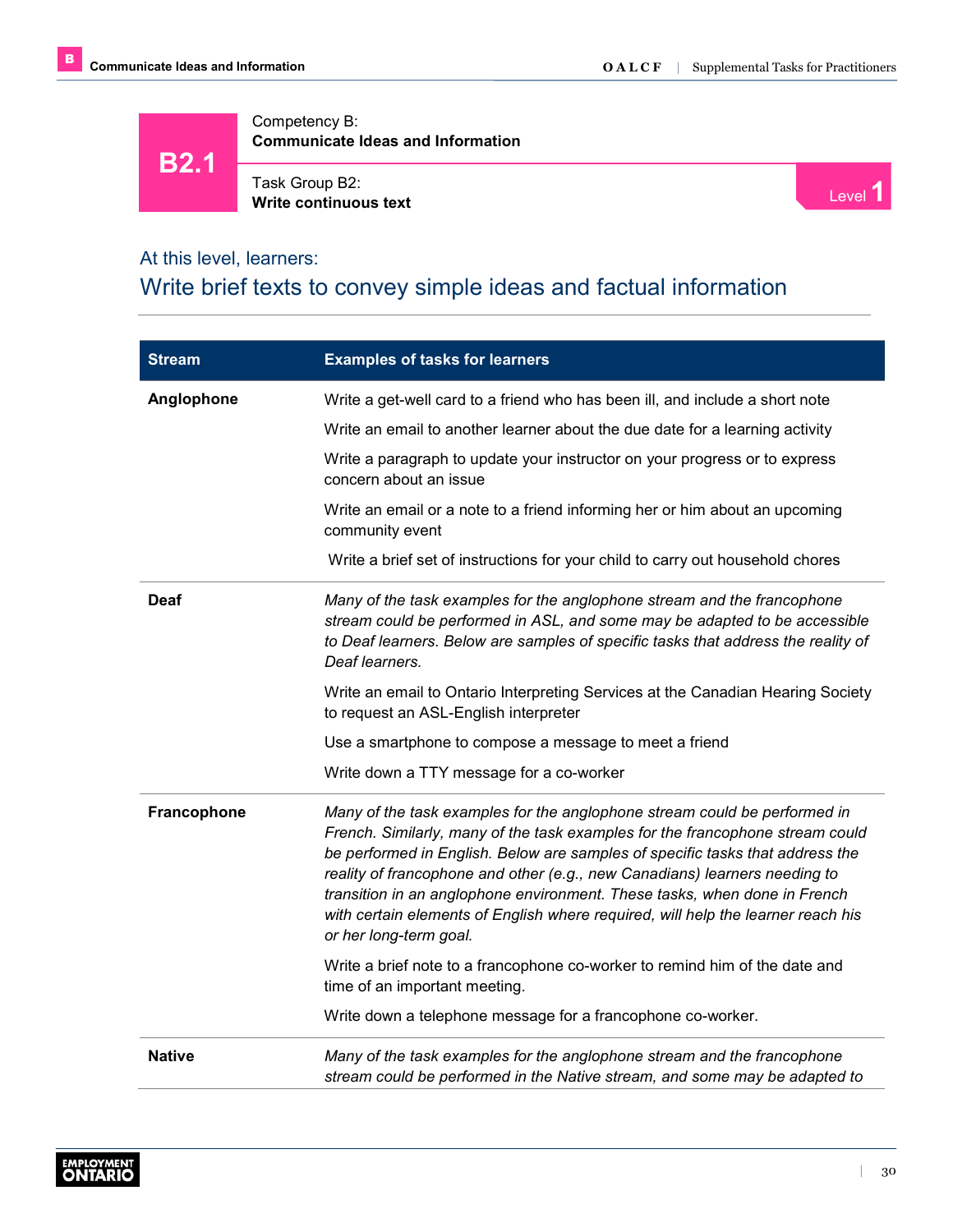*be more culturally inclusive. Below is a sample of a specific task that addresses the reality of Native learners.*

Write an email to your Band Education Authority to inform them that you are registered in school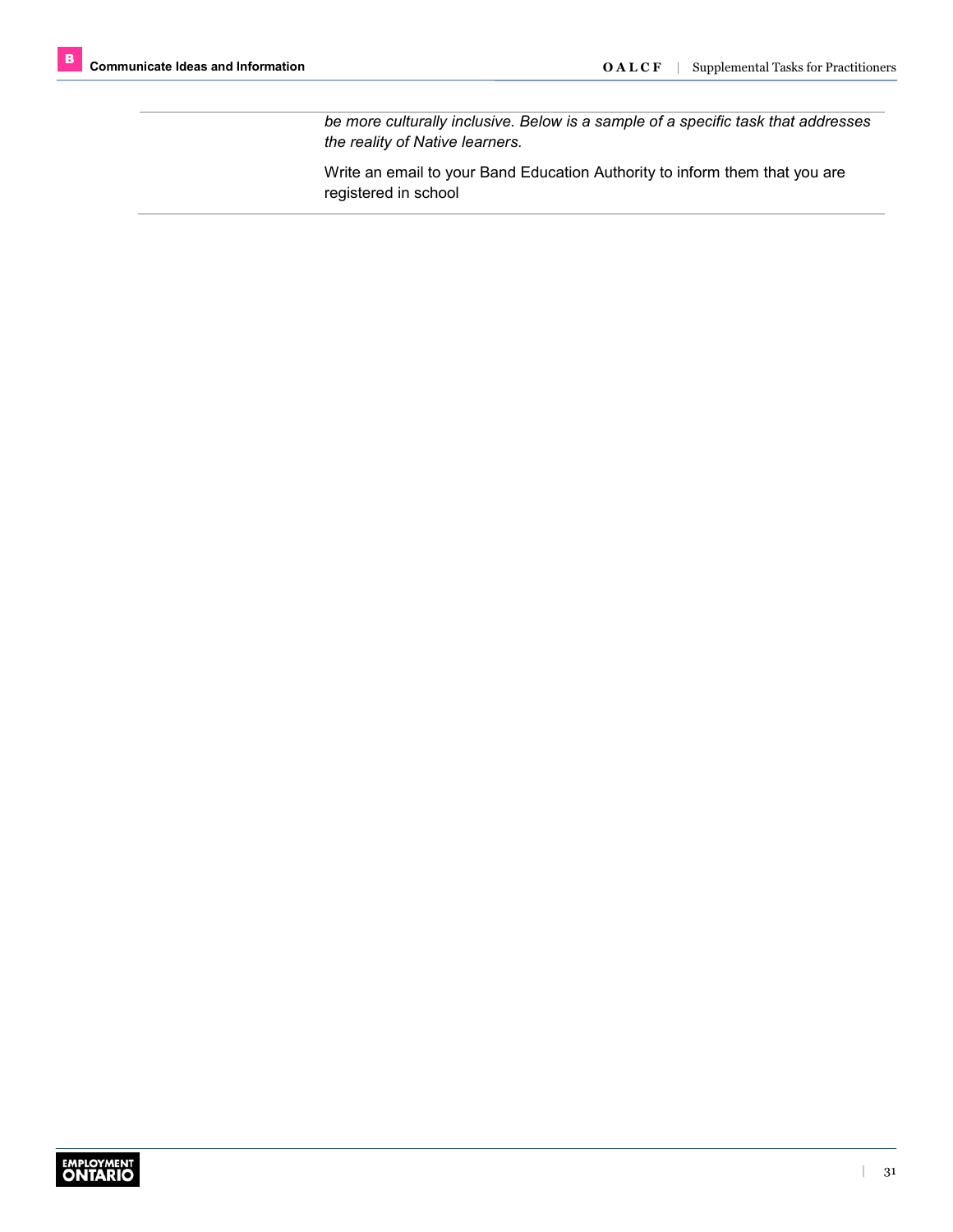**B2.2**

Competency B: **Communicate Ideas and Information**



Level **2**

#### At this level, learners:

#### Write texts to explain and describe information and ideas

| <b>Stream</b> | <b>Examples of tasks for learners</b>                                                                                                                                                                                                                                                                                                                                                                                                                                                                                |
|---------------|----------------------------------------------------------------------------------------------------------------------------------------------------------------------------------------------------------------------------------------------------------------------------------------------------------------------------------------------------------------------------------------------------------------------------------------------------------------------------------------------------------------------|
| Anglophone    | Write a letter to a local business thanking them for their excellent customer<br>service                                                                                                                                                                                                                                                                                                                                                                                                                             |
|               | Write a letter to your child's teacher explaining difficulties that he or she is<br>having, and requesting additional help                                                                                                                                                                                                                                                                                                                                                                                           |
|               | Write a journal entry describing a recent visit, conversation, or disagreement<br>you had with a friend or family member                                                                                                                                                                                                                                                                                                                                                                                             |
|               | Write a memo to other employees outlining the clean-up routine in the coffee<br>room, and assign duties                                                                                                                                                                                                                                                                                                                                                                                                              |
|               | Write an email to another learner explaining the steps involved in a project                                                                                                                                                                                                                                                                                                                                                                                                                                         |
|               | Write a three- to four-paragraph composition describing your reasons for<br>pursuing further education                                                                                                                                                                                                                                                                                                                                                                                                               |
| Deaf          | Many of the task examples for the anglophone stream and the francophone<br>stream could be performed in ASL, and some may be adapted to be accessible<br>to Deaf learners. Below are samples of specific tasks that address the reality of<br>Deaf learners.                                                                                                                                                                                                                                                         |
|               | Write a letter to your local movie theatre to request that a movie be Rear<br>Window Captioned (RWC)                                                                                                                                                                                                                                                                                                                                                                                                                 |
|               | Write a letter to the superintendent of your building requesting that a fire alarm<br>flashing system be installed in your apartment                                                                                                                                                                                                                                                                                                                                                                                 |
|               | Write a short letter of thanks to supporters of the Deaf community                                                                                                                                                                                                                                                                                                                                                                                                                                                   |
|               | Create a short letter via webcam or vlog, using ASL, to thank your first ASL<br>teacher, mentor, tutor, or interpreter                                                                                                                                                                                                                                                                                                                                                                                               |
| Francophone   | Many of the task examples for the anglophone stream could be performed in<br>French. Similarly, many of the task examples for the francophone stream could<br>be performed in English. Below are samples of specific tasks that address the<br>reality of francophone and other (e.g., new Canadians) learners needing to<br>transition in an anglophone environment. These tasks, when done in French<br>with certain elements of English where required, will help the learner reach his<br>or her long-term goal. |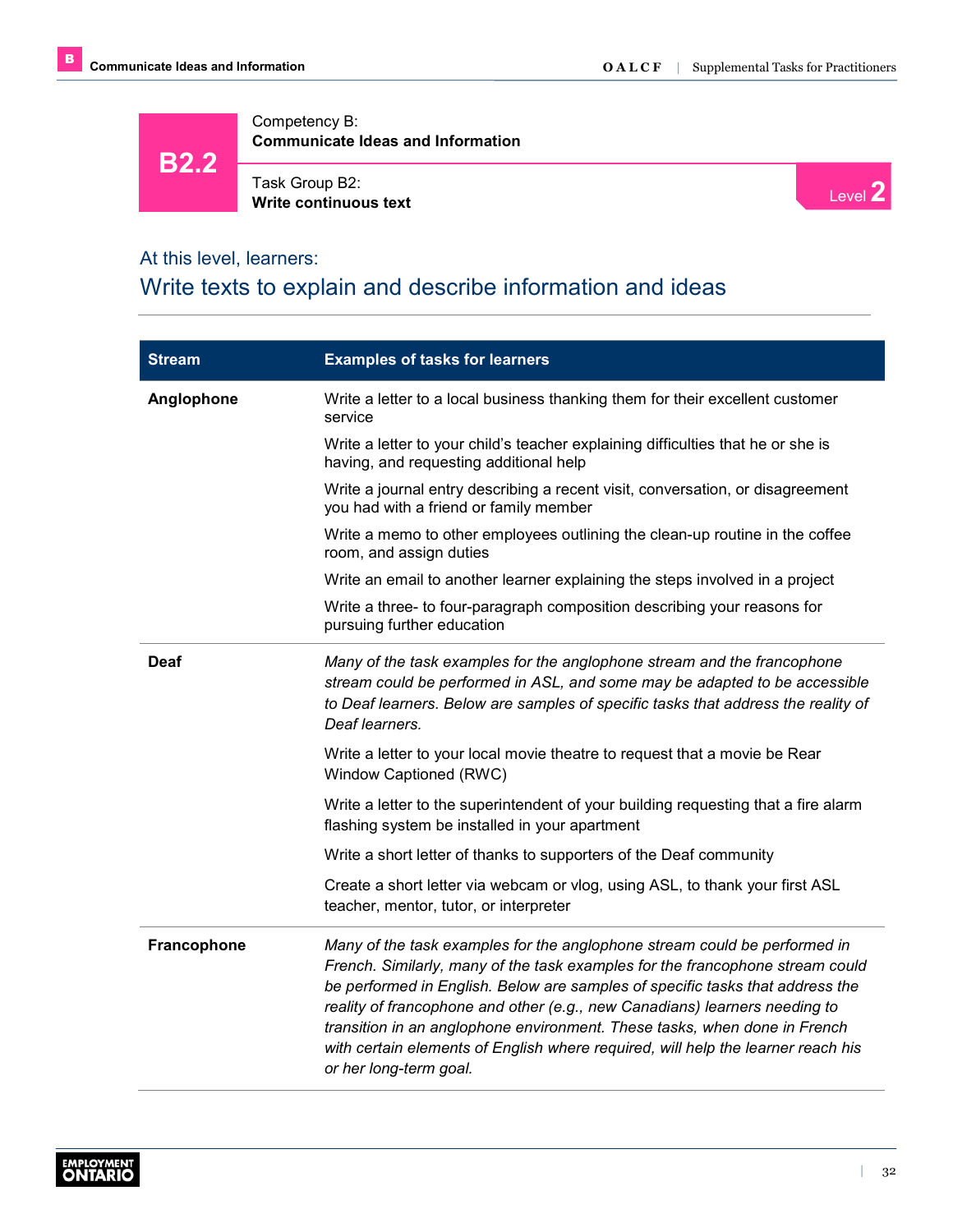Write a more formal e-mail to a francophone co-worker to update her by summarizing the highlights of a meeting held in English.

Write an e-mail in English to a co-worker to explain how to activate the Out-of-Office auto-reply feature or "Réponse automatique" in a French version of MS Outlook.

**Native** *Many of the task examples for the anglophone stream and the francophone stream could be performed in the Native stream, and some may be adapted to be more culturally inclusive. Below are samples of specific tasks that address the reality of Native learners.*

Write a story describing the meaning of your traditional name

Write a story for the Native community newsletter about how a particular ceremony changed your life

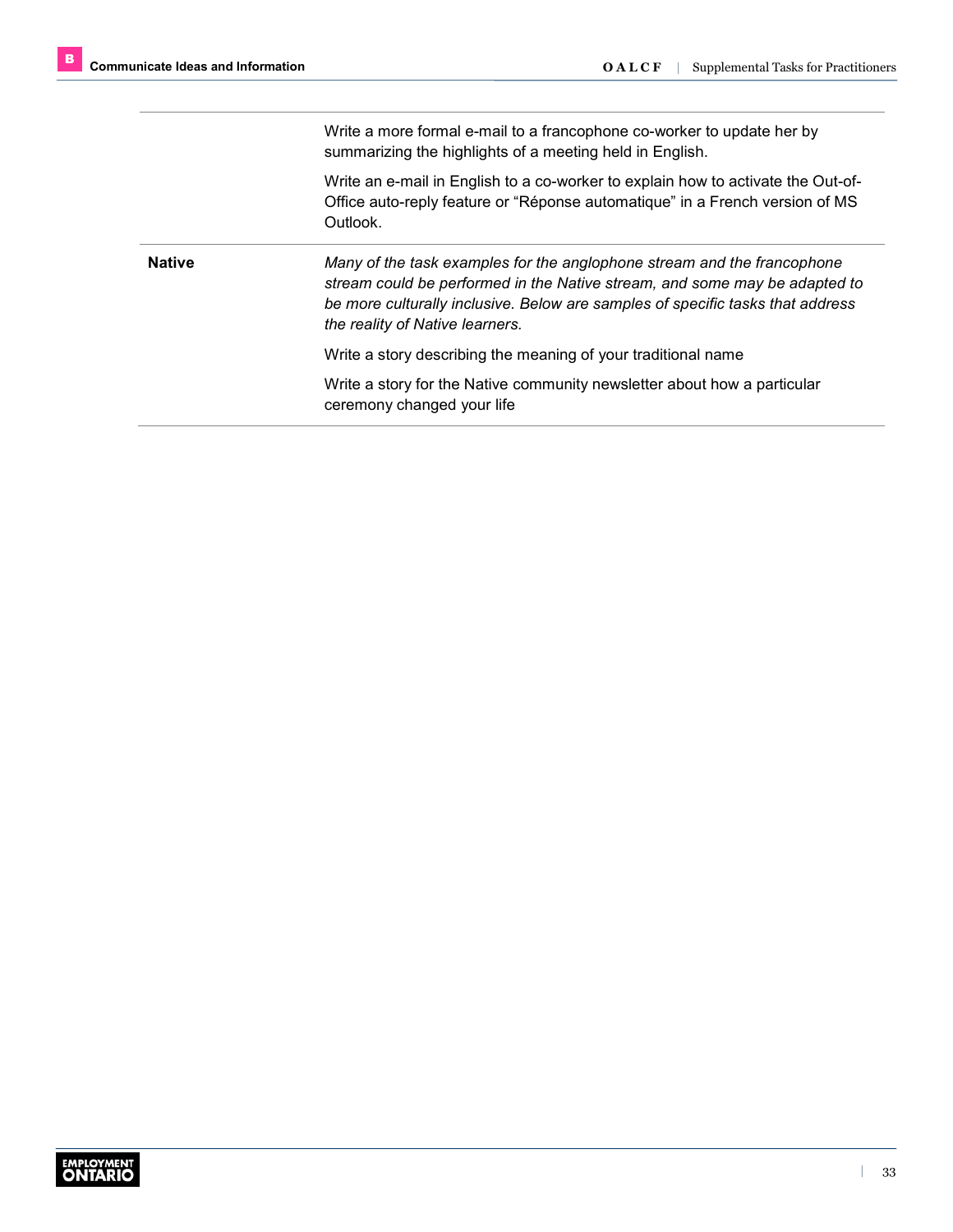**B2.3**

Competency B: **Communicate Ideas and Information**

Task Group B2: **Write continuous text**



#### At this level, learners:

### Write longer texts to present information, ideas and opinions

| <b>Stream</b> | <b>Examples of tasks for learners</b>                                                                                                                                                                                                                                                                                                                                                                                                                                                                                |
|---------------|----------------------------------------------------------------------------------------------------------------------------------------------------------------------------------------------------------------------------------------------------------------------------------------------------------------------------------------------------------------------------------------------------------------------------------------------------------------------------------------------------------------------|
| Anglophone    | Write a cover letter for a resumé                                                                                                                                                                                                                                                                                                                                                                                                                                                                                    |
|               | Write an incident report about an accident that happened at work                                                                                                                                                                                                                                                                                                                                                                                                                                                     |
|               | Write a letter to the editor or to your mayor expressing your opinion about an<br>environmental or safety issue                                                                                                                                                                                                                                                                                                                                                                                                      |
|               | Write a research paper for a school assignment                                                                                                                                                                                                                                                                                                                                                                                                                                                                       |
|               | Write a letter to a public official to ask for a donation to your community group or<br>charity                                                                                                                                                                                                                                                                                                                                                                                                                      |
|               | Write an essay related to a career choice based on both primary and secondary<br>research                                                                                                                                                                                                                                                                                                                                                                                                                            |
| <b>Deaf</b>   | Many of the task examples for the anglophone stream and the francophone<br>stream could be performed in ASL, and some may be adapted to be accessible<br>to Deaf learners. Below are samples of specific tasks that address the reality of<br>Deaf learners.                                                                                                                                                                                                                                                         |
|               | Write a letter of petition requesting accessibility, such as the provision of an<br>ASL-English interpreter, or the captioning or subtitling of an event                                                                                                                                                                                                                                                                                                                                                             |
|               | Write a letter to a disability counselor at a postsecondary institution to request<br>accommodations in the classroom                                                                                                                                                                                                                                                                                                                                                                                                |
| Francophone   | Many of the task examples for the anglophone stream could be performed in<br>French. Similarly, many of the task examples for the francophone stream could<br>be performed in English. Below are samples of specific tasks that address the<br>reality of francophone and other (e.g., new Canadians) learners needing to<br>transition in an anglophone environment. These tasks, when done in French<br>with certain elements of English where required, will help the learner reach his<br>or her long-term goal. |
|               | Write a formal letter to a local unilingual francophone company to ask for a<br>donation.                                                                                                                                                                                                                                                                                                                                                                                                                            |
|               | Write a bilingual sponsorship letter to promote fundraising for your child's sports<br>team.                                                                                                                                                                                                                                                                                                                                                                                                                         |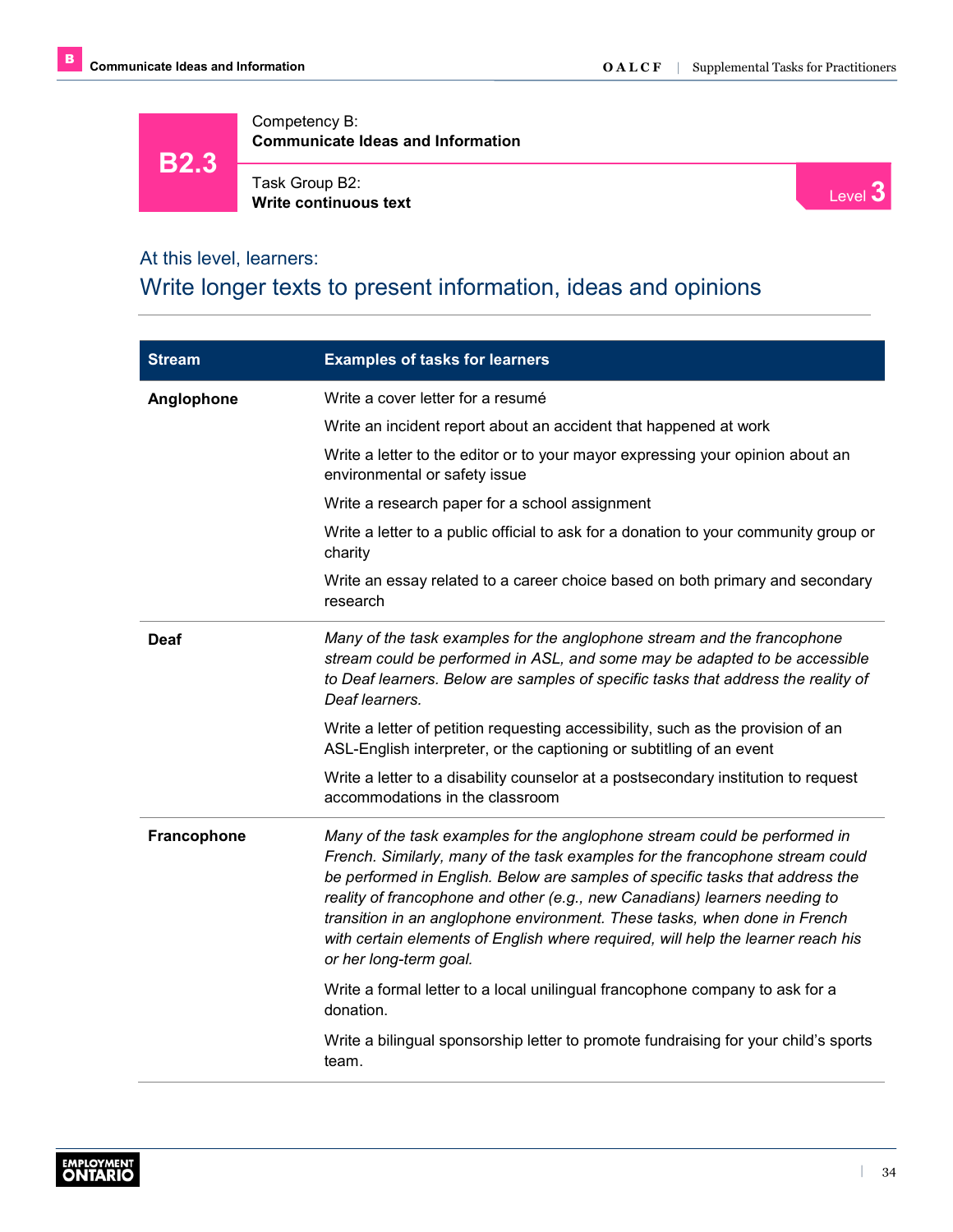Write a clear, organized and structured bilingual set of procedures for programming a new electrical device in order to effectively guide others who want to use it.

**Native** *Many of the task examples for the anglophone stream and the francophone stream could be performed in the Native stream, and some may be adapted to be more culturally inclusive. Below are samples of specific tasks that address the reality of Native learners.*

> Write a memo to the Band Office advising on how repair work should be carried out in the community school

Prepare a written speech for a community meeting or event to convince others of an important issue

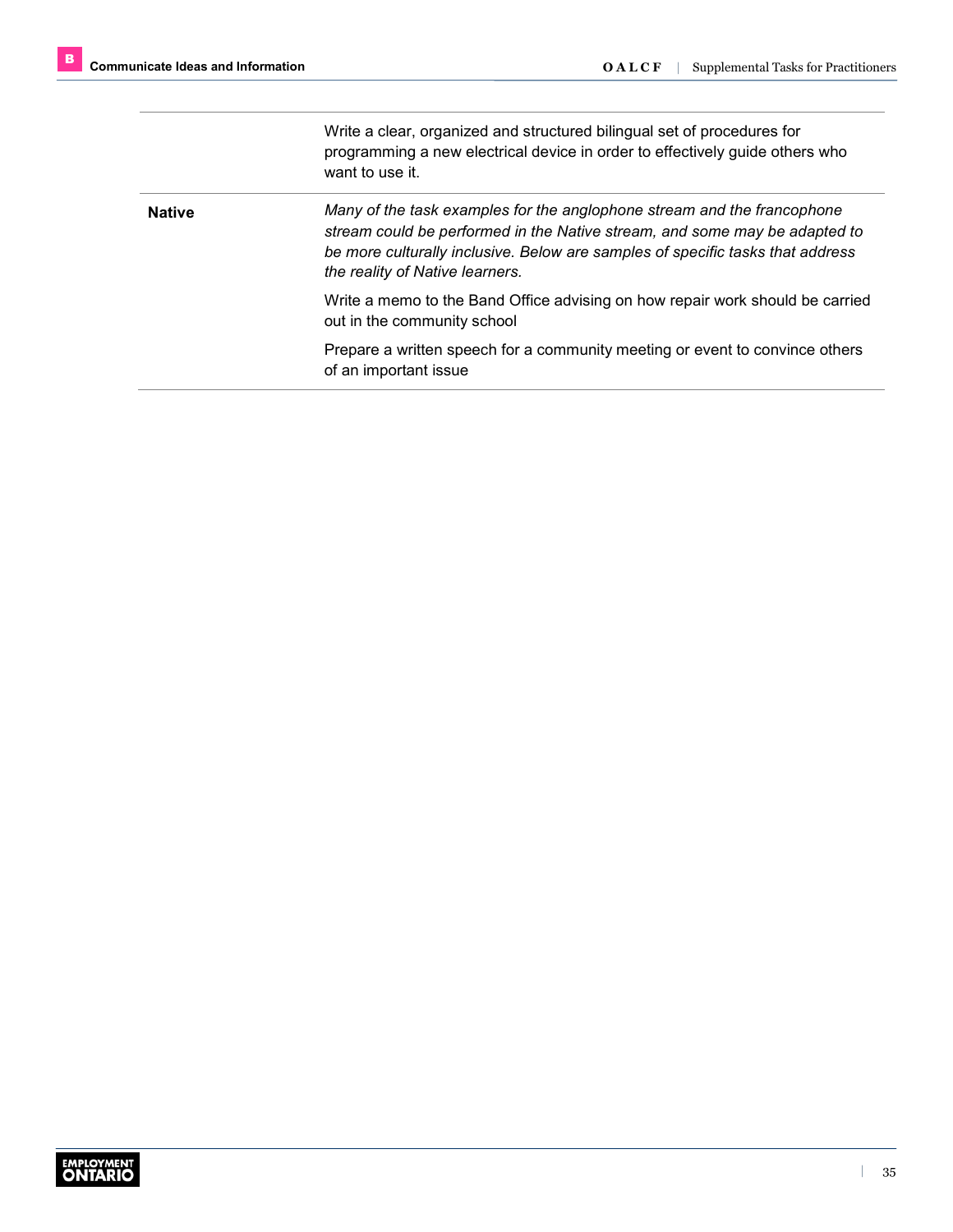**B3.1**

Competency B: **Communicate Ideas and Information**



Task Group B3: **Complete and create documents** Level **1 Complete and create documents** Level **1** 

At this level, learners:

Make straightforward entries to complete very simple documents

Create very simple documents to display and organize a limited amount of information

| <b>Stream</b> | <b>Examples of tasks for learners</b>                                                                                                                                                                                                                                                                                                                                                                                                                                                                                |
|---------------|----------------------------------------------------------------------------------------------------------------------------------------------------------------------------------------------------------------------------------------------------------------------------------------------------------------------------------------------------------------------------------------------------------------------------------------------------------------------------------------------------------------------|
| Anglophone    | Fill in a visitor log book in a company's front office                                                                                                                                                                                                                                                                                                                                                                                                                                                               |
|               | Complete a simple pledge form to sponsor someone for a walk-a-thon                                                                                                                                                                                                                                                                                                                                                                                                                                                   |
|               | Complete a brief comment card for a business or service                                                                                                                                                                                                                                                                                                                                                                                                                                                              |
|               | Complete an application for membership at a local public library                                                                                                                                                                                                                                                                                                                                                                                                                                                     |
|               | Subscribe to a magazine using a paper-based form                                                                                                                                                                                                                                                                                                                                                                                                                                                                     |
|               | Register for a general interest or fitness class                                                                                                                                                                                                                                                                                                                                                                                                                                                                     |
| <b>Deaf</b>   | Many of the task examples for the anglophone stream and the francophone<br>stream could be performed in ASL, and some may be adapted to be accessible<br>to Deaf learners. Below are samples of specific tasks that address the reality of<br>Deaf learners.                                                                                                                                                                                                                                                         |
|               | Complete an interpreter booking form at the Canadian Hearing Society                                                                                                                                                                                                                                                                                                                                                                                                                                                 |
|               | Indicate accessibility preferences on a room service card at a hotel                                                                                                                                                                                                                                                                                                                                                                                                                                                 |
| Francophone   | Many of the task examples for the anglophone stream could be performed in<br>French. Similarly, many of the task examples for the francophone stream could<br>be performed in English. Below are samples of specific tasks that address the<br>reality of francophone and other (e.g., new Canadians) learners needing to<br>transition in an anglophone environment. These tasks, when done in French<br>with certain elements of English where required, will help the learner reach his<br>or her long-term goal. |
|               | Complete the information portion of a ticket in order to participate in a draw.                                                                                                                                                                                                                                                                                                                                                                                                                                      |
|               | Complete a simple personal information form in French to register for training at<br>work.                                                                                                                                                                                                                                                                                                                                                                                                                           |
|               | Make a list of work duties to inform a francophone co-worker.                                                                                                                                                                                                                                                                                                                                                                                                                                                        |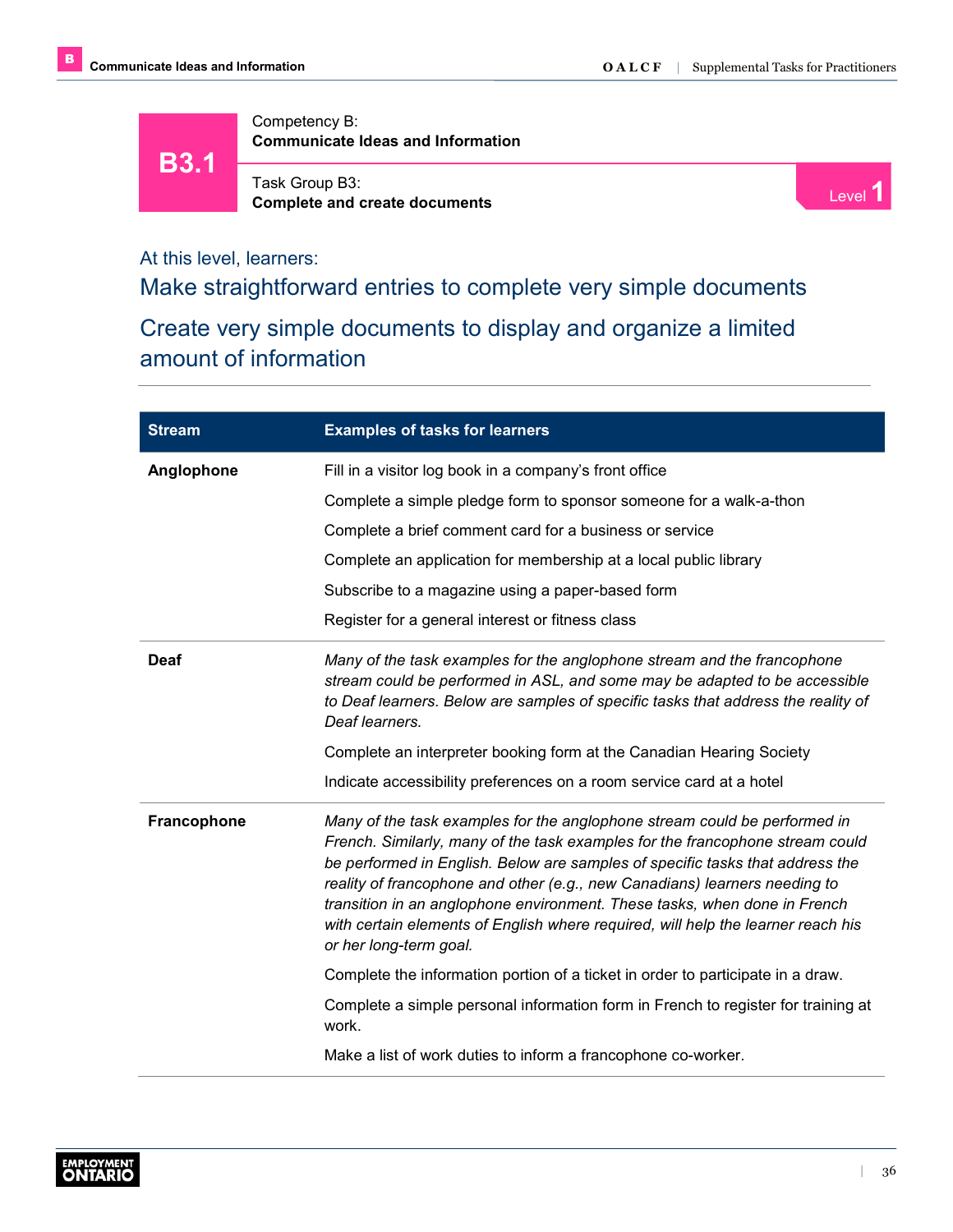Using spreadsheet software use a simple spreadsheet to make a list of work duties organized by deadlines and outlining who is responsible for carrying out the duties.

Create a bilingual poster to indicate the hours of operation of a business.

Add free-hand drawings to a poster without text in order to indicate that perfume is forbidden in the workplace.

**Native** *Many of the task examples for the anglophone stream and the francophone stream could be performed in the Native stream, and some may be adapted to be more culturally inclusive. Below are samples of specific tasks that address the reality of Native learners*

Complete a retail sales tax exemption form

Complete an inventory for a community swap and shop

Complete or update your status card with a recent photo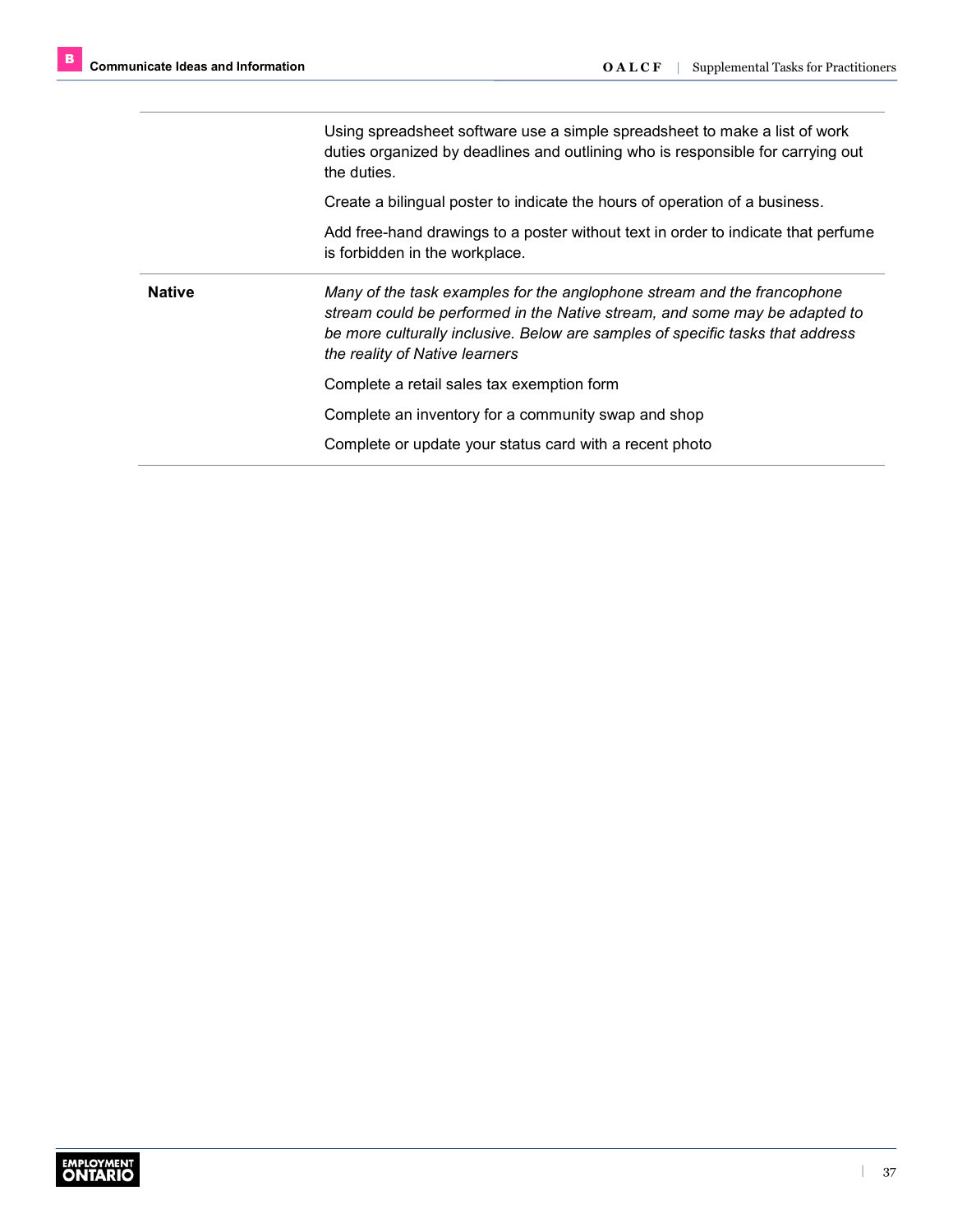**B3.2**

Competency B: **Communicate Ideas and Information**

Task Group B3: **Complete and create documents**



At this level, learners:

Use layout to determine where to make entries in simple documents Create simple documents to sort, display and organize information

| <b>Stream</b> | <b>Examples of tasks for learners</b>                                                                                                                                                                                                                                                                                                                                                                                                                                                                                |
|---------------|----------------------------------------------------------------------------------------------------------------------------------------------------------------------------------------------------------------------------------------------------------------------------------------------------------------------------------------------------------------------------------------------------------------------------------------------------------------------------------------------------------------------|
| Anglophone    | Complete a peer evaluation for an oral presentation                                                                                                                                                                                                                                                                                                                                                                                                                                                                  |
|               | Complete a medical history form for a doctor or a dentist                                                                                                                                                                                                                                                                                                                                                                                                                                                            |
|               | Fill out a maintenance request form to ask for a repair in your residence or at<br>work                                                                                                                                                                                                                                                                                                                                                                                                                              |
|               | Complete a survey about a product or service                                                                                                                                                                                                                                                                                                                                                                                                                                                                         |
|               | Fill out a tuition refund request                                                                                                                                                                                                                                                                                                                                                                                                                                                                                    |
|               | Create a chart for organizing duties for three to four people, such as for<br>carpooling to work or for housecleaning duties                                                                                                                                                                                                                                                                                                                                                                                         |
| <b>Deaf</b>   | Many of the task examples for the anglophone stream and the francophone<br>stream could be performed in ASL, and some may be adapted to be accessible<br>to Deaf learners. Below is a sample of a specific task that addresses the reality<br>of Deaf learners.                                                                                                                                                                                                                                                      |
|               | Complete documents needed to apply for a volunteer position to help out a local<br>community organization                                                                                                                                                                                                                                                                                                                                                                                                            |
| Francophone   | Many of the task examples for the anglophone stream could be performed in<br>French. Similarly, many of the task examples for the francophone stream could<br>be performed in English. Below are samples of specific tasks that address the<br>reality of francophone and other (e.g., new Canadians) learners needing to<br>transition in an anglophone environment. These tasks, when done in French<br>with certain elements of English where required, will help the learner reach his<br>or her long-term goal. |
|               | Complete a medical history form for a doctor or dentist prior to an appointment.                                                                                                                                                                                                                                                                                                                                                                                                                                     |
|               | Create a bilingual schedule showing two menu options for lunch per day in a<br>restaurant or a daycare centre.                                                                                                                                                                                                                                                                                                                                                                                                       |
|               | Create a floor plan with text in order to reorganize a work space to make it more<br>efficient.                                                                                                                                                                                                                                                                                                                                                                                                                      |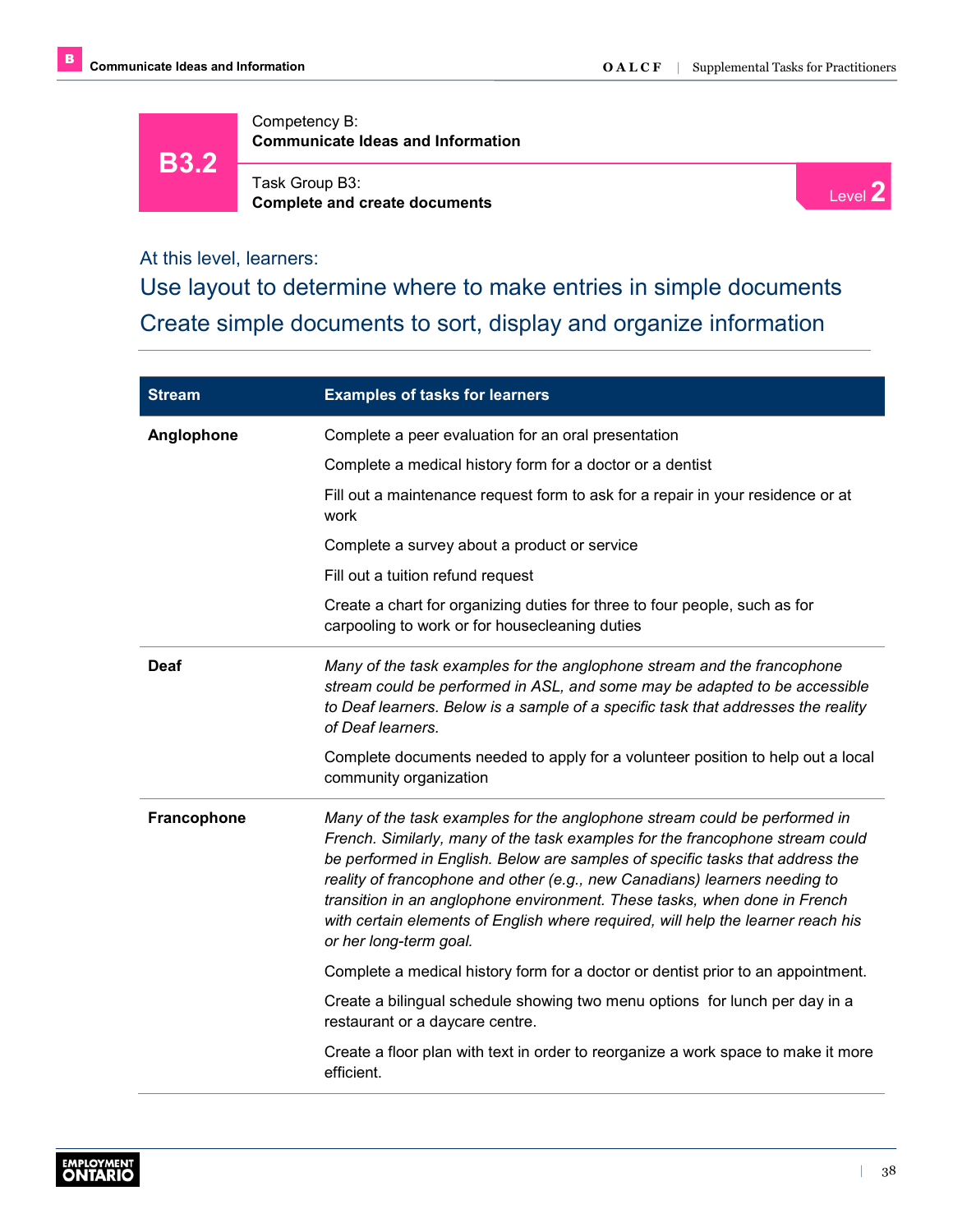Complete an application form to reserve a book at a francophone municipal library.

Create a simple chart with text to sort information regarding invitations to an event.

Create a simple two-page instruction document to show the procedure for sending a parcel by courier.

**Native** *Many of the task examples for the anglophone stream and the francophone stream could be performed in the Native stream, and some may be adapted to be more culturally inclusive. Below are samples of specific tasks that address the reality of Native learners.* 

Complete application forms for financial assistance to attend school

Complete an application form from the Indian and Northern Affairs website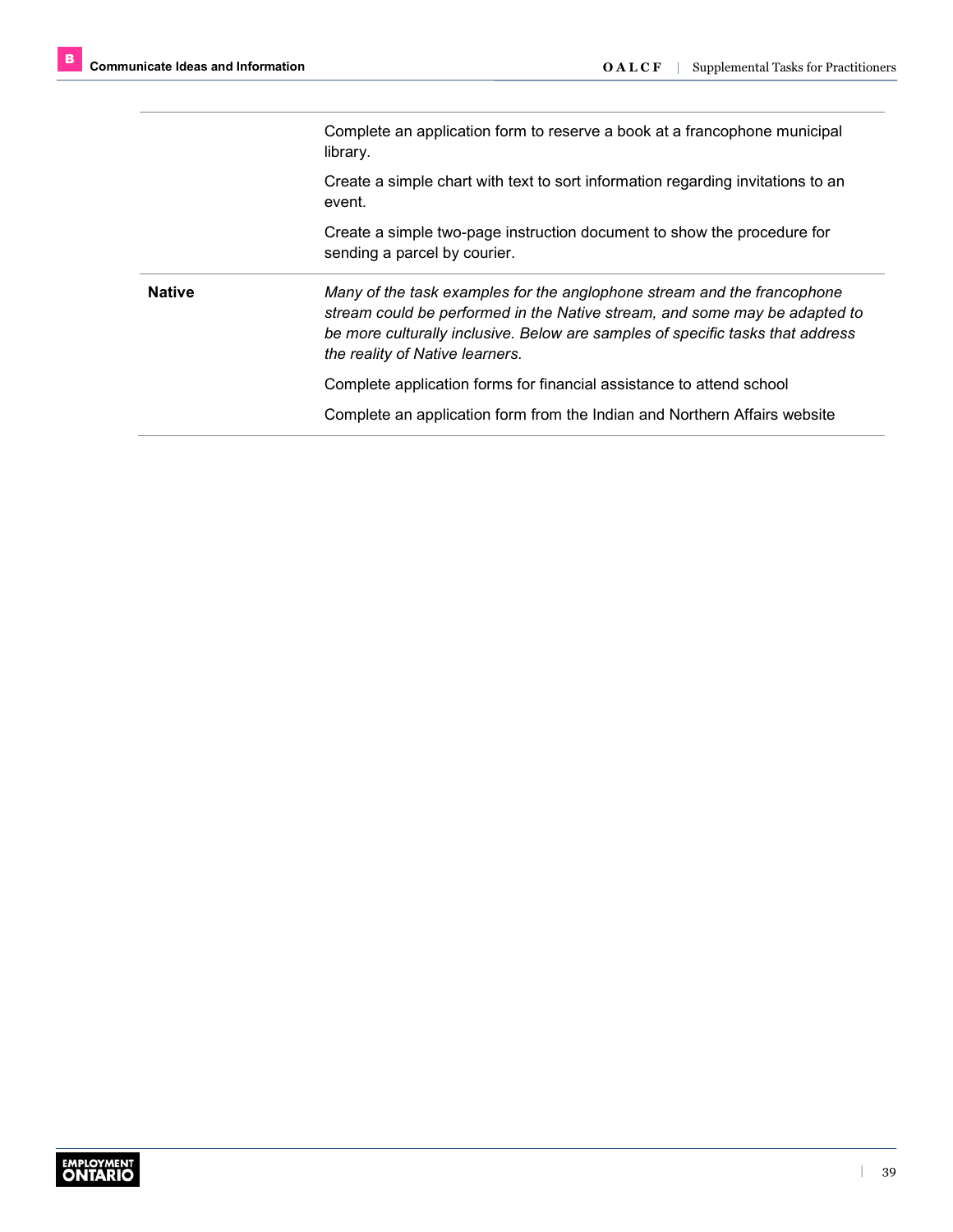**B3.3**

Competency B: **Communicate Ideas and Information**



Task Group B3: **Complete and create documents**

Level **3**

At this level, learners:

Decide what, where and how to enter information in somewhat complex documents

Create more complex documents to sort, display and organize information

| <b>Stream</b>      | <b>Examples of tasks for learners</b>                                                                                                                                                                                                                                                                                                                                                                                                                                                                                |
|--------------------|----------------------------------------------------------------------------------------------------------------------------------------------------------------------------------------------------------------------------------------------------------------------------------------------------------------------------------------------------------------------------------------------------------------------------------------------------------------------------------------------------------------------|
| Anglophone         | Complete an apartment or automobile lease                                                                                                                                                                                                                                                                                                                                                                                                                                                                            |
|                    | Fill out an application for power of attorney                                                                                                                                                                                                                                                                                                                                                                                                                                                                        |
|                    | Complete a performance evaluation form                                                                                                                                                                                                                                                                                                                                                                                                                                                                               |
|                    | Complete an online application form for a postsecondary program                                                                                                                                                                                                                                                                                                                                                                                                                                                      |
|                    | Create a chart or table to display the results of a detailed survey or<br>questionnaire                                                                                                                                                                                                                                                                                                                                                                                                                              |
| Deaf               | Many of the task examples for the anglophone stream and the francophone<br>stream could be performed in ASL, and some may be adapted to be accessible<br>to Deaf learners. Below are samples of specific tasks that address the reality of<br>Deaf learners.                                                                                                                                                                                                                                                         |
|                    | Complete the Canada Access Grant for Students with Permanent Disabilities<br>form for OSAP (Ontario Student Assistance Program)                                                                                                                                                                                                                                                                                                                                                                                      |
|                    | Complete the Bursary for Students with Disabilities form for OSAP (Ontario<br>Student Assistance Program)                                                                                                                                                                                                                                                                                                                                                                                                            |
|                    | Complete an Ontario Disability Support Program (ODSP) application                                                                                                                                                                                                                                                                                                                                                                                                                                                    |
| <b>Francophone</b> | Many of the task examples for the anglophone stream could be performed in<br>French. Similarly, many of the task examples for the francophone stream could<br>be performed in English. Below are samples of specific tasks that address the<br>reality of francophone and other (e.g., new Canadians) learners needing to<br>transition in an anglophone environment. These tasks, when done in French<br>with certain elements of English where required, will help the learner reach his<br>or her long-term goal. |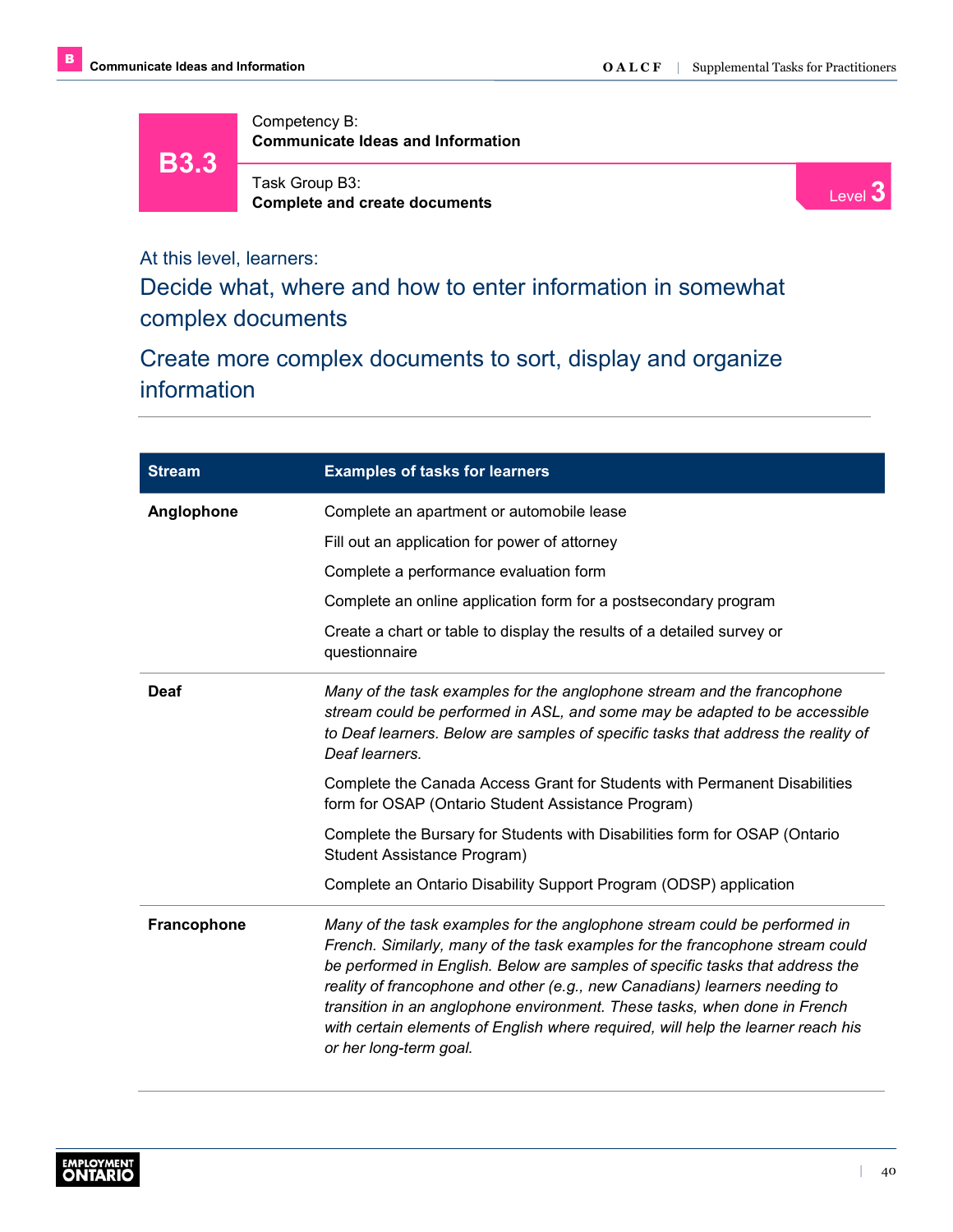Complete an employee evaluation form to assess an employee's performance at work and include suggestions.

Coin a bilingual slogan to promote public awareness of the particular activities of a business.

Create a budget template to organize categories for monthly income and expenses.

**Native** *Many of the task examples for the anglophone stream and the francophone stream could be performed in the Native stream, and some may be adapted to be more culturally inclusive. Below are samples of specific tasks that address the reality of Native learners.*

Complete forms for a Band Council resolution

Apply for a scholarship or bursary to continue your education

Complete forms to start a business with Aboriginal Business Canada

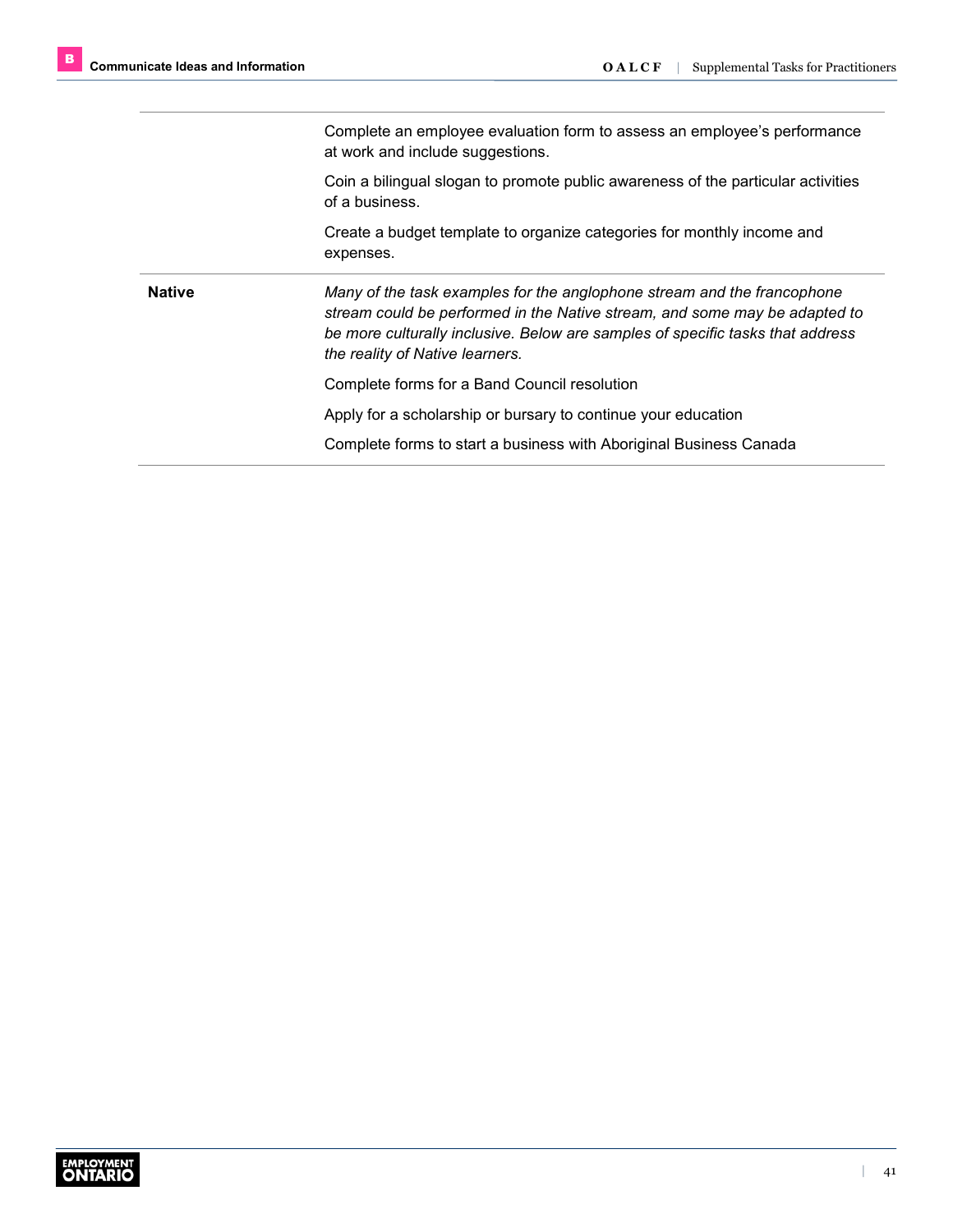Competency B:

**Communicate Ideas and Information**

**B4**

# Task Group B4:

**Express oneself creatively**

| <b>Stream</b> | <b>Examples of tasks for learners</b>                                                                                                                                                                                                                        |
|---------------|--------------------------------------------------------------------------------------------------------------------------------------------------------------------------------------------------------------------------------------------------------------|
| Anglophone    | Make a card for a friend, relative, co-worker, instructor, or guest presenter                                                                                                                                                                                |
|               | Create a calendar using original photography or artwork for a personal gift or for<br>a group fundraiser                                                                                                                                                     |
|               | Use an arts or crafts medium of your choice to express your thoughts and<br>experiences                                                                                                                                                                      |
|               | Creatively promote your program or business in a display of original<br>photographs                                                                                                                                                                          |
|               | Design a bulletin board for your learning centre or workplace to display<br>information                                                                                                                                                                      |
|               | Write a skit for a workshop or an event                                                                                                                                                                                                                      |
|               | Collect memorabilia to be used at a gathering to honour a valued person or<br>group                                                                                                                                                                          |
|               | Compose a story or poem for a program or department newsletter                                                                                                                                                                                               |
| <b>Deaf</b>   | Many of the task examples for the anglophone stream and the francophone<br>stream could be performed in ASL, and some may be adapted to be accessible<br>to Deaf learners. Below are samples of specific tasks that address the reality of<br>Deaf learners. |
|               | Create an ASL poem and record it for a video anthology (collection or album)                                                                                                                                                                                 |
|               | Create a photographic collage of hands and eyes in the Deaf Culture for a mall<br>display to promote awareness                                                                                                                                               |
|               | Write a fictional story with a Deaf character                                                                                                                                                                                                                |
|               | Create a vlog and respond to other people's vlogs through ASL                                                                                                                                                                                                |
|               | Build a sculpture of an ASL hand shape, such as the shape for "hello," for a<br>public display at the local library                                                                                                                                          |
|               | Develop or use existing ASL raps, poems, or literature to use in your team or<br>group meetings to promote team spirit                                                                                                                                       |
|               | Compose an original piece of ASL literature, such as a rap, poem, or story,<br>based on your personal feelings towards a particular person or a world event                                                                                                  |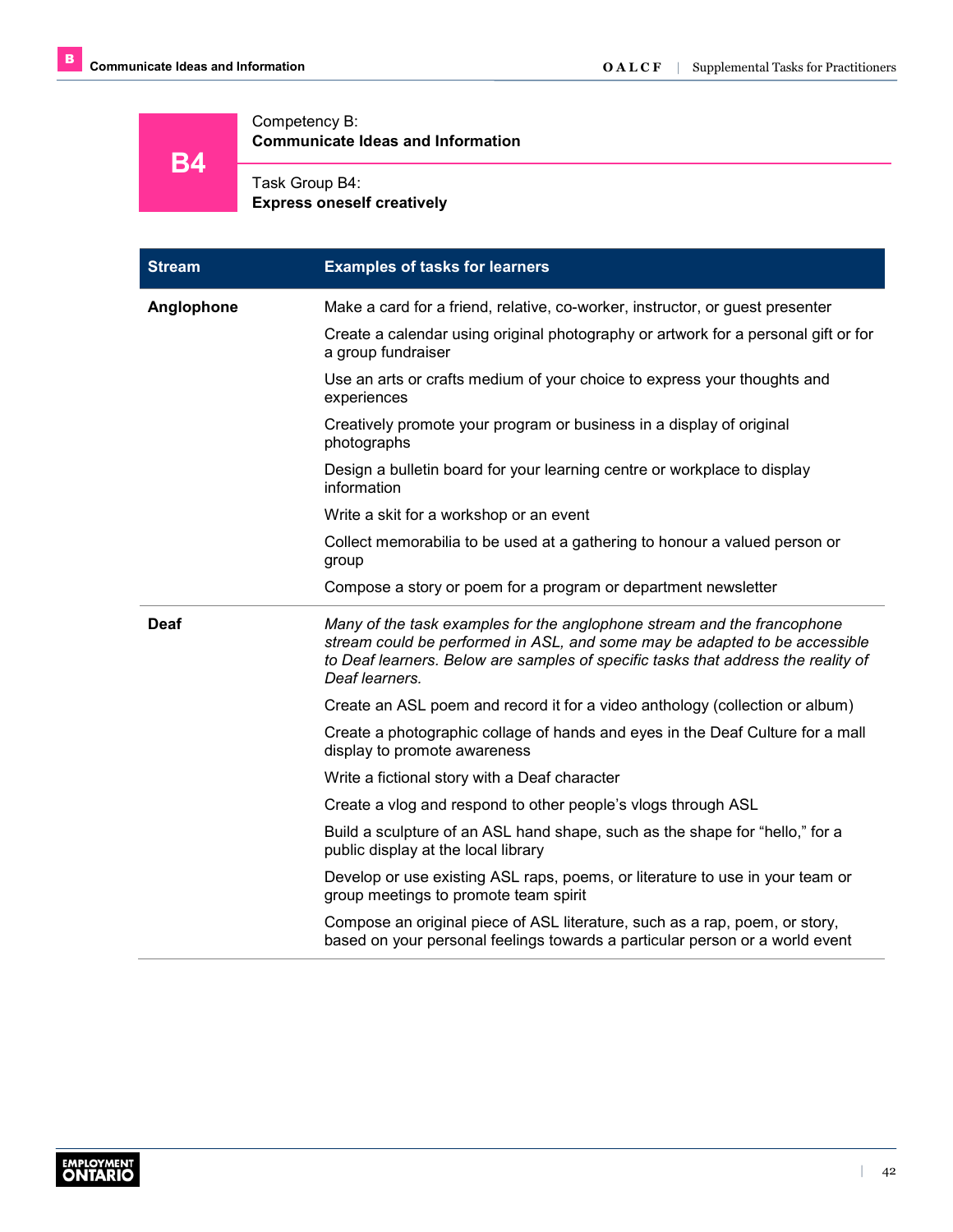| Francophone   | Many of the task examples for the anglophone stream could be performed in<br>French. Similarly, many of the task examples for the francophone stream could<br>be performed in English. Below are samples of specific tasks that address the<br>reality of francophone and other (e.g., new Canadians) learners needing to<br>transition in an anglophone environment. These tasks, when done in French<br>with certain elements of English where required, will help the learner reach his<br>or her long-term goal. |
|---------------|----------------------------------------------------------------------------------------------------------------------------------------------------------------------------------------------------------------------------------------------------------------------------------------------------------------------------------------------------------------------------------------------------------------------------------------------------------------------------------------------------------------------|
|               | Make a card for a francophone friend to thank her for having you to dinner.                                                                                                                                                                                                                                                                                                                                                                                                                                          |
|               | Write a short text in a francophone daily newspaper to express your opinion on<br>a local event.                                                                                                                                                                                                                                                                                                                                                                                                                     |
|               | Create a calendar using artwork to give as a personal gift to a friend.                                                                                                                                                                                                                                                                                                                                                                                                                                              |
|               | Write a short, personal poem to accompany an oral presentation to a<br>francophone audience.                                                                                                                                                                                                                                                                                                                                                                                                                         |
|               | Prepare a portfolio of creative work to prepare for entry in a francophone<br>postsecondary institution.                                                                                                                                                                                                                                                                                                                                                                                                             |
|               | Be the master of ceremony at a special event at which you have to give an                                                                                                                                                                                                                                                                                                                                                                                                                                            |
|               | entertaining speech.                                                                                                                                                                                                                                                                                                                                                                                                                                                                                                 |
| <b>Native</b> | Many of the task examples for the anglophone stream and the francophone<br>stream could be performed in the Native stream, and some may be adapted to<br>be more culturally inclusive. Below are samples of specific tasks that address<br>the reality of Native learners.                                                                                                                                                                                                                                           |
|               | Perform an original dance at a community powwow                                                                                                                                                                                                                                                                                                                                                                                                                                                                      |
|               | At a children's assembly, share a traditional legend through storytelling                                                                                                                                                                                                                                                                                                                                                                                                                                            |
|               | For a public event, write and re-enact a historic play depicting an event from<br>your community or culture                                                                                                                                                                                                                                                                                                                                                                                                          |
|               | Write a story describing the meaning of your traditional name                                                                                                                                                                                                                                                                                                                                                                                                                                                        |
|               | Make a collage expressing who you are, using symbols and colours relating to<br>your cultural identity                                                                                                                                                                                                                                                                                                                                                                                                               |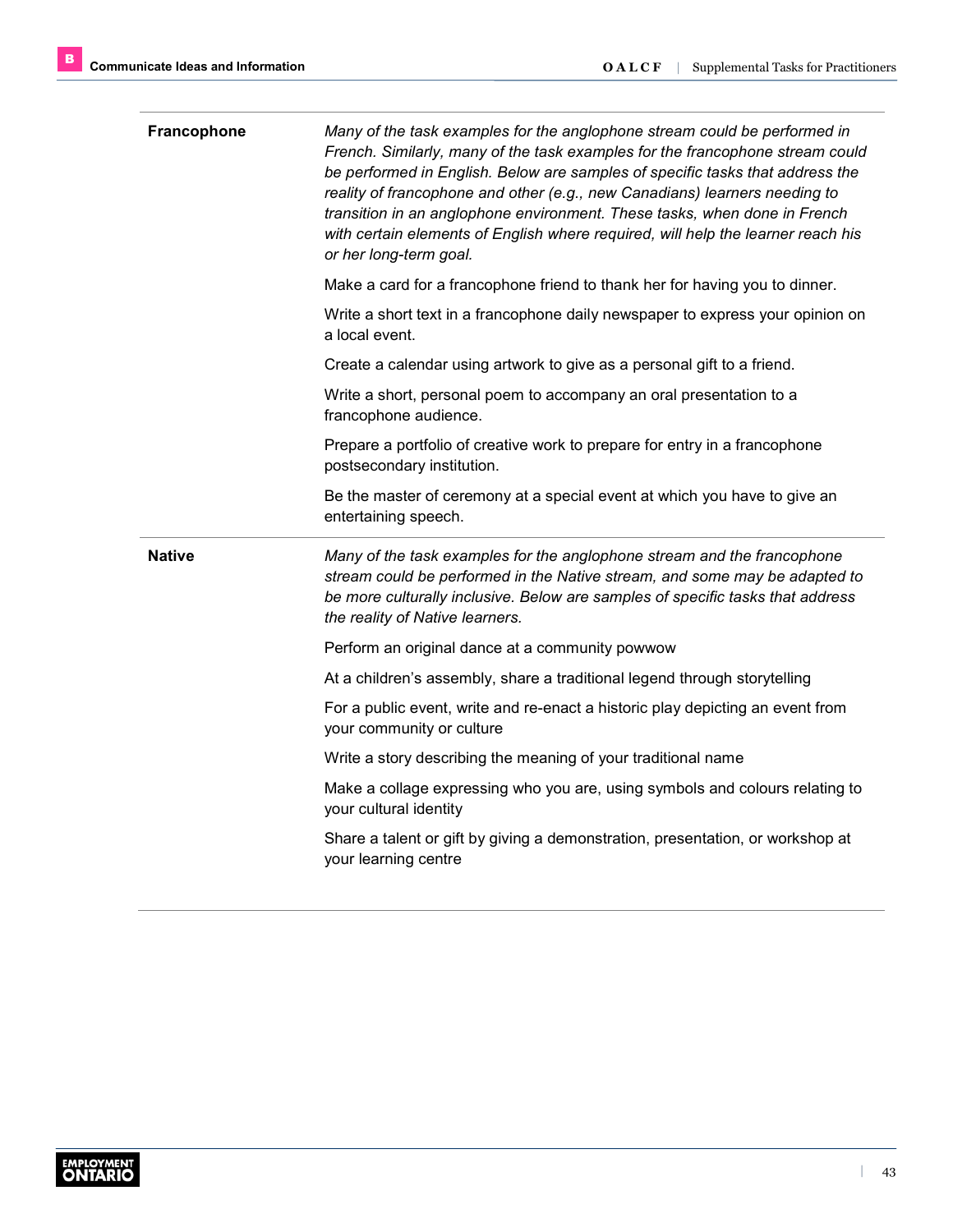

# Understand and Use Numbers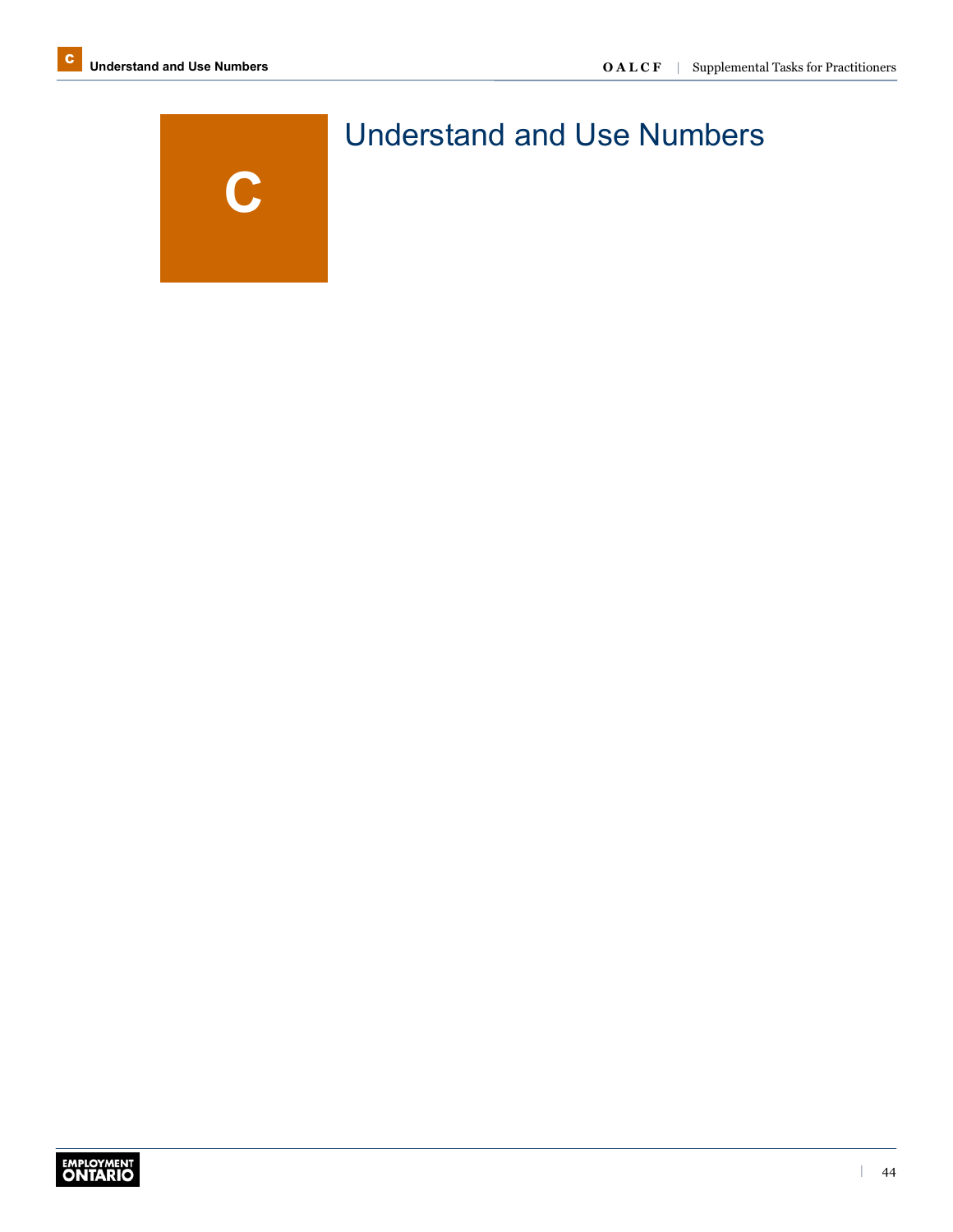**C** 

Competency C: **Understand and Use Numbers**

## Cultural Considerations

| <b>Deaf</b> | Activities related to the task should always be discussed in appropriate ASL<br>discourse.                                                                                                                                                                                                                                                                                                                                                                                                                                                                                                                                                                                              |
|-------------|-----------------------------------------------------------------------------------------------------------------------------------------------------------------------------------------------------------------------------------------------------------------------------------------------------------------------------------------------------------------------------------------------------------------------------------------------------------------------------------------------------------------------------------------------------------------------------------------------------------------------------------------------------------------------------------------|
|             | Encourage Deaf learners to be balanced bilinguals, through the use of both ASL<br>and English.                                                                                                                                                                                                                                                                                                                                                                                                                                                                                                                                                                                          |
| Francophone | Francophone learners attend training in order to improve the skills required to<br>achieve their long-term goals. Participating in French-language training helps<br>them gain confidence in their use of French and to take pride in their<br>francophone identity.                                                                                                                                                                                                                                                                                                                                                                                                                    |
|             | They face a challenge, however, as they transition towards their goals. In an<br>anglophone society, francophones may have to learn functional English-<br>language elements in order to integrate into the new environment (employment,<br>apprenticeship, etc.). Although many francophones have some proficiency in<br>English, this does not mean that they meet the linguistic and cultural<br>requirements to perform the necessary tasks in an anglophone integration<br>setting.                                                                                                                                                                                                |
|             | Francophone learners must have the benefit of an adult education approach<br>that recognizes their reality as a minority group. Developing functional English-<br>language skills is clearly different from learning in French as a first language<br>and from developing general skills in English as a second language. The<br>OALCF approach is based on a learning and skills development process that is<br>completed in French, but which provides the opportunity, for some authentic<br>tasks, to develop functional and contextual English (or bilingual) skill<br>components to make authentic task performance easier and to support learners'<br>long-term goal completion. |
|             | While preparing in French francophone learners to perform authentic tasks, the<br>practitioner may include activities that will help them understand how the tasks<br>would be different when performed in an anglophone setting, as well as help<br>them actually perform the tasks in an anglophone setting. Those tasks, when<br>completed in French with some English (or bilingual) elements where required,<br>will help learners achieve their long-term goals.                                                                                                                                                                                                                  |
|             | If the English-language skill needs of a francophone learner exceed the<br>minimum requirements to perform the task at hand, the practitioner will refer him<br>or her to the appropriate service.                                                                                                                                                                                                                                                                                                                                                                                                                                                                                      |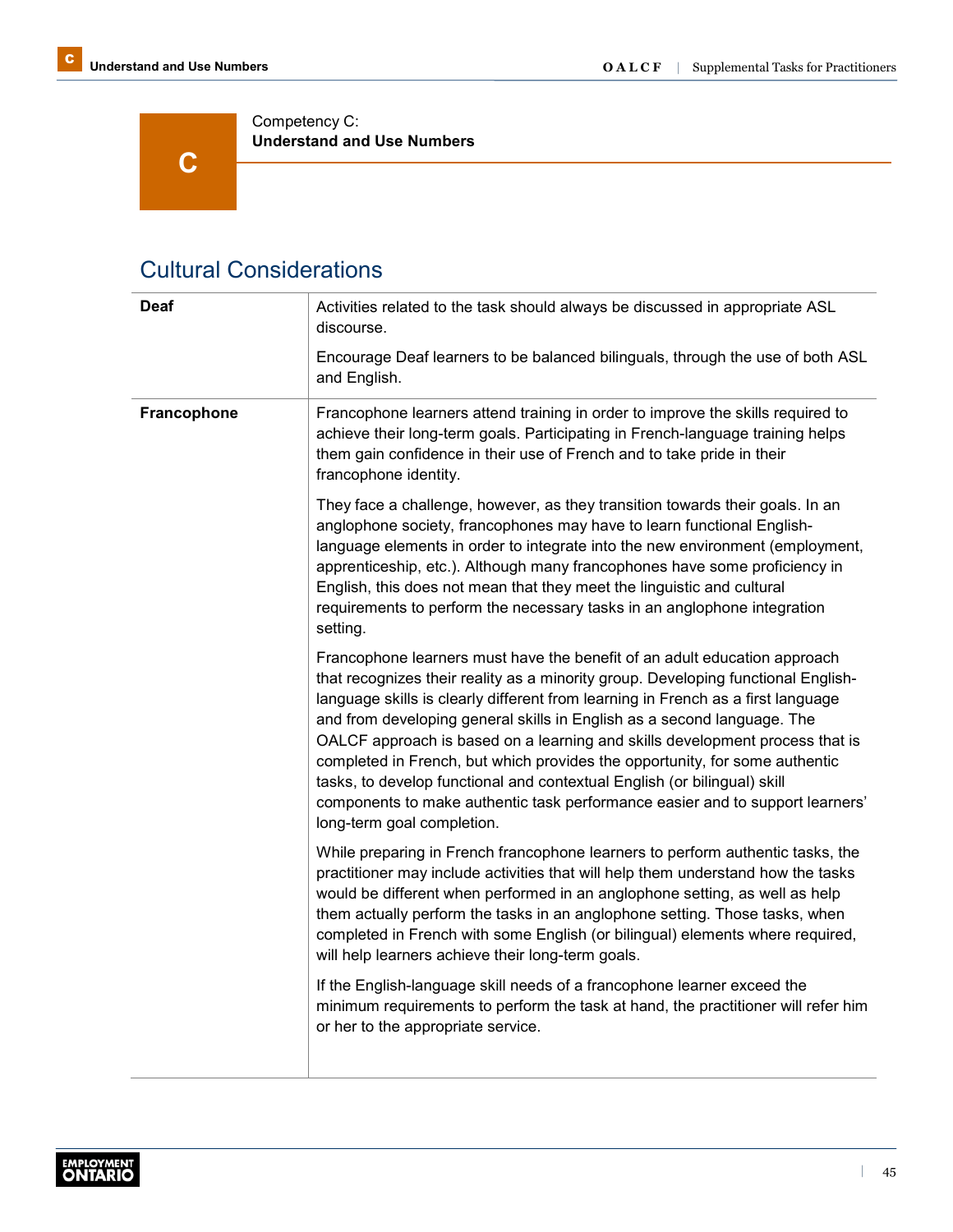|               | Specifically, this may mean that practitioners must reflect on the following:                                                                                                                                                                                                                                         |
|---------------|-----------------------------------------------------------------------------------------------------------------------------------------------------------------------------------------------------------------------------------------------------------------------------------------------------------------------|
|               | It is imperative that francophone learners be able to master, both in<br>$\bullet$<br>writing and orally, the terminology related to understanding and using<br>numbers in English. For example, francophone learners may have to<br>learn how to give change to an anglophone client for the purchase of an<br>item. |
| <b>Native</b> | When teaching concepts, use examples that are relevant to a learner's lifestyle<br>and community. Each community is unique and varies in background.                                                                                                                                                                  |
|               | When teaching concepts, address various learning styles, such as visual, tactile,<br>and auditory. Use visual aids, demonstrations, drawings, and illustrations.                                                                                                                                                      |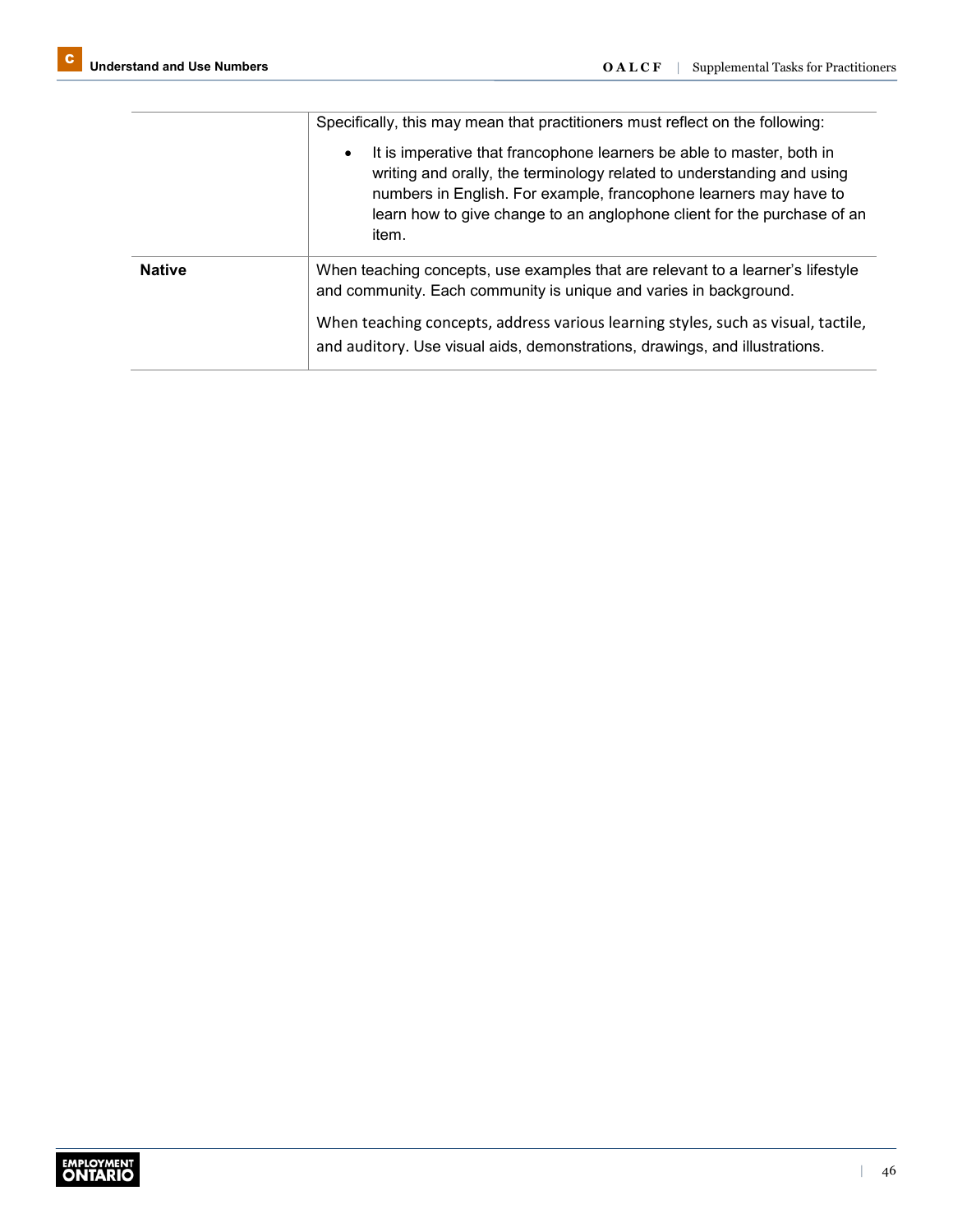**C1.1**

Competency C: **Understand and Use Numbers**

Task Group C1: **Manage money** Level 1



#### At this level, learners:

## Compare costs and make simple calculations

| <b>Stream</b> | <b>Examples of tasks for learners</b>                                                                                                                                                                                                                                                                                                  |
|---------------|----------------------------------------------------------------------------------------------------------------------------------------------------------------------------------------------------------------------------------------------------------------------------------------------------------------------------------------|
| Anglophone    | Fill out twelve postdated cheques to give to a landlord for a one-year lease on<br>an apartment                                                                                                                                                                                                                                        |
|               | Subtotal the cost of a list of materials for a project                                                                                                                                                                                                                                                                                 |
|               | Use a food price list in a school newsletter to determine how much money to<br>take to a parent-child event                                                                                                                                                                                                                            |
|               | Calculate the cost of using public transit for one month to travel from home to<br>the learning centre or from home to work                                                                                                                                                                                                            |
|               | Calculate the yearly cost of a household utility or a regular expense                                                                                                                                                                                                                                                                  |
|               | Use coins and bills (or "mock" money) to count out exact change for the<br>purchase of small items                                                                                                                                                                                                                                     |
| Deaf          | Many of the task examples for the anglophone stream and the francophone<br>stream could be performed in ASL, and some may be adapted to be accessible<br>to Deaf learners.                                                                                                                                                             |
| Francophone   | Many of the task examples for the anglophone stream could be performed in<br>French. Similarly, many of the task examples for the francophone stream could<br>be performed in English. These tasks, when done in French with certain<br>elements of English where required, will help the learner reach his or her long-<br>term goal. |
| <b>Native</b> | Many of the task examples for the anglophone stream and the francophone<br>stream could be performed in the Native stream, and some may be adapted to<br>be more culturally inclusive.                                                                                                                                                 |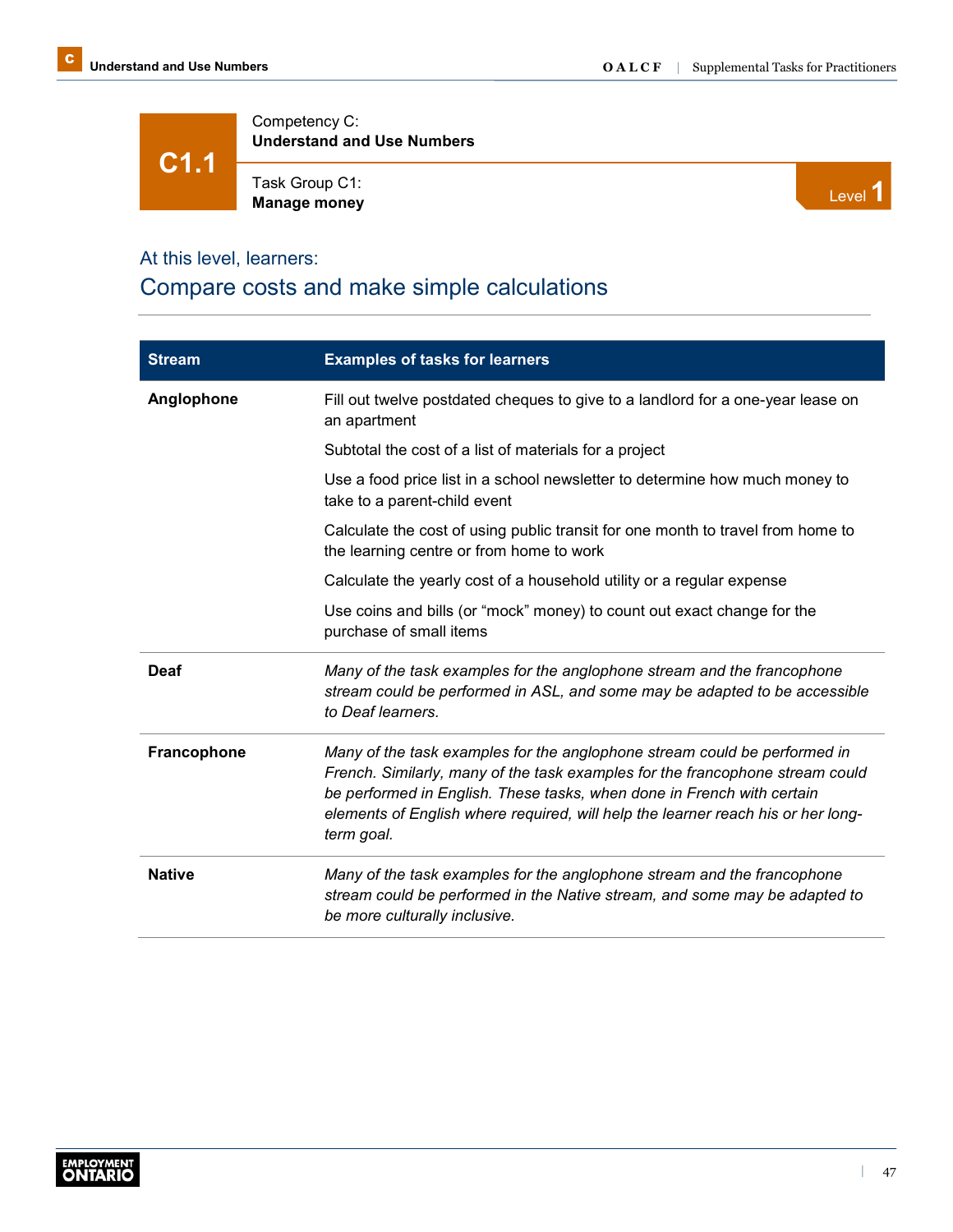**C1.2**

Competency C: **Understand and Use Numbers**

Task Group C1: **Manage money**

Level **2**

At this level, learners:

Make low-level inferences to calculate costs and expenses that may include rates such as taxes and discounts

| <b>Stream</b> | <b>Examples of tasks for learners</b>                                                                                                                                                                                                                                                                                                  |
|---------------|----------------------------------------------------------------------------------------------------------------------------------------------------------------------------------------------------------------------------------------------------------------------------------------------------------------------------------------|
| Anglophone    | Calculate the amount of Canadian money needed to purchase \$500 US at<br>today's exchange rate                                                                                                                                                                                                                                         |
|               | Calculate the total cost (including HST) for the purchase of three items, such as<br>a piece of clothing, a haircut, and a binder                                                                                                                                                                                                      |
|               | Estimate how much of your tip money goes to your co-workers if they get 25%<br>of your total tips                                                                                                                                                                                                                                      |
|               | Estimate the labour costs to complete a landscaping job for a customer                                                                                                                                                                                                                                                                 |
|               | Look at a local grocery store flyer to calculate the cost of 2.5 kg of produce or<br>meat                                                                                                                                                                                                                                              |
|               | Refer to a restaurant menu to estimate the total bill based on the cost of food,<br>beverage, tax, and tip                                                                                                                                                                                                                             |
| <b>Deaf</b>   | Many of the task examples for the anglophone stream and the francophone<br>stream could be performed in ASL, and some may be adapted to be accessible<br>to Deaf learners.                                                                                                                                                             |
| Francophone   | Many of the task examples for the anglophone stream could be performed in<br>French. Similarly, many of the task examples for the francophone stream could<br>be performed in English. These tasks, when done in French with certain<br>elements of English where required, will help the learner reach his or her long-<br>term goal. |
| <b>Native</b> | Many of the task examples for the anglophone stream and the francophone<br>stream could be performed in the Native stream, and some may be adapted to<br>be more culturally inclusive. Below is a sample of a specific task that addresses<br>the reality of Native learners.                                                          |
|               | Determine the amount of HST that you paid on an item and the amount that will<br>be rebated to the 8% portion                                                                                                                                                                                                                          |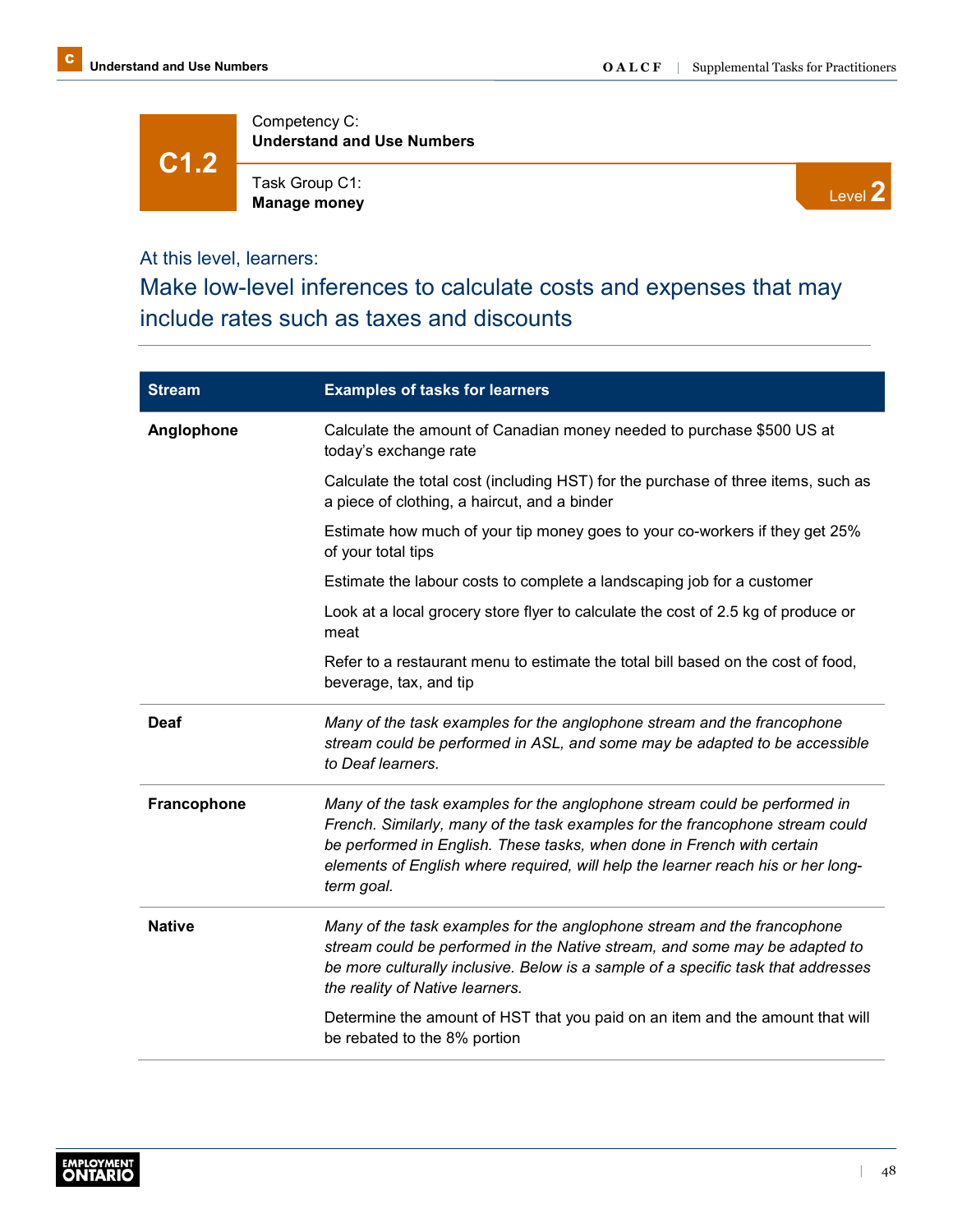**C1.3**

Competency C: **Understand and Use Numbers**

Task Group C1: **Manage money**

Level **3**

At this level, learners:

Find, integrate and analyze numerical information to make multi-step calculations to compare cost options and prepare budgets

| <b>Stream</b>      | <b>Examples of tasks for learners</b>                                                                                                                                                                                                                                                                                                  |
|--------------------|----------------------------------------------------------------------------------------------------------------------------------------------------------------------------------------------------------------------------------------------------------------------------------------------------------------------------------------|
| Anglophone         | Estimate labour and material costs for a small renovation job to produce a price<br>quote for a customer                                                                                                                                                                                                                               |
|                    | Determine how much change will be given back to a customer for a bar bill of<br>\$24.67, when the customer gives you a \$50 bill and asks you to keep a 15% tip                                                                                                                                                                        |
|                    | Prepare a pay stub (including deductions) to determine net pay                                                                                                                                                                                                                                                                         |
|                    | Calculate the total interest cost from three financial institutions to determine the<br>most economical choice for borrowing money to purchase a new item or to pay<br>for your college tuition fees                                                                                                                                   |
|                    | Track the progress of a \$1000 stock investment on the TSX (Toronto Stock<br>Exchange) for a specified period to calculate the gain or loss                                                                                                                                                                                            |
| Deaf               | Many of the task examples for the anglophone stream and the francophone<br>stream could be performed in ASL, and some may be adapted to be accessible<br>to Deaf learners.                                                                                                                                                             |
| <b>Francophone</b> | Many of the task examples for the anglophone stream could be performed in<br>French. Similarly, many of the task examples for the francophone stream could<br>be performed in English. These tasks, when done in French with certain<br>elements of English where required, will help the learner reach his or her long-<br>term goal. |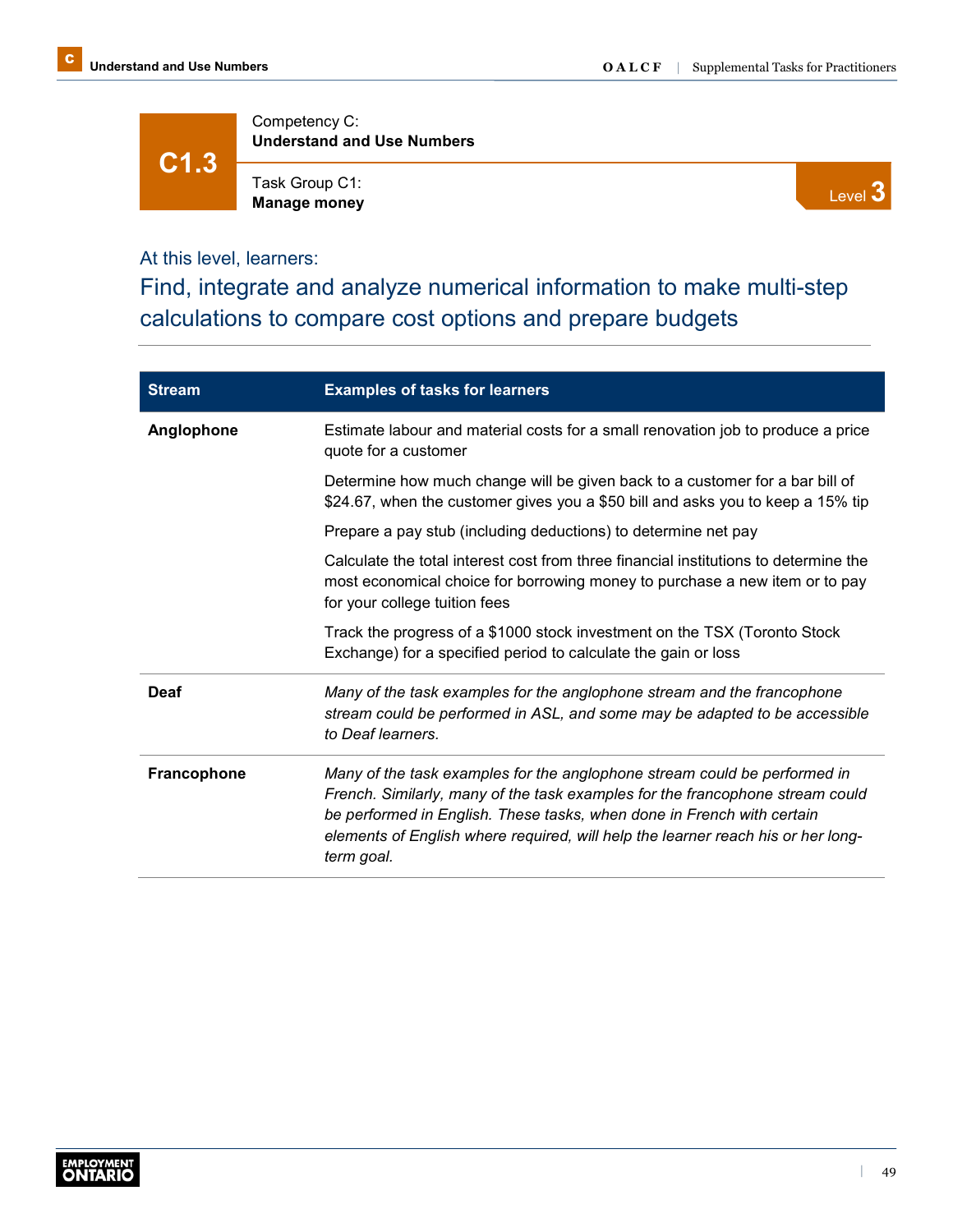**Native** *Many of the task examples for the anglophone stream and the francophone stream could be performed in the Native stream, and some may be adapted to be more culturally inclusive. Below are samples of specific tasks that address the reality of Native learners.* Create a "want list" and a "need list," and estimate the total cost of each list, including taxes and rebates, where applicable Use an online shopping site to get prices for a particular list of items to find the total cost of those items, including applicable taxes and rebates Calculate the cost of hydro power during peak and off-peak hours to compare the difference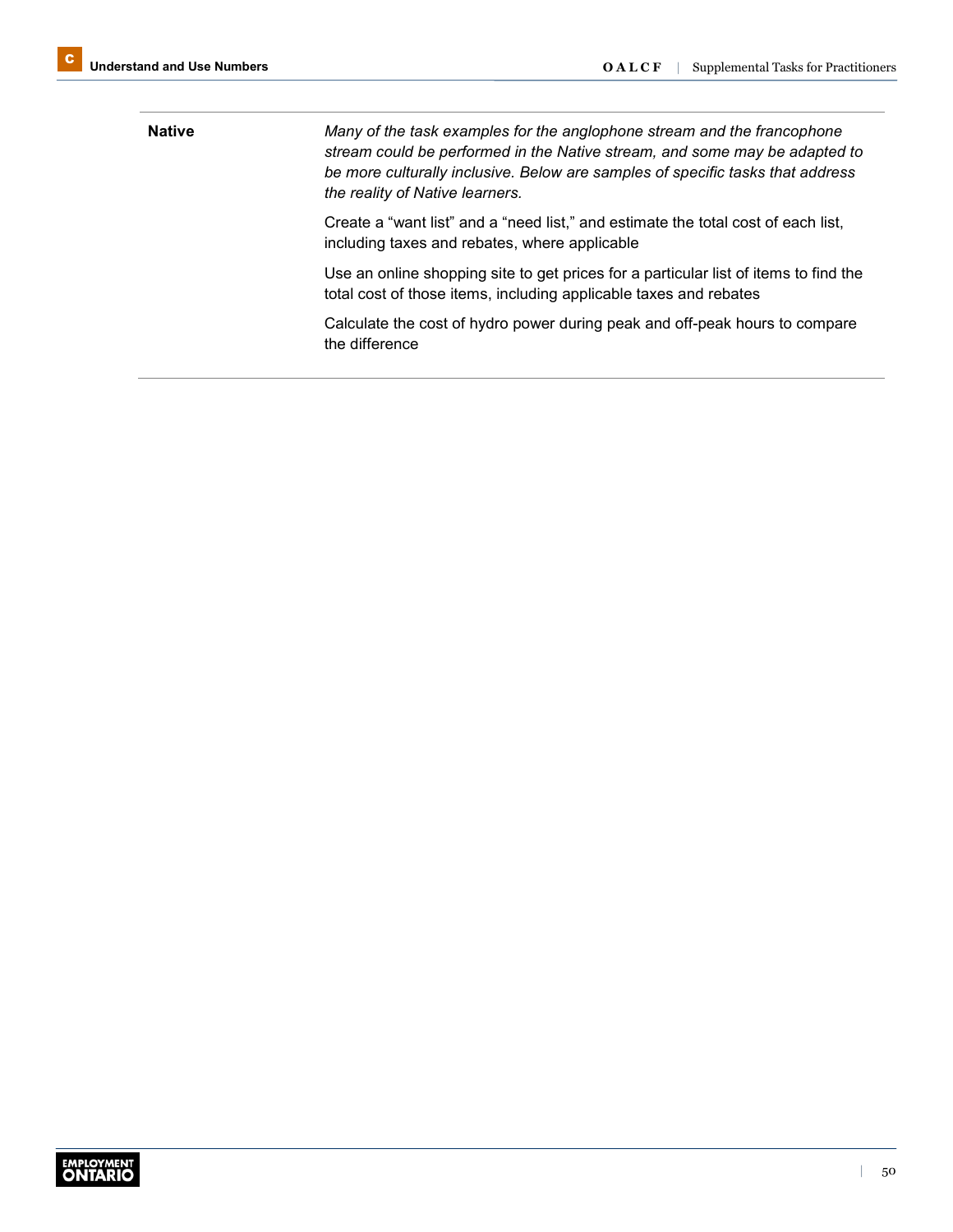**C2.1**

Competency C: **Understand and Use Numbers**

Task Group C2: Task Group C2:<br>**Manage time** Level **1** 



### At this level, learners:

## Measure time and make simple comparisons and calculations

| <b>Stream</b>      | <b>Examples of tasks for learners</b>                                                                                                                                                                                                                                                                                                  |
|--------------------|----------------------------------------------------------------------------------------------------------------------------------------------------------------------------------------------------------------------------------------------------------------------------------------------------------------------------------------|
| Anglophone         | On your weekly timesheet, add the total number of hours you worked and<br>submit the timesheet to payroll                                                                                                                                                                                                                              |
|                    | Insert meeting dates with your tutor into your date reminder book                                                                                                                                                                                                                                                                      |
|                    | Schedule your work day, including two 15-minute breaks and a half-hour lunch<br>break                                                                                                                                                                                                                                                  |
|                    | Review the hours a class is offered each week to determine if the course will fit<br>into your present schedule                                                                                                                                                                                                                        |
|                    | Track the number of minutes per week that you spend doing homework,<br>housework, or another activity                                                                                                                                                                                                                                  |
| Deaf               | Many of the task examples for the anglophone stream and the francophone<br>stream could be performed in ASL, and some may be adapted to be accessible<br>to Deaf learners.                                                                                                                                                             |
| <b>Francophone</b> | Many of the task examples for the anglophone stream could be performed in<br>French. Similarly, many of the task examples for the francophone stream could<br>be performed in English. These tasks, when done in French with certain<br>elements of English where required, will help the learner reach his or her long-<br>term goal. |
| <b>Native</b>      | Many of the task examples for the anglophone stream and the francophone<br>stream could be performed in the Native stream, and some may be adapted to<br>be more culturally inclusive.                                                                                                                                                 |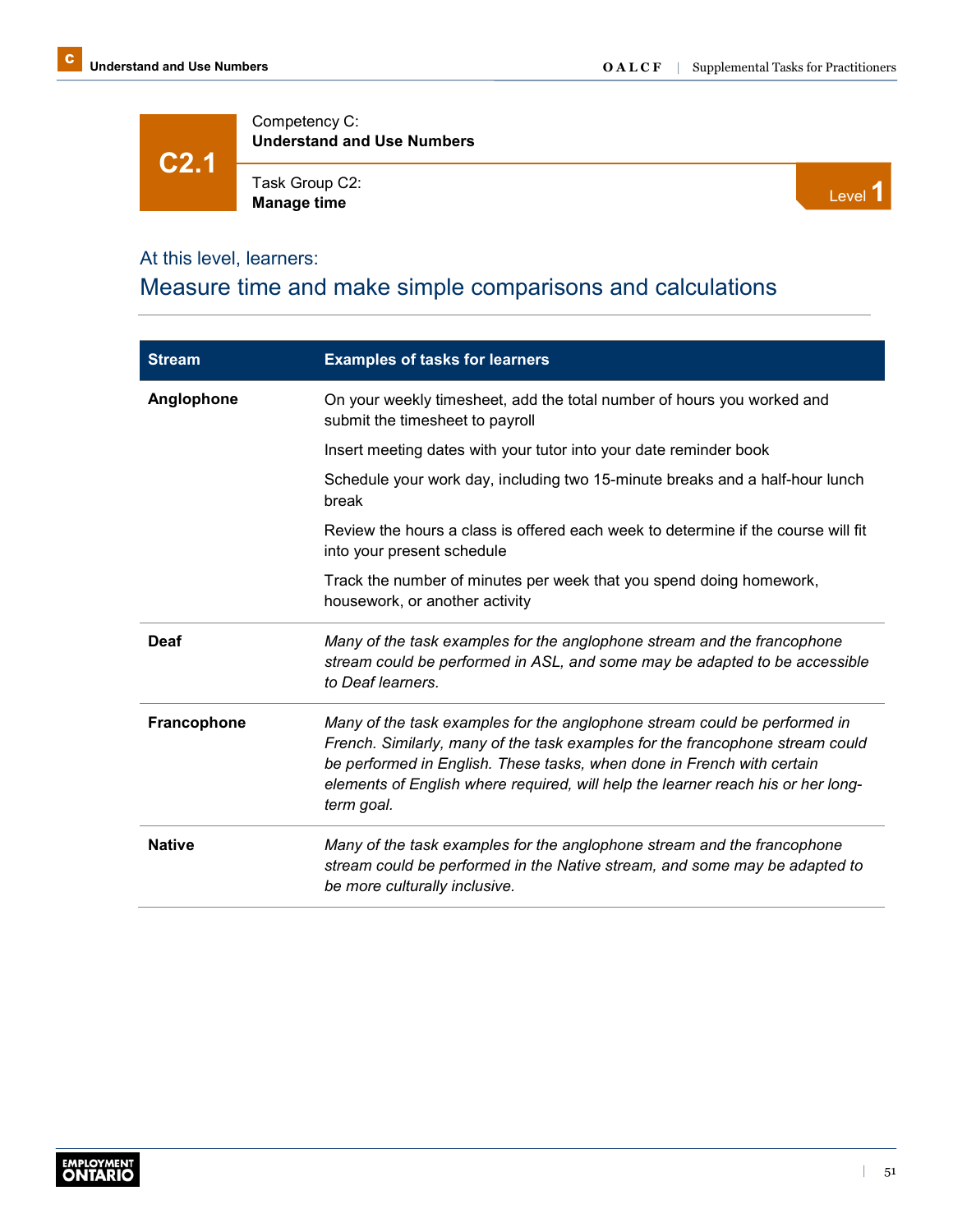**C2.2**

Competency C: **Understand and Use Numbers**

Task Group C2: **Manage time**



### At this level, learners:

# Make low-level inferences to calculate using time

| <b>Stream</b> | <b>Examples of tasks for learners</b>                                                                                                                                                                                                                                                                                                  |
|---------------|----------------------------------------------------------------------------------------------------------------------------------------------------------------------------------------------------------------------------------------------------------------------------------------------------------------------------------------|
| Anglophone    | Estimate the length of time to do your grocery shopping and to attend an<br>appointment so you can determine whether or not you will be on time to pick up<br>your children from school                                                                                                                                                |
|               | Convert the number of hours to complete a project into days, for the purpose of<br>budgeting                                                                                                                                                                                                                                           |
|               | Determine the time required for a specific job, using established production<br>rates per person                                                                                                                                                                                                                                       |
|               | Convert a train, bus, or flight schedule from 24-hour time to 12-hour time,<br>indicating a.m. or p.m. so that your departure and arrival times correspond to<br>your analog clocks                                                                                                                                                    |
| <b>Deaf</b>   | Many of the task examples for the anglophone stream and the francophone<br>stream could be performed in ASL, and some may be adapted to be accessible<br>to Deaf learners. Below is a sample of a specific task that addresses the reality<br>of Deaf learners.                                                                        |
|               | Estimate the time required for tutoring services, taking into consideration your<br>weekly course load and home schedule                                                                                                                                                                                                               |
| Francophone   | Many of the task examples for the anglophone stream could be performed in<br>French. Similarly, many of the task examples for the francophone stream could<br>be performed in English. These tasks, when done in French with certain<br>elements of English where required, will help the learner reach his or her long-<br>term goal. |
| <b>Native</b> | Many of the task examples for the anglophone stream and the francophone<br>stream could be performed in the Native stream, and some may be adapted to<br>be more culturally inclusive.                                                                                                                                                 |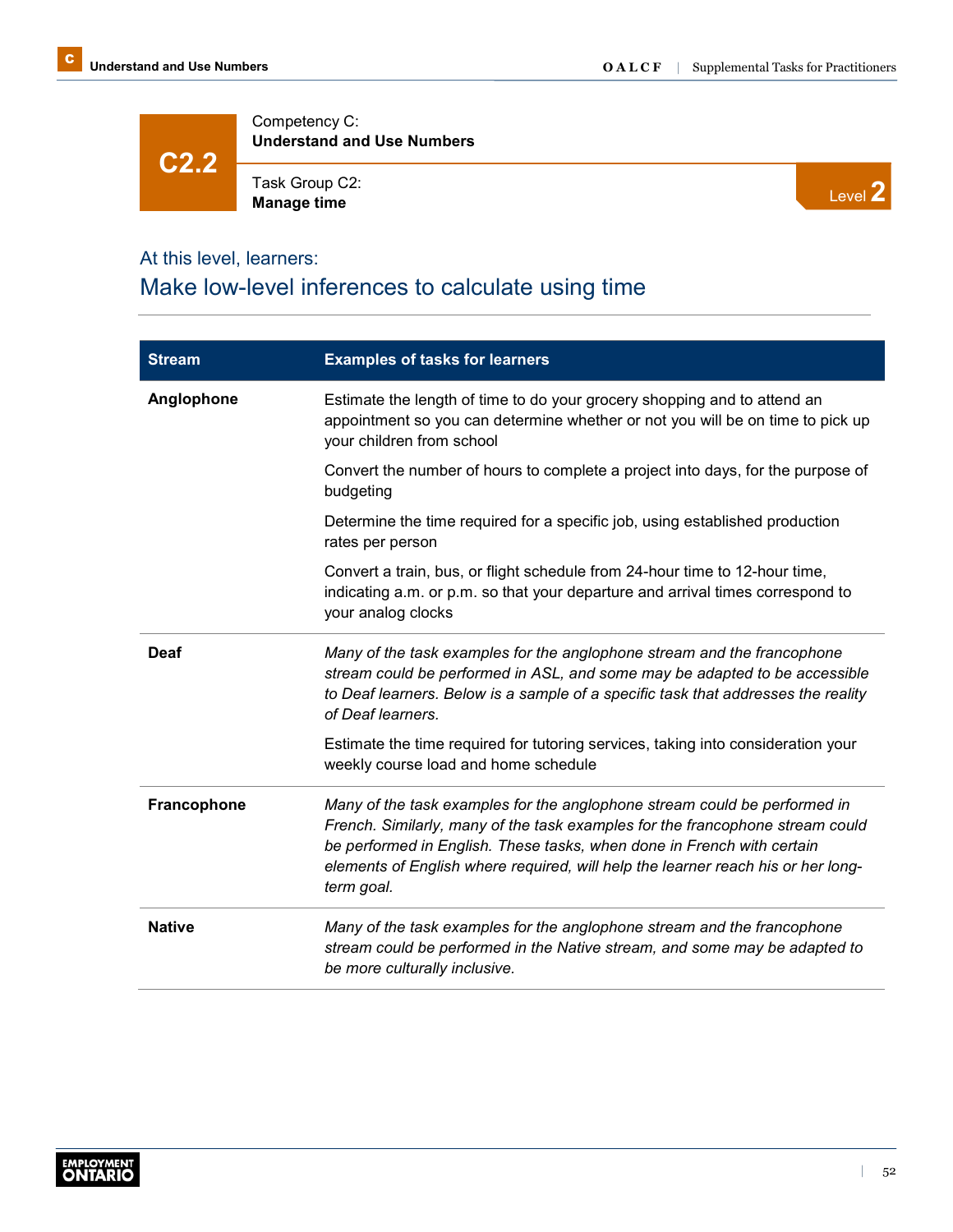**C2.3**

Competency C: **Understand and Use Numbers**

Task Group C2: **Manage time**

Level **3**

### At this level, learners:

Find, integrate and analyze numerical information to make multi-step calculations using time

| <b>Stream</b>      | <b>Examples of tasks for learners</b>                                                                                                                                                                                                                                                                                                  |
|--------------------|----------------------------------------------------------------------------------------------------------------------------------------------------------------------------------------------------------------------------------------------------------------------------------------------------------------------------------------|
| Anglophone         | Determine the best investment option by calculating the time required for a fixed<br>amount to produce a particular return at three different compounded interest<br>rates                                                                                                                                                             |
|                    | Create a schedule for a two-day round-robin hockey tournament with 16 teams,<br>allowing 75 minutes per game, 15 minutes between games for ice flooding, and<br>a two-hour time limit for semifinal and final games                                                                                                                    |
|                    | Visit online travel sites and use a travel database to plan, schedule, and budget<br>for a trip                                                                                                                                                                                                                                        |
| Deaf               | Many of the task examples for the anglophone stream and the francophone<br>stream could be performed in ASL, and some may be adapted to be accessible<br>to Deaf learners.                                                                                                                                                             |
| <b>Francophone</b> | Many of the task examples for the anglophone stream could be performed in<br>French. Similarly, many of the task examples for the francophone stream could<br>be performed in English. These tasks, when done in French with certain<br>elements of English where required, will help the learner reach his or her long-<br>term goal. |
| <b>Native</b>      | Many of the task examples for the anglophone stream and the francophone<br>stream could be performed in the Native stream, and some may be adapted to<br>be more culturally inclusive.                                                                                                                                                 |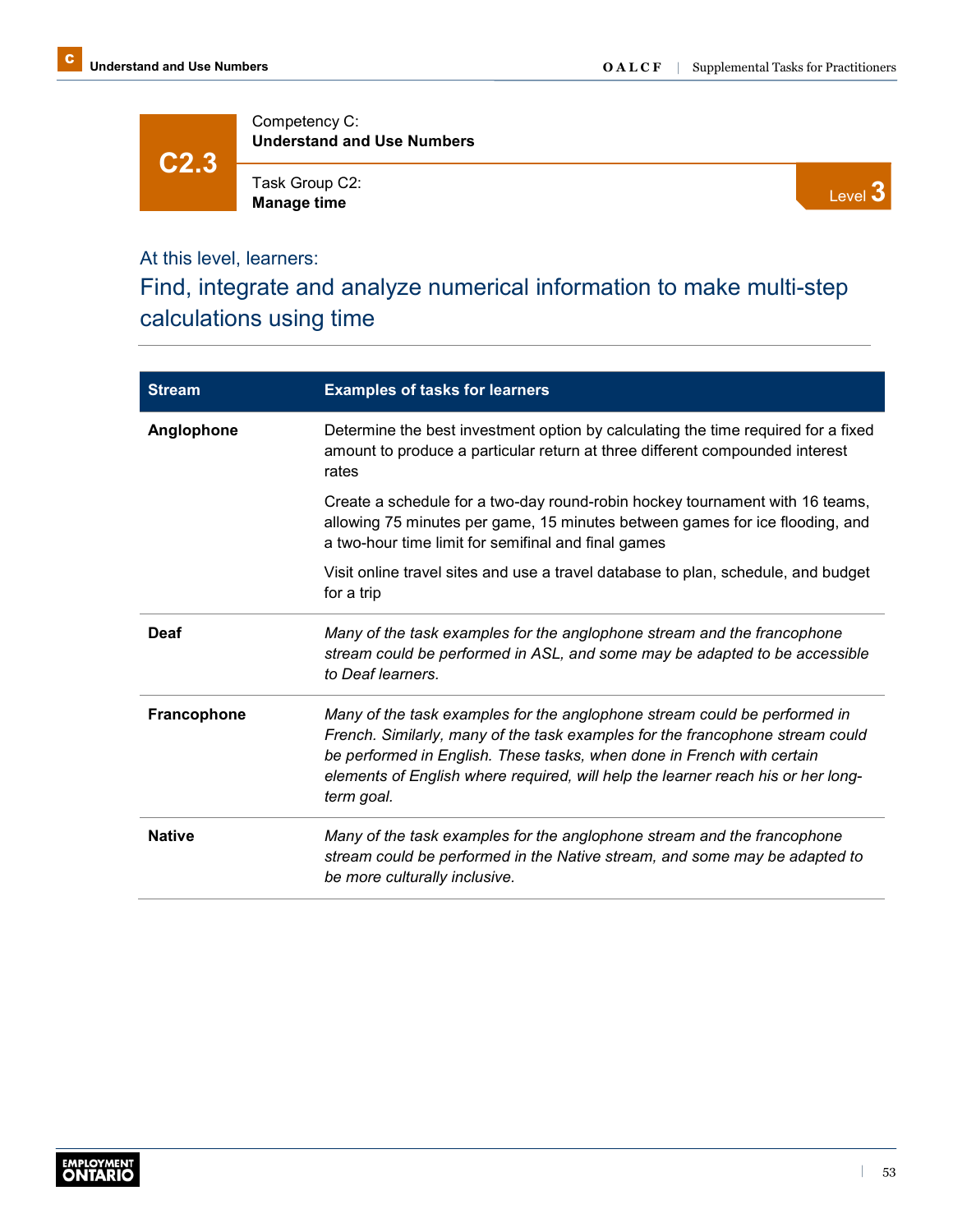**C3.1**

Competency C: **Understand and Use Numbers**

Task Group C3: Task Group C3:<br>Use measures **Level 1** 



### At this level, learners:

## Measure and make simple comparisons and calculations

| <b>Stream</b> | <b>Examples of tasks for learners</b>                                                                                                                                                                                                                                                                                                  |
|---------------|----------------------------------------------------------------------------------------------------------------------------------------------------------------------------------------------------------------------------------------------------------------------------------------------------------------------------------------|
| Anglophone    | Identify various standard measuring tools to select which ones would be used<br>for different projects or tasks                                                                                                                                                                                                                        |
|               | Combine one-quarter cup sugar and 1 cup boiling water to make a hummingbird<br>food mixture                                                                                                                                                                                                                                            |
|               | Measure the air pressure in bicycle or car tires                                                                                                                                                                                                                                                                                       |
|               | Use Imperial measurement to calculate the dimensions of a room to see how<br>much of a decorative border would be needed                                                                                                                                                                                                               |
|               | Measure different items to practice reading various measurement tools                                                                                                                                                                                                                                                                  |
|               | Estimate the length of a piece of fabric to determine if there is enough material<br>to complete a craft or sewing project                                                                                                                                                                                                             |
| <b>Deaf</b>   | Many of the task examples for the anglophone stream and the francophone<br>stream could be performed in ASL, and some may be adapted to be accessible<br>to Deaf learners.                                                                                                                                                             |
| Francophone   | Many of the task examples for the anglophone stream could be performed in<br>French. Similarly, many of the task examples for the francophone stream could<br>be performed in English. These tasks, when done in French with certain<br>elements of English where required, will help the learner reach his or her long-<br>term goal. |
| <b>Native</b> | Many of the task examples for the anglophone stream and the francophone<br>stream could be performed in the Native stream, and some may be adapted to<br>be more culturally inclusive. Below are samples of specific tasks that address<br>the reality of Native learners.                                                             |
|               | Create a medicine wheel and divide it into four equal sections                                                                                                                                                                                                                                                                         |
|               | Measure ingredients for an Apple Bannock recipe to make for a family gathering                                                                                                                                                                                                                                                         |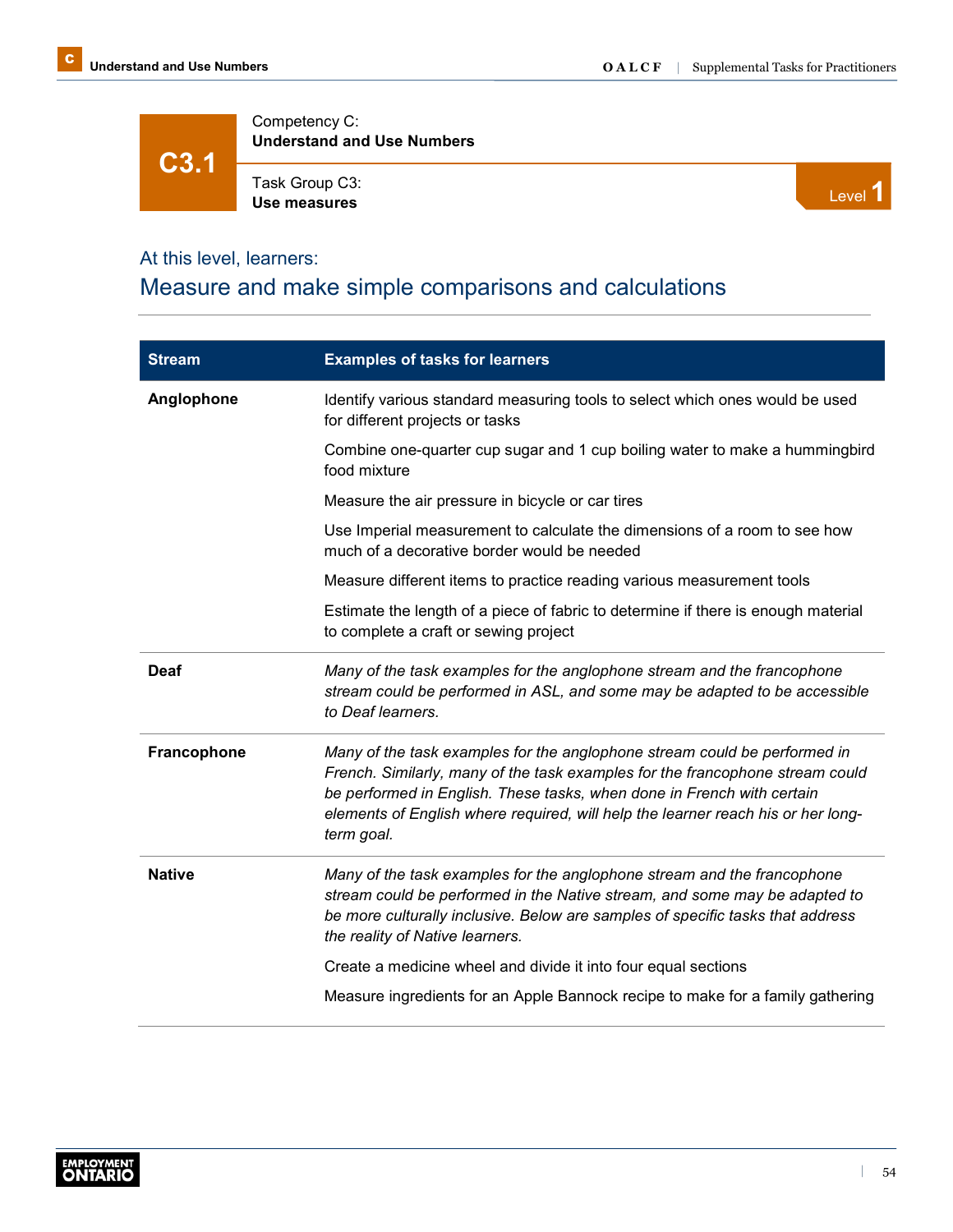**C3.2**

Competency C: **Understand and Use Numbers**

Task Group C3: **Use measures**



### At this level, learners:

## Use measures to make one-step calculations

| <b>Stream</b> | <b>Examples of tasks for learners</b>                                                                                                                                                                                                                                                                                                  |
|---------------|----------------------------------------------------------------------------------------------------------------------------------------------------------------------------------------------------------------------------------------------------------------------------------------------------------------------------------------|
| Anglophone    | Use ratios to make a correct gasoline-oil mixture for a piece of equipment                                                                                                                                                                                                                                                             |
|               | Estimate the volume of a fish tank or small pool to determine how much water is<br>needed to fill it                                                                                                                                                                                                                                   |
|               | Calculate the total floor area of the rooms in a residence for a potential rental or<br>sale listing                                                                                                                                                                                                                                   |
|               | Calculate the kilometres per litre on three different vehicles to determine which<br>vehicle has the best "fuel economy"                                                                                                                                                                                                               |
|               | Leaving a 30-centimetre perimeter from the walls, measure the length and width<br>of a rectangular room and calculate the area to determine what size area rug<br>will best fit the room                                                                                                                                               |
| Deaf          | Many of the task examples for the anglophone stream and the francophone<br>stream could be performed in ASL, and some may be adapted to be accessible<br>to Deaf learners.                                                                                                                                                             |
| Francophone   | Many of the task examples for the anglophone stream could be performed in<br>French. Similarly, many of the task examples for the francophone stream could<br>be performed in English. These tasks, when done in French with certain<br>elements of English where required, will help the learner reach his or her long-<br>term goal. |
| <b>Native</b> | Many of the task examples for the anglophone stream and the francophone<br>stream could be performed in the Native stream, and some may be adapted to<br>be more culturally inclusive. Below are samples of specific tasks that address<br>the reality of Native learners.                                                             |
|               | Using the pattern of a birch bark canoe, have learners measure and calculate<br>how much birch bark they would need to make a canoe                                                                                                                                                                                                    |
|               | Calculate the circumference and area of a circle (Mother Earth) to practice<br>using both Imperial and metric measurements                                                                                                                                                                                                             |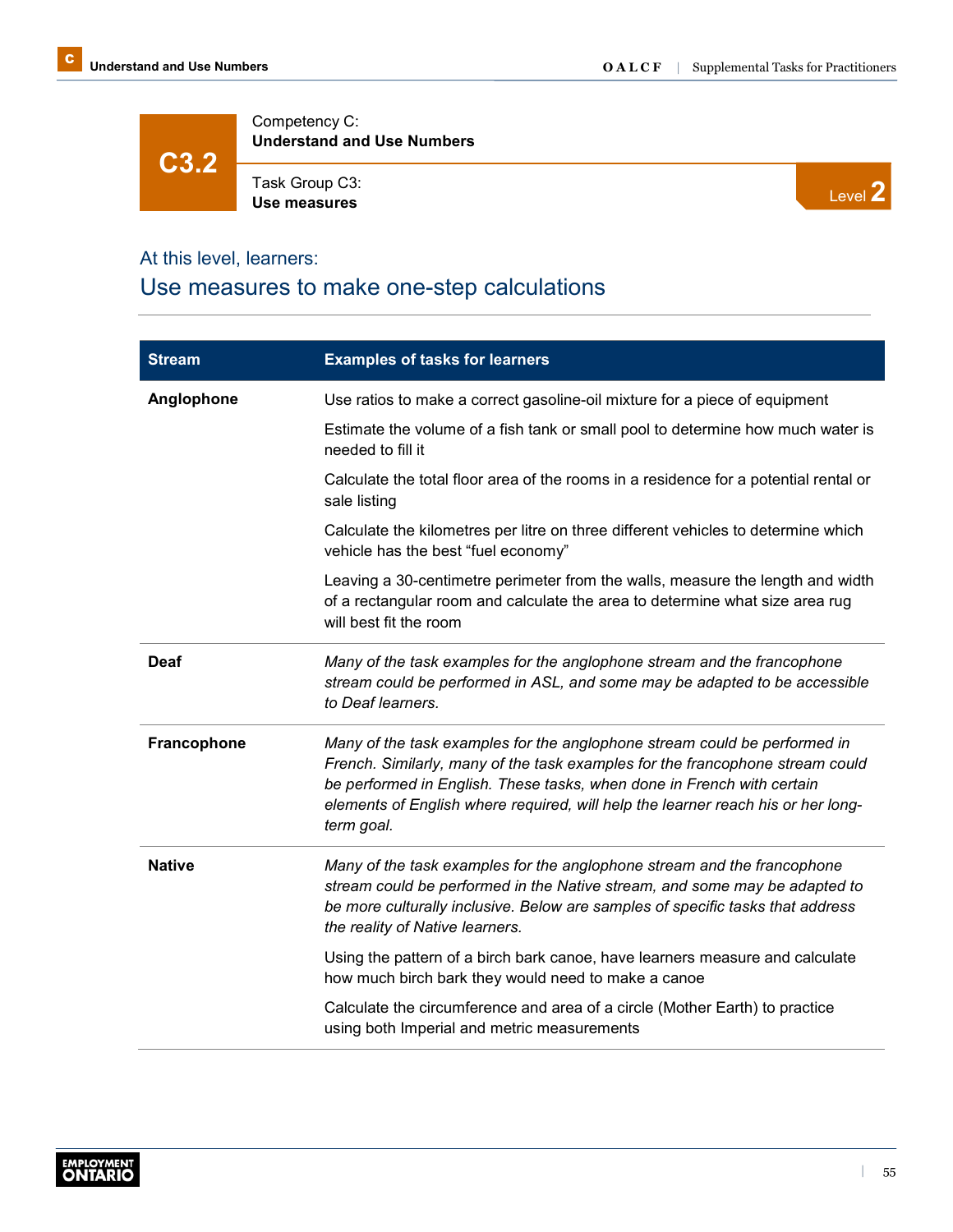**C3.3**

Competency C: **Understand and Use Numbers**

Task Group C3: **Use measures**



### At this level, learners:

# Use measures to make multi-step calculations; use specialized measuring tools

| <b>Stream</b> | <b>Examples of tasks for learners</b>                                                                                                                                                                                                                                                                                                  |
|---------------|----------------------------------------------------------------------------------------------------------------------------------------------------------------------------------------------------------------------------------------------------------------------------------------------------------------------------------------|
| Anglophone    | Calculate the angle(s) at which lumber would need to be cut to create a raised<br>triangular flowerbed or other similar structure                                                                                                                                                                                                      |
|               | Determine the number of sprinklers required for an in-ground sprinkler system,<br>given lawn dimensions and the area covered by each sprinkler                                                                                                                                                                                         |
|               | Complete a scale drawing of a birdhouse to submit to a design competition                                                                                                                                                                                                                                                              |
|               | Create a design for a two-level area, such as a deck, and determine how much<br>material you would require for the floor area of this structure                                                                                                                                                                                        |
| <b>Deaf</b>   | Many of the task examples for the anglophone stream and the francophone<br>stream could be performed in ASL, and some may be adapted to be accessible<br>to Deaf learners.                                                                                                                                                             |
| Francophone   | Many of the task examples for the anglophone stream could be performed in<br>French. Similarly, many of the task examples for the francophone stream could<br>be performed in English. These tasks, when done in French with certain<br>elements of English where required, will help the learner reach his or her long-<br>term goal. |
| <b>Native</b> | Many of the task examples for the anglophone stream and the francophone<br>stream could be performed in the Native stream, and some may be adapted to<br>be more culturally inclusive. Below are samples of specific tasks that address<br>the reality of Native learners.                                                             |
|               | Create a pattern drawn to scale to construct a tipi that could be built for a<br>ceremony or celebration                                                                                                                                                                                                                               |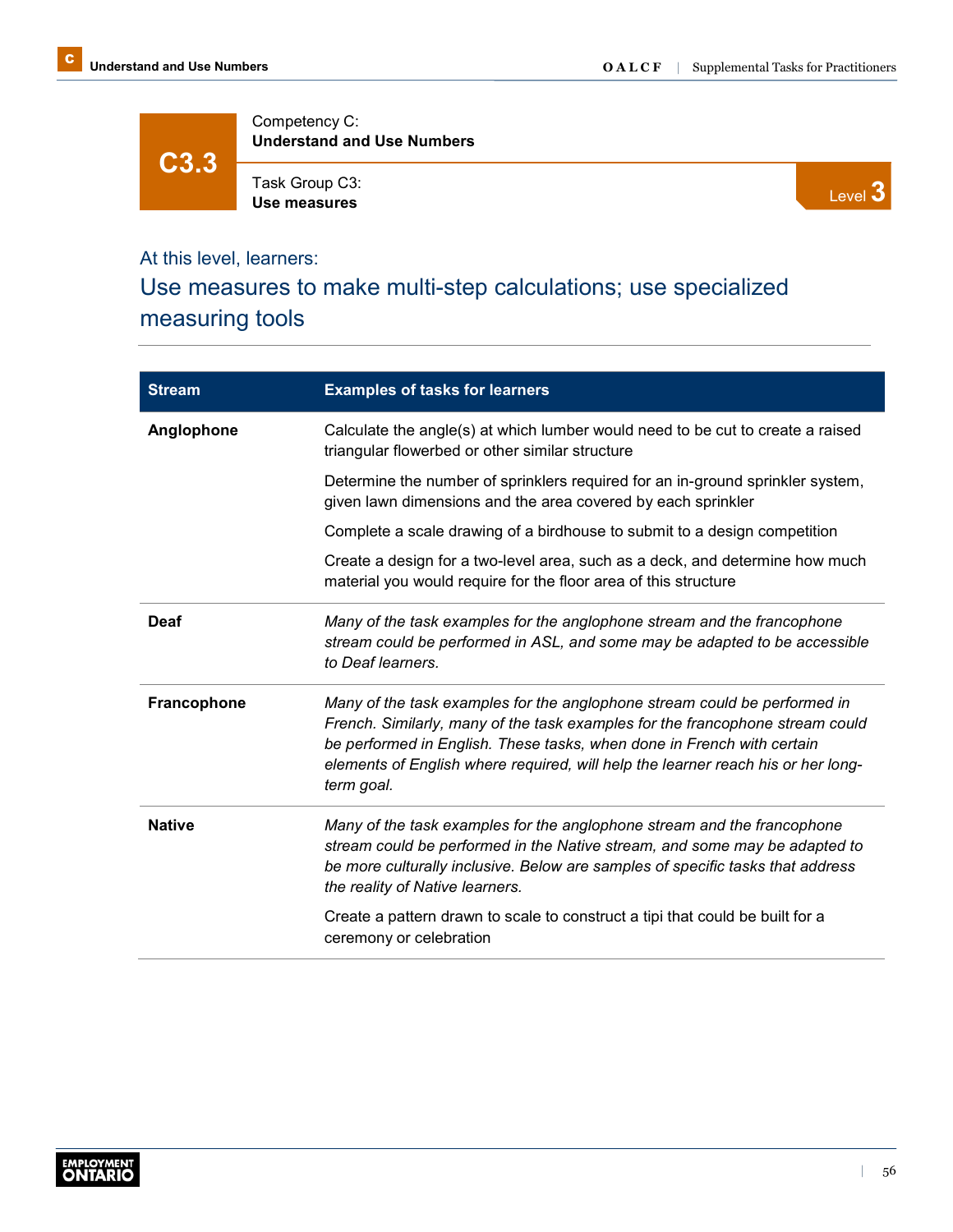**C4.1**

Competency C: **Understand and Use Numbers**

Task Group C4: Task Group C4:<br>**Manage data** Level **1** 



#### At this level, learners:

## Make simple comparisons and calculations

| <b>Stream</b> | <b>Examples of tasks for learners</b>                                                                                                                                                                                                                                                                                                  |
|---------------|----------------------------------------------------------------------------------------------------------------------------------------------------------------------------------------------------------------------------------------------------------------------------------------------------------------------------------------|
| Anglophone    | Count classroom books or supplies to determine if more are needed                                                                                                                                                                                                                                                                      |
|               | Do a repeated coin-toss and record the number of "heads" and "tails" in a<br>simple tally chart                                                                                                                                                                                                                                        |
|               | Use a pictograph to record classmates' favourite hockey teams                                                                                                                                                                                                                                                                          |
|               | Read a simple bar graph to determine the number of jobs in a specified<br>employment sector                                                                                                                                                                                                                                            |
|               | Order a numerical list from highest to lowest                                                                                                                                                                                                                                                                                          |
|               | Estimate the amount of cutlery and paper plates needed for an event at the<br>learning centre                                                                                                                                                                                                                                          |
| <b>Deaf</b>   | Many of the task examples for the anglophone stream and the francophone<br>stream could be performed in ASL, and some may be adapted to be accessible<br>to Deaf learners.                                                                                                                                                             |
| Francophone   | Many of the task examples for the anglophone stream could be performed in<br>French. Similarly, many of the task examples for the francophone stream could<br>be performed in English. These tasks, when done in French with certain<br>elements of English where required, will help the learner reach his or her long-<br>term goal. |
| <b>Native</b> | Many of the task examples for the anglophone stream and the francophone<br>stream could be performed in the Native stream, and some may be adapted to<br>be more culturally inclusive. Below are samples of specific tasks that address<br>the reality of Native learners.                                                             |
|               | Compare the number of males to females in your extended family                                                                                                                                                                                                                                                                         |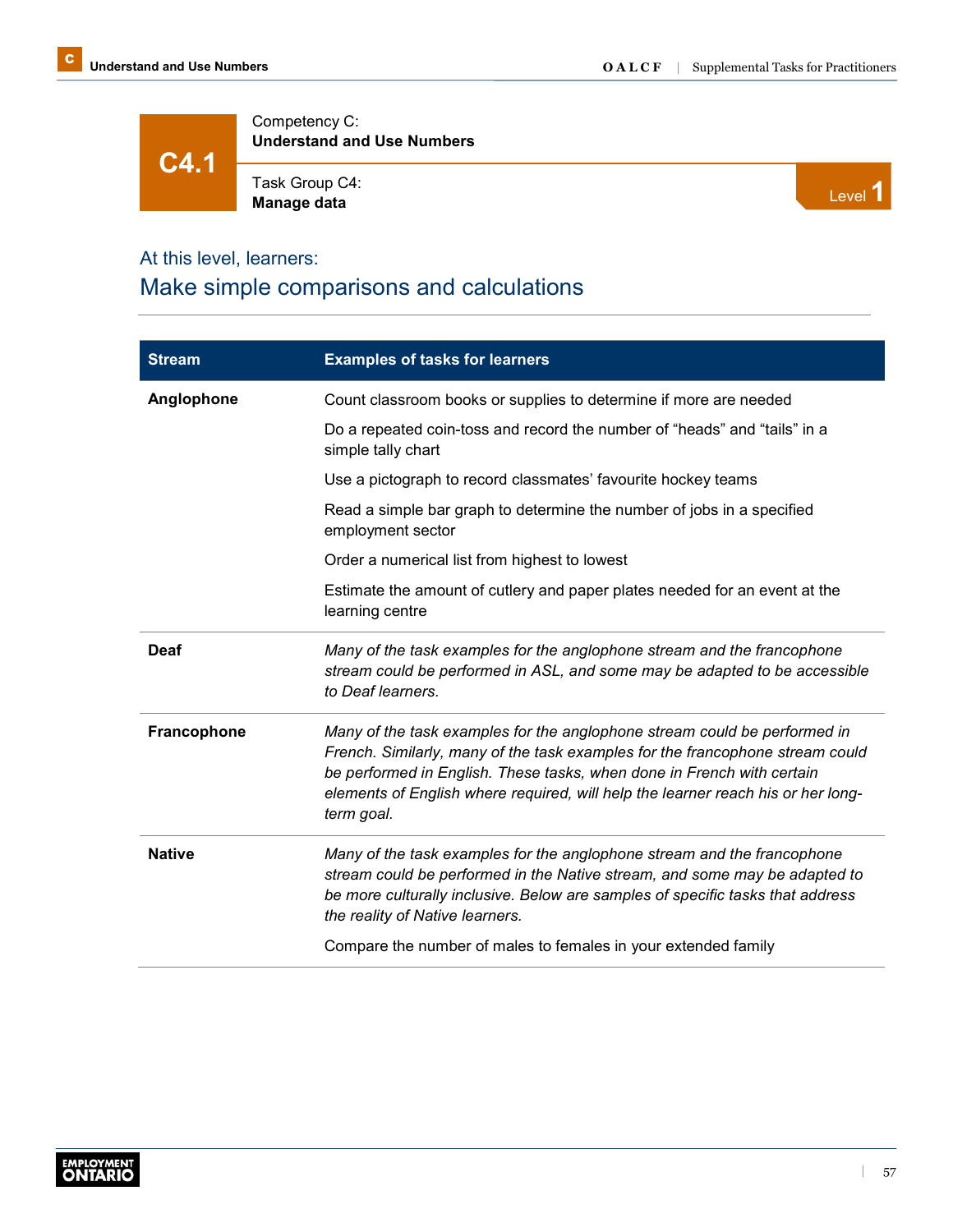**C4.2**

Competency C: **Understand and Use Numbers**

Task Group C4: **Manage data**



### At this level, learners:

# Make low-level inferences to organize, make summary calculations and represent data

| <b>Stream</b>      | <b>Examples of tasks for learners</b>                                                                                                                                                                                                                                                                                                  |
|--------------------|----------------------------------------------------------------------------------------------------------------------------------------------------------------------------------------------------------------------------------------------------------------------------------------------------------------------------------------|
| Anglophone         | Use the previous month's sales data to determine how many cases and types of<br>soft drinks to purchase for the coming month for your school or community<br>snack bar                                                                                                                                                                 |
|                    | Calculate the average number of finished products produced per week and per<br>month at your place of work                                                                                                                                                                                                                             |
|                    | Find the average number of learners per day at your learning centre based on a<br>fixed period of time, for example, one week or one month                                                                                                                                                                                             |
|                    | Collect data on customer traffic patterns for a one-week period in a local<br>restaurant to inform the scheduling of staff                                                                                                                                                                                                             |
|                    | Conduct a simple survey of local residents or classmates to determine attitudes<br>about an issue of concern, and display the data on a suitable type of graph                                                                                                                                                                         |
| Deaf               | Many of the task examples for the anglophone stream and the francophone<br>stream could be performed in ASL, and some may be adapted to be accessible<br>to Deaf learners. Below are samples of specific tasks that address the reality of<br>Deaf learners.                                                                           |
|                    | Survey Deaf/Deaf-Blind community members to determine the range of<br>attitudes about an issue of concern in the community, such as Cochlear<br>Implants, and compile and display the data on a bar graph                                                                                                                              |
| <b>Francophone</b> | Many of the task examples for the anglophone stream could be performed in<br>French. Similarly, many of the task examples for the francophone stream could<br>be performed in English. These tasks, when done in French with certain<br>elements of English where required, will help the learner reach his or her long-<br>term goal. |
| <b>Native</b>      | Many of the task examples for the anglophone stream and the francophone<br>stream could be performed in the Native stream, and some may be adapted to<br>be more culturally inclusive. Below are samples of specific tasks that address<br>the reality of Native learners.                                                             |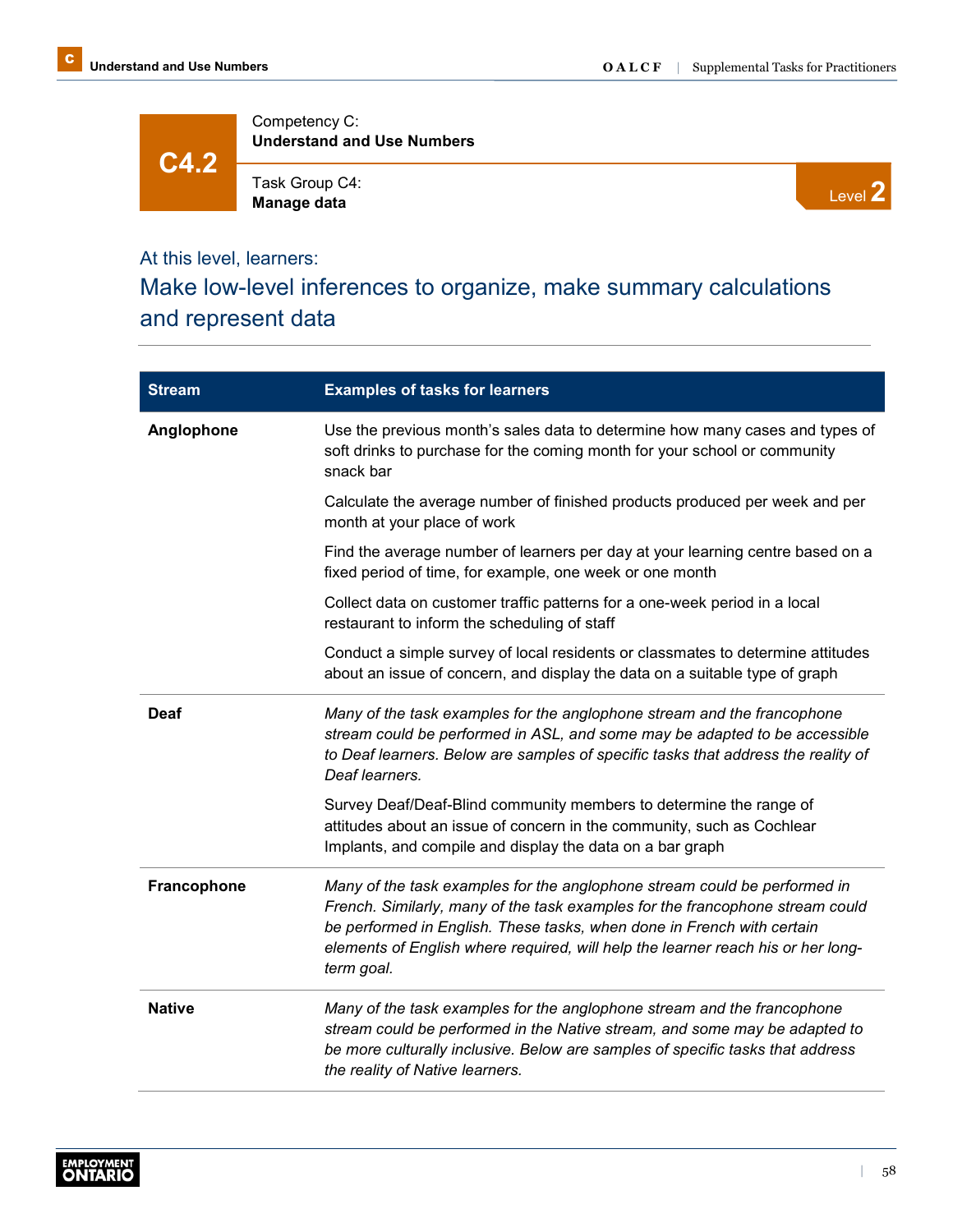Survey family members to predict health risks

Compare data from *The First Nations Map of Canada* to show similarities and differences in settlement patterns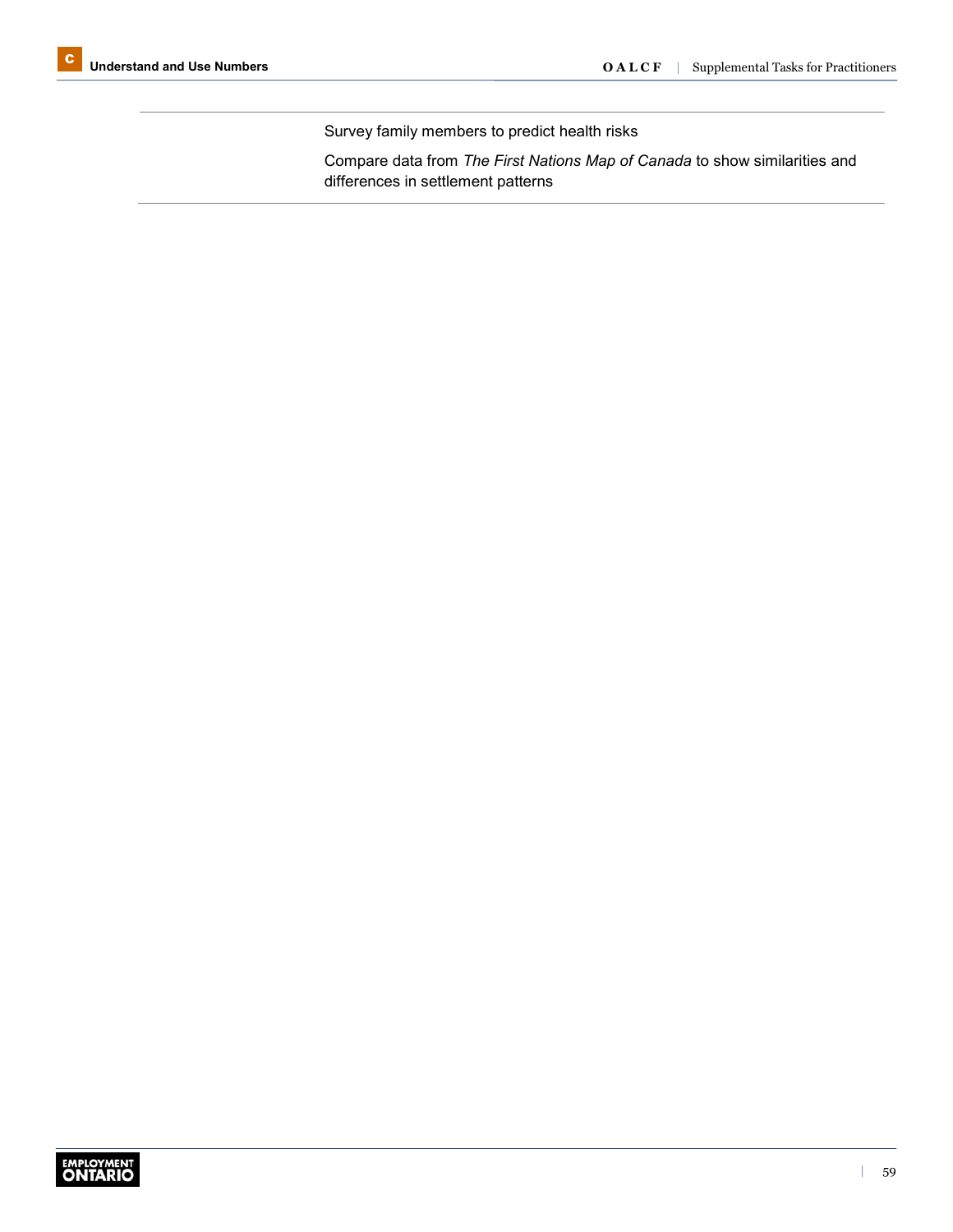**C4.3**

Competency C: **Understand and Use Numbers**

Task Group C4: **Manage data**



### At this level, learners:

# Find, integrate and analyze data; identify trends in data

| <b>Stream</b> | <b>Examples of tasks for learners</b>                                                                                                                                                                                                                                                                                                  |
|---------------|----------------------------------------------------------------------------------------------------------------------------------------------------------------------------------------------------------------------------------------------------------------------------------------------------------------------------------------|
| Anglophone    | Refer to government graphs of employment data for your region, and compare<br>this data to other government data showing the future outlooks for these areas<br>of employment in the same region                                                                                                                                       |
|               | Graph graduate placement rates from several colleges for the postsecondary<br>program you are considering to help you decide which college to attend                                                                                                                                                                                   |
|               | Estimate the time needed to complete your Learner Plan based on the time you<br>attend, the amount of time you spend outside of class on your schoolwork, and<br>the requirements for your goal completion                                                                                                                             |
| <b>Deaf</b>   | Many of the task examples for the anglophone stream and the francophone<br>stream could be performed in ASL, and some may be adapted to be accessible<br>to Deaf learners.                                                                                                                                                             |
| Francophone   | Many of the task examples for the anglophone stream could be performed in<br>French. Similarly, many of the task examples for the francophone stream could<br>be performed in English. These tasks, when done in French with certain<br>elements of English where required, will help the learner reach his or her long-<br>term goal. |
| <b>Native</b> | Many of the task examples for the anglophone stream and the francophone<br>stream could be performed in the Native stream, and some may be adapted to<br>be more culturally inclusive.                                                                                                                                                 |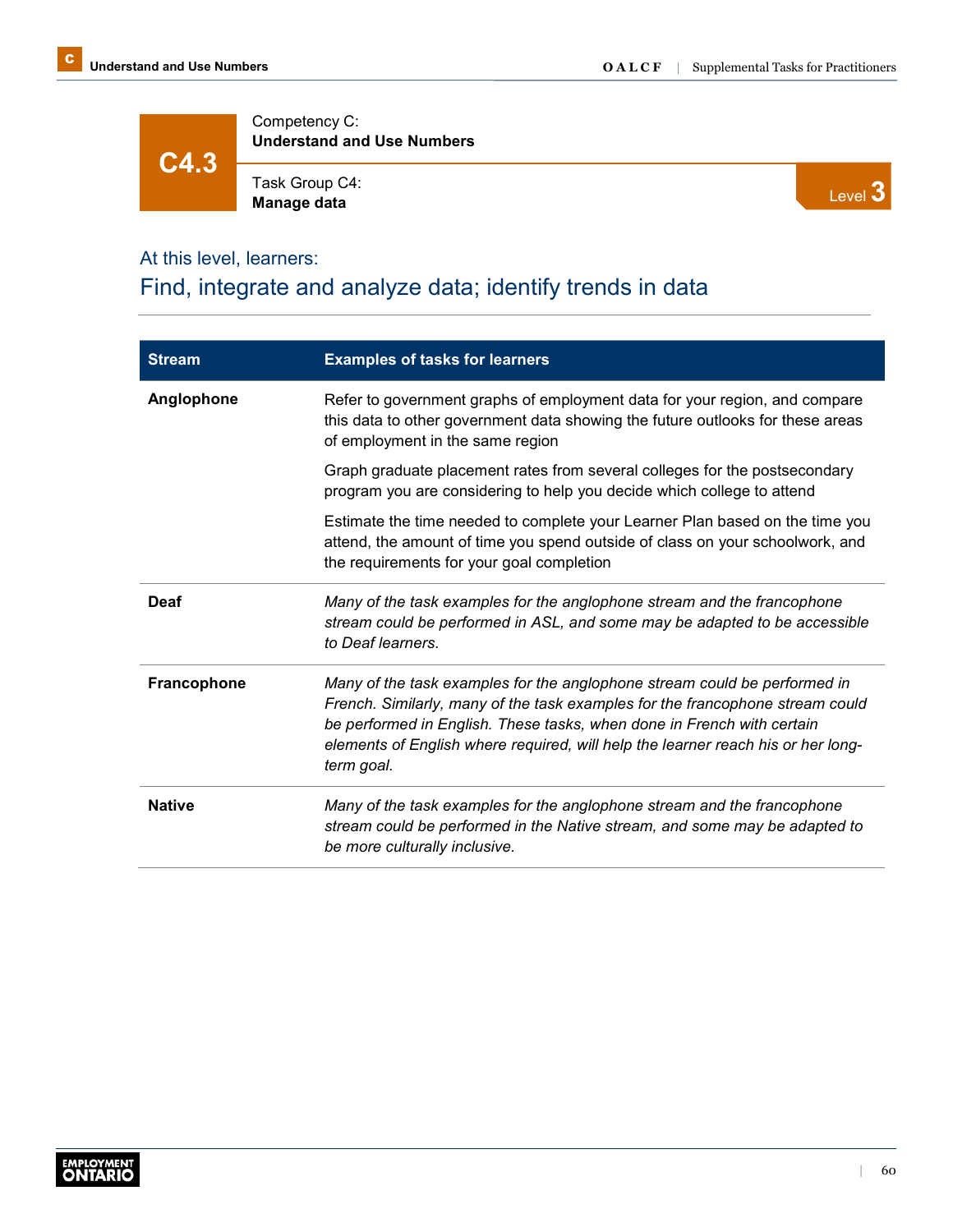

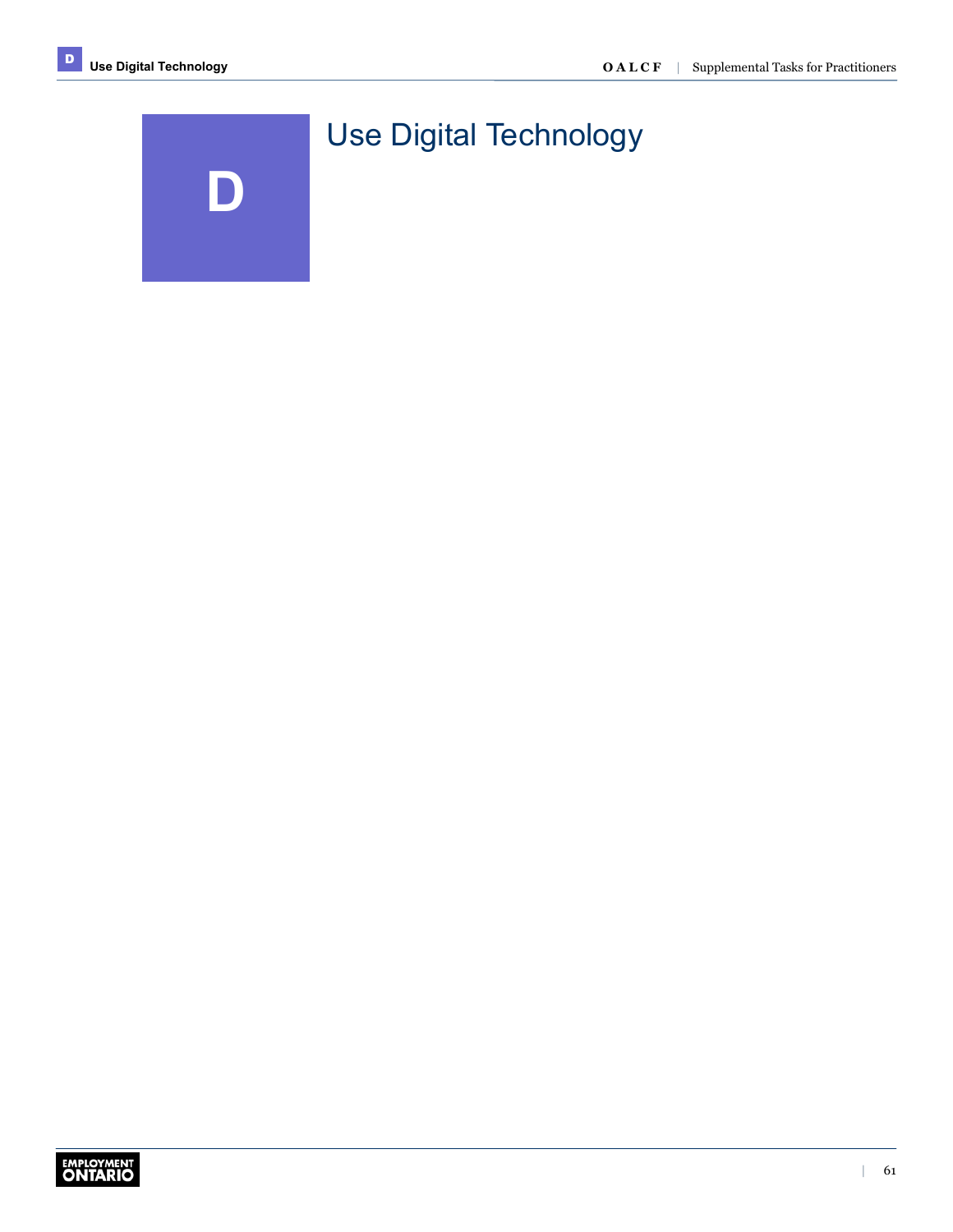**D** 

Competency D: **Use Digital Technology**

# Cultural Considerations

| <b>Deaf</b> | Activities related to the task should always be discussed in appropriate ASL<br>discourse.                                                                                                                                                                                                                                                                                                                                                                                                                                                                                                                                                                                              |
|-------------|-----------------------------------------------------------------------------------------------------------------------------------------------------------------------------------------------------------------------------------------------------------------------------------------------------------------------------------------------------------------------------------------------------------------------------------------------------------------------------------------------------------------------------------------------------------------------------------------------------------------------------------------------------------------------------------------|
|             | Encourage Deaf learners to be balanced bilinguals, through the use of both ASL<br>and English.                                                                                                                                                                                                                                                                                                                                                                                                                                                                                                                                                                                          |
| Francophone | Francophone learners attend training in order to improve the skills required to<br>achieve their long-term goals. Participating in French-language training helps<br>them gain confidence in their use of French and to take pride in their<br>francophone identity.                                                                                                                                                                                                                                                                                                                                                                                                                    |
|             | They face a challenge, however, as they transition towards their goals. In an<br>anglophone society, francophones may have to learn functional English-<br>language elements in order to integrate into the new environment (employment,<br>apprenticeship, etc.). Although many francophones have some proficiency in<br>English, this does not mean that they meet the linguistic and cultural<br>requirements to perform the necessary tasks in an anglophone integration<br>setting.                                                                                                                                                                                                |
|             | Francophone learners must have the benefit of an adult education approach<br>that recognizes their reality as a minority group. Developing functional English-<br>language skills is clearly different from learning in French as a first language<br>and from developing general skills in English as a second language. The<br>OALCF approach is based on a learning and skills development process that is<br>completed in French, but which provides the opportunity, for some authentic<br>tasks, to develop functional and contextual English (or bilingual) skill<br>components to make authentic task performance easier and to support learners'<br>long-term goal completion. |
|             | While preparing francophone learners in French to perform authentic tasks, the<br>practitioner may include activities that will help them understand how the tasks<br>would be different when performed in an anglophone setting, as well as help<br>them actually perform the tasks in an anglophone setting. Those tasks, when<br>completed in French with some English (or bilingual) elements where required,<br>will help learners achieve their long-term goals.                                                                                                                                                                                                                  |
|             | If the English-language skill needs of a francophone learner exceed the<br>minimum requirements to perform the task at hand, the practitioner will refer him<br>or her to the appropriate service.                                                                                                                                                                                                                                                                                                                                                                                                                                                                                      |
|             | Specifically, this may mean that practitioners need to reflect on the following:                                                                                                                                                                                                                                                                                                                                                                                                                                                                                                                                                                                                        |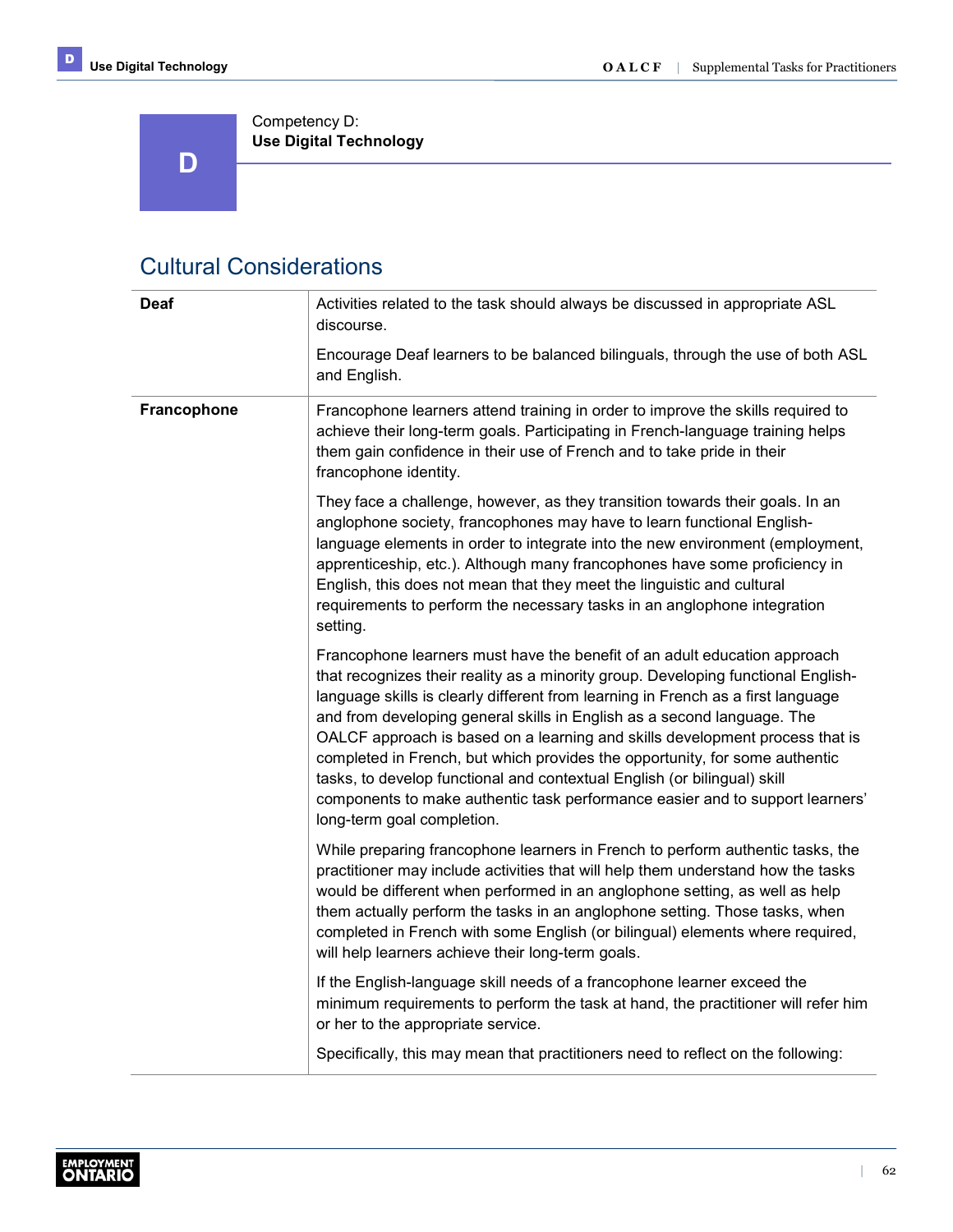|               | It is imperative that francophone learners be able to master, both in<br>$\bullet$<br>writing and orally, the English terminology related to digital technology,<br>including the use of software. For example, a francophone learner may<br>have to select French as the language of use for a device such as a<br>television, a DVD or a cell phone, or check an English website home<br>page for a way to access information in French. |
|---------------|--------------------------------------------------------------------------------------------------------------------------------------------------------------------------------------------------------------------------------------------------------------------------------------------------------------------------------------------------------------------------------------------------------------------------------------------|
| <b>Native</b> | n/a                                                                                                                                                                                                                                                                                                                                                                                                                                        |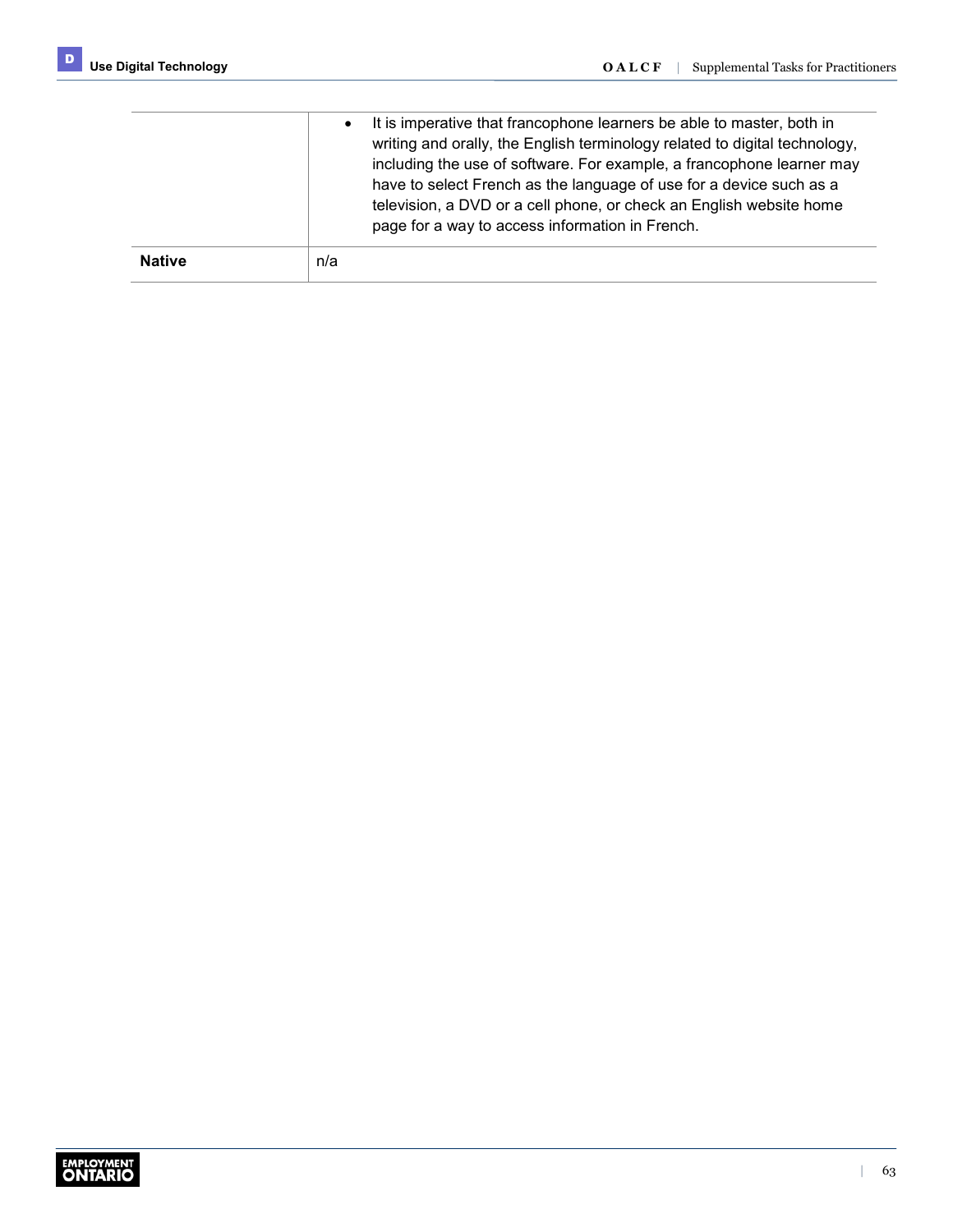**D.1**

Competency D: **Use Digital Technology**



#### At this level, learners:

## Perform simple digital tasks according to a set procedure

| <b>Stream</b> | <b>Examples of tasks for learners</b>                                                                                                                                                                                                                                                                                                                                                                                                                                                                                |
|---------------|----------------------------------------------------------------------------------------------------------------------------------------------------------------------------------------------------------------------------------------------------------------------------------------------------------------------------------------------------------------------------------------------------------------------------------------------------------------------------------------------------------------------|
| Anglophone    | Use a blood pressure sleeve at the pharmacy to monitor your health                                                                                                                                                                                                                                                                                                                                                                                                                                                   |
|               | Save homework assignments to a flash drive                                                                                                                                                                                                                                                                                                                                                                                                                                                                           |
|               | Fax a resume and cover letter as part of a job application                                                                                                                                                                                                                                                                                                                                                                                                                                                           |
|               | Use a hand-held device to record voice notes                                                                                                                                                                                                                                                                                                                                                                                                                                                                         |
|               | Use keyboarding software to practice keyboarding skills                                                                                                                                                                                                                                                                                                                                                                                                                                                              |
|               | Create a password for access to a personal or work email account                                                                                                                                                                                                                                                                                                                                                                                                                                                     |
|               | Use the calculator on the computer to tally weekly expenses                                                                                                                                                                                                                                                                                                                                                                                                                                                          |
|               | Enter names and phone numbers into a pre-formatted table to make a contact<br>list                                                                                                                                                                                                                                                                                                                                                                                                                                   |
| <b>Deaf</b>   | Many of the task examples for the anglophone stream and the francophone<br>stream could be performed in ASL, and some may be adapted to be accessible<br>to Deaf learners. Below are samples of specific tasks that address the reality of<br>Deaf learners.                                                                                                                                                                                                                                                         |
|               | Adjust various settings on a personal assistive device, such as a smartphone, to<br>personalize it for use                                                                                                                                                                                                                                                                                                                                                                                                           |
|               | Adjust the size and colour of the font in your word processing program to format<br>a document for work, home, or school                                                                                                                                                                                                                                                                                                                                                                                             |
| Francophone   | Many of the task examples for the anglophone stream could be performed in<br>French. Similarly, many of the task examples for the francophone stream could<br>be performed in English. Below are samples of specific tasks that address the<br>reality of francophone and other (e.g., new Canadians) learners needing to<br>transition in an anglophone environment. These tasks, when done in French<br>with certain elements of English where required, will help the learner reach his<br>or her long-term goal. |
|               | Change the setting on a DVD menu to watch a children's movie in French.                                                                                                                                                                                                                                                                                                                                                                                                                                              |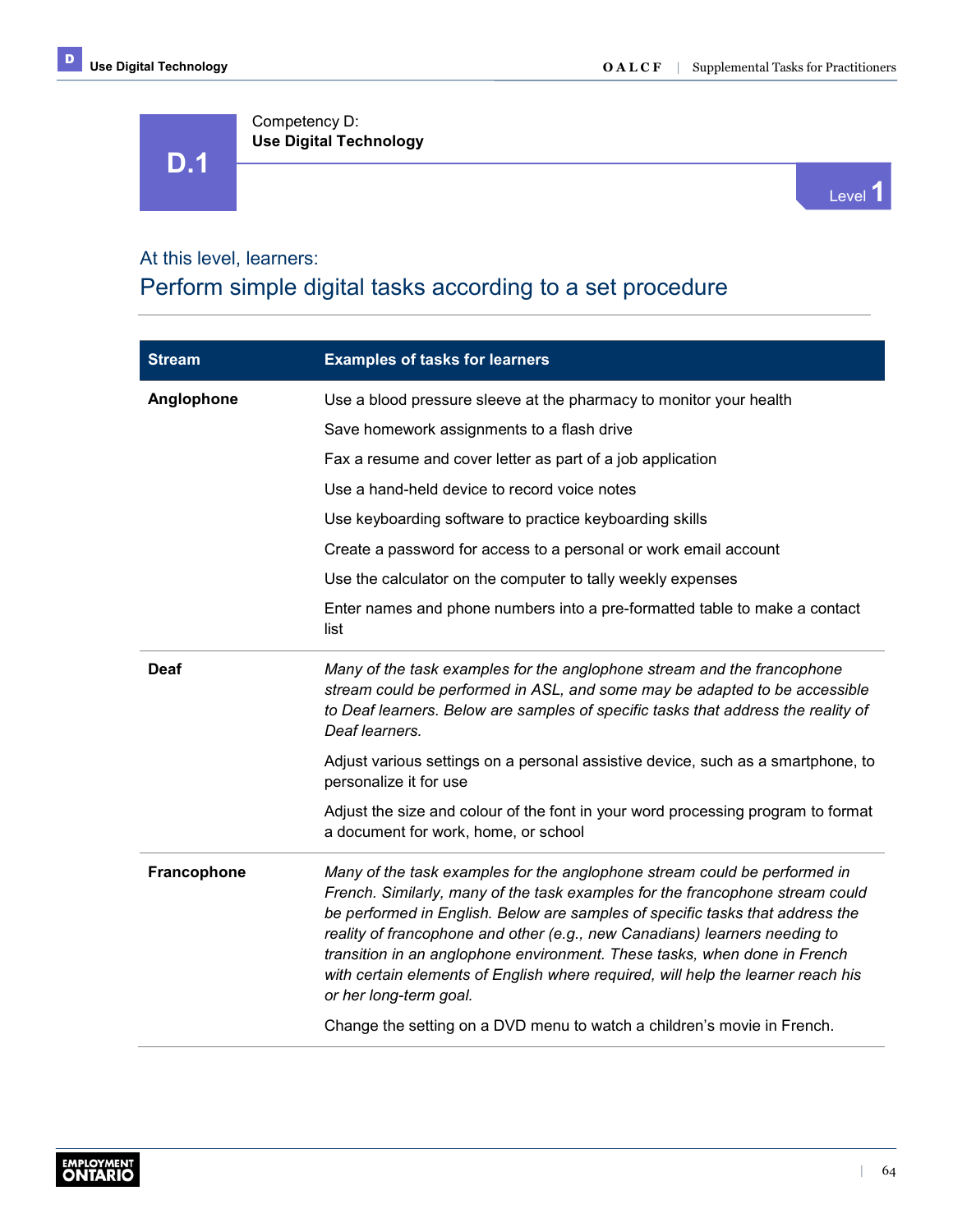| <b>Native</b> | Many of the task examples for the anglophone stream and the francophone<br>stream could be performed in the Native stream, and some may be adapted to<br>be more culturally inclusive. Below is a sample of a specific task that addresses<br>the reality of Native learners. |
|---------------|-------------------------------------------------------------------------------------------------------------------------------------------------------------------------------------------------------------------------------------------------------------------------------|
|               | Insert Native art into a Word document to advertise a community event                                                                                                                                                                                                         |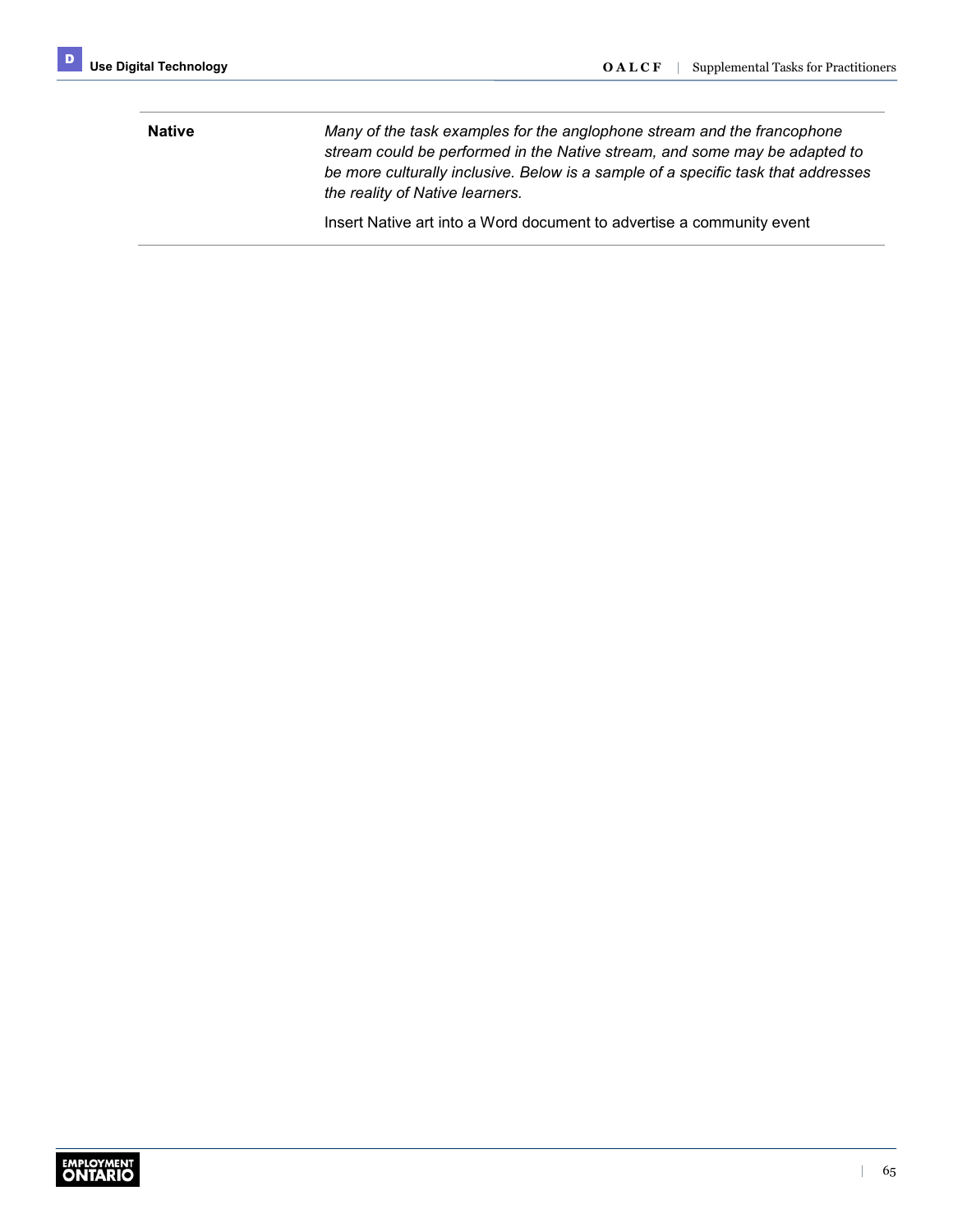Competency D: **Use Digital Technology D.2**



### At this level, learners:

# Perform well-defined, multi-step digital tasks

| <b>Stream</b> | <b>Examples of tasks for learners</b>                                                                                                                                                                                                                        |
|---------------|--------------------------------------------------------------------------------------------------------------------------------------------------------------------------------------------------------------------------------------------------------------|
| Anglophone    | Transfer and save photos from a digital camera to a computer or an external<br>storage device                                                                                                                                                                |
|               | Connect a projector to a desktop or laptop computer to give a presentation                                                                                                                                                                                   |
|               | Use a document scanner to scan materials that you want to save electronically,<br>as part of your personal portfolio, such as a PLAR portfolio                                                                                                               |
|               | Videorecord a presentation by a learner or guest speaker                                                                                                                                                                                                     |
|               | Use word processing software to create a simple poster or notice about a<br>community event                                                                                                                                                                  |
|               | Create an invoice using a spreadsheet template                                                                                                                                                                                                               |
|               | Using presentation software, create a simple slideshow to accompany an oral<br>presentation                                                                                                                                                                  |
|               | Using video-editing software, create a photo loop to present photos at an event<br>or special occasion                                                                                                                                                       |
| Deaf          | Many of the task examples for the anglophone stream and the francophone<br>stream could be performed in ASL, and some may be adapted to be accessible<br>to Deaf learners. Below are samples of specific tasks that address the reality of<br>Deaf learners. |
|               | Follow a diagram (often colour-coded) to connect a videophone or webcam to a<br>home computer system                                                                                                                                                         |
|               | Use a videophone to make a doctor's appointment                                                                                                                                                                                                              |
|               | Create a text reminder for an upcoming appointment on a personal assistive<br>device, such as a smartphone                                                                                                                                                   |
|               | Create an e-vite to a Deaf event, such as Mayfest                                                                                                                                                                                                            |
|               | Synchronize a smartphone to download pictures and information to your<br>address book                                                                                                                                                                        |
|               | Use video-editing software to create a message in ASL to publicly share<br>information about an event                                                                                                                                                        |
|               | Use software to convert text to Braille                                                                                                                                                                                                                      |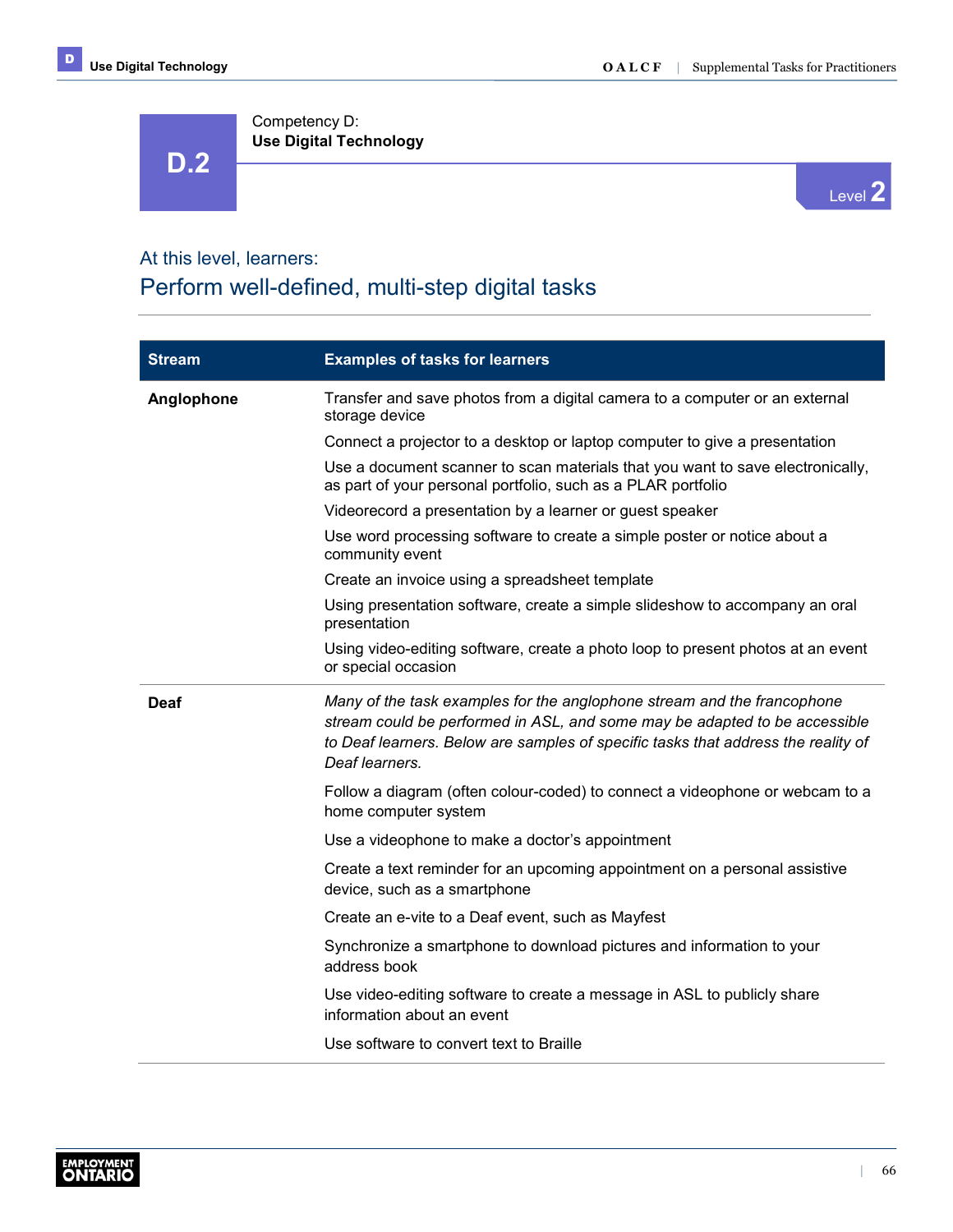| <b>Francophone</b> | Many of the task examples for the anglophone stream could be performed in<br>French. Similarly, many of the task examples for the francophone stream could<br>be performed in English. Below are samples of specific tasks that address the<br>reality of francophone and other (e.g., new Canadians) learners needing to<br>transition in an anglophone environment. These tasks, when done in French<br>with certain elements of English where required, will help the learner reach his<br>or her long-term goal. |
|--------------------|----------------------------------------------------------------------------------------------------------------------------------------------------------------------------------------------------------------------------------------------------------------------------------------------------------------------------------------------------------------------------------------------------------------------------------------------------------------------------------------------------------------------|
|                    | Access community calendars from francoservice. info websites to gather<br>information about events and resources available in your area.                                                                                                                                                                                                                                                                                                                                                                             |
|                    | Access the website of the Office of francophone Affairs to understand its<br>mission and vision, francophones rights, the access to French-language<br>services, the history of Franco-Ontarians, etc.                                                                                                                                                                                                                                                                                                               |
|                    | Distinguish Canadian "francophonie" websites from international francophonie<br>websites.                                                                                                                                                                                                                                                                                                                                                                                                                            |
| <b>Native</b>      | Many of the task examples for the anglophone stream and the francophone<br>stream could be performed in the Native stream, and some may be adapted to<br>be more culturally inclusive.                                                                                                                                                                                                                                                                                                                               |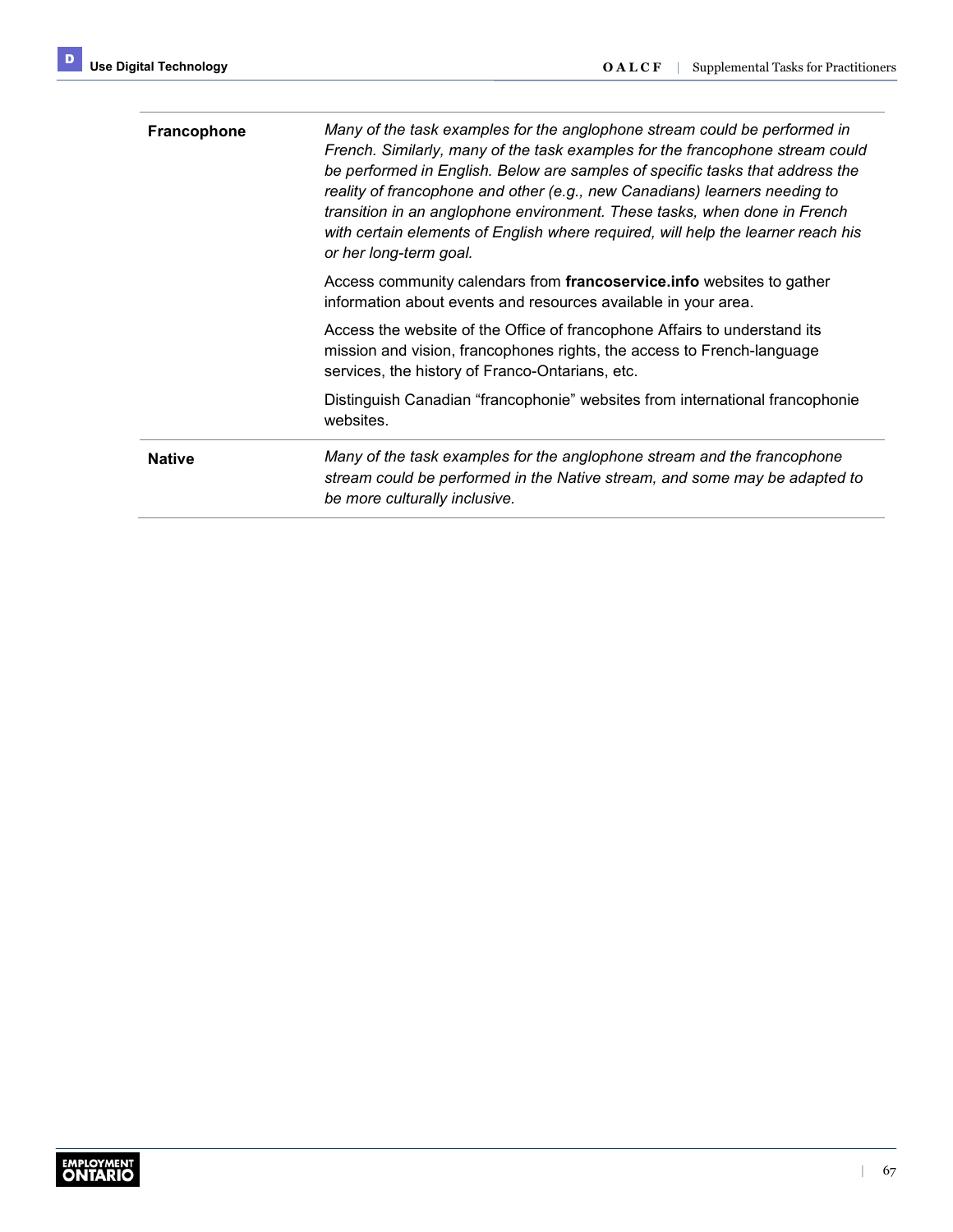**D.3**



### At this level, learners:

Competency D:

**Use Digital Technology**

## Experiment and problem-solve to perform multi-step digital tasks

| <b>Stream</b>      | <b>Examples of tasks for learners</b>                                                                                                                                                                                                                                                                                                                                                                                                                                                                                |
|--------------------|----------------------------------------------------------------------------------------------------------------------------------------------------------------------------------------------------------------------------------------------------------------------------------------------------------------------------------------------------------------------------------------------------------------------------------------------------------------------------------------------------------------------|
| Anglophone         | Find and download an e-reader application to a digital device                                                                                                                                                                                                                                                                                                                                                                                                                                                        |
|                    | Create an oral book report with a smartpen                                                                                                                                                                                                                                                                                                                                                                                                                                                                           |
|                    | Install and configure a local computer printer                                                                                                                                                                                                                                                                                                                                                                                                                                                                       |
|                    | Use a text-to-speech program to proofread an essay                                                                                                                                                                                                                                                                                                                                                                                                                                                                   |
|                    | Use scan-and-read software to prepare study notes for an exam                                                                                                                                                                                                                                                                                                                                                                                                                                                        |
|                    | Use tax preparation software to complete your personal income tax                                                                                                                                                                                                                                                                                                                                                                                                                                                    |
|                    | Use a template to produce a multi-page newsletter for an organization or event                                                                                                                                                                                                                                                                                                                                                                                                                                       |
|                    | Use photography software to create a double-sided brochure for a fundraiser                                                                                                                                                                                                                                                                                                                                                                                                                                          |
|                    | Create a spreadsheet for a small business payroll                                                                                                                                                                                                                                                                                                                                                                                                                                                                    |
|                    | Install and configure a firewall on a personal computer for security protection                                                                                                                                                                                                                                                                                                                                                                                                                                      |
| <b>Deaf</b>        | Many of the task examples for the anglophone stream and the francophone<br>stream could be performed in ASL, and some may be adapted to be accessible<br>to Deaf learners. Below are samples of specific tasks that address the reality of<br>Deaf learners.                                                                                                                                                                                                                                                         |
|                    | Use ASL software to learn and practice sign language                                                                                                                                                                                                                                                                                                                                                                                                                                                                 |
|                    | Set up a schedule to perform routine maintenance and data backup of a<br>Blackberry on a computer                                                                                                                                                                                                                                                                                                                                                                                                                    |
| <b>Francophone</b> | Many of the task examples for the anglophone stream could be performed in<br>French. Similarly, many of the task examples for the francophone stream could<br>be performed in English. Below are samples of specific tasks that address the<br>reality of francophone and other (e.g., new Canadians) learners needing to<br>transition in an anglophone environment. These tasks, when done in French<br>with certain elements of English where required, will help the learner reach his<br>or her long-term goal. |
|                    | Using spreadsheet software, use a simple spreadsheet to make a list of work<br>duties organized by individual in charge of carrying them out and deadlines.                                                                                                                                                                                                                                                                                                                                                          |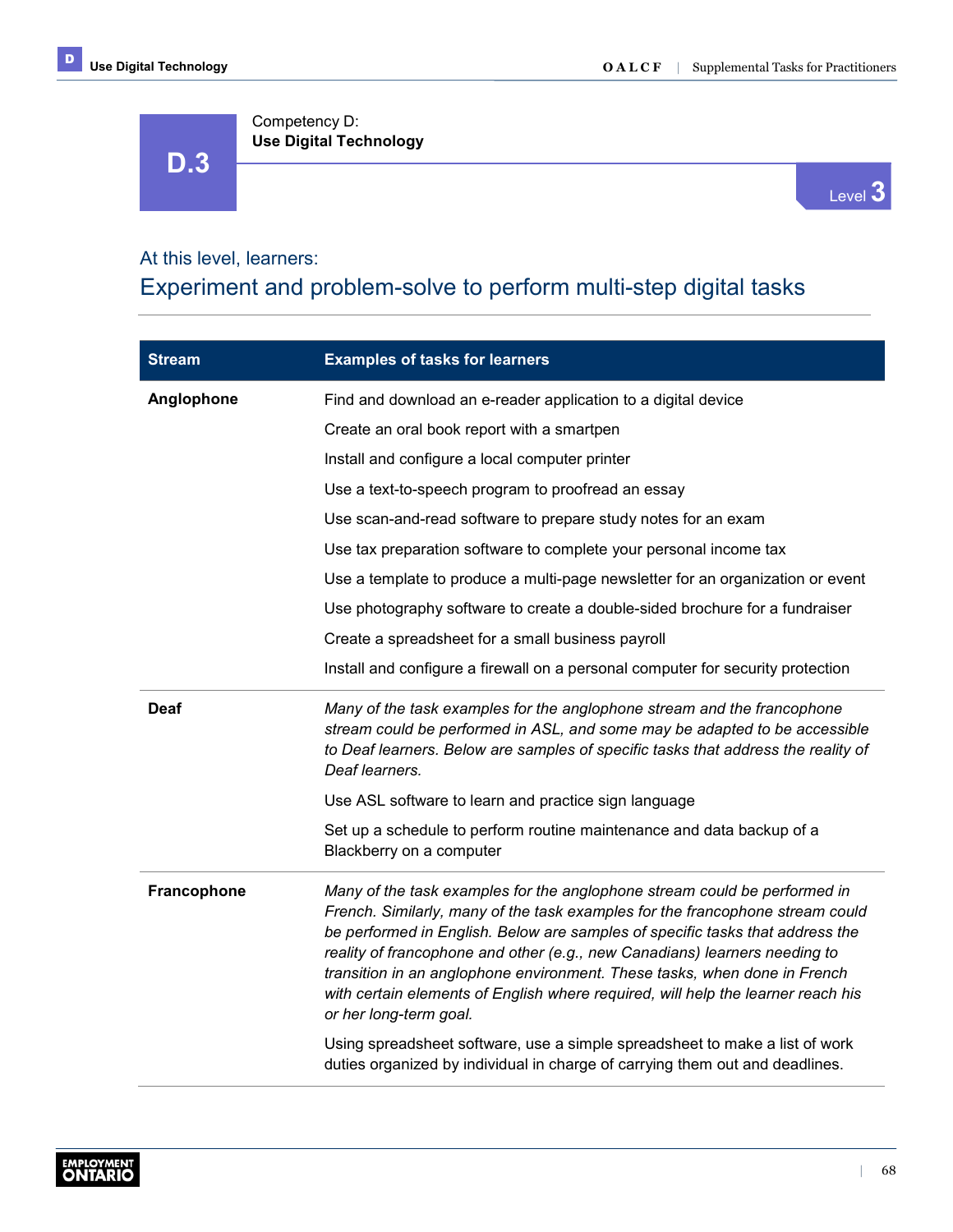Create a simple bilingual webpage to promote the products and services of a small business.

Use spreadsheet software to create a budget template with categories for income and expenses.

**Native** *Many of the task examples for the anglophone stream and the francophone stream could be performed in the Native stream, and some may be adapted to be more culturally inclusive.*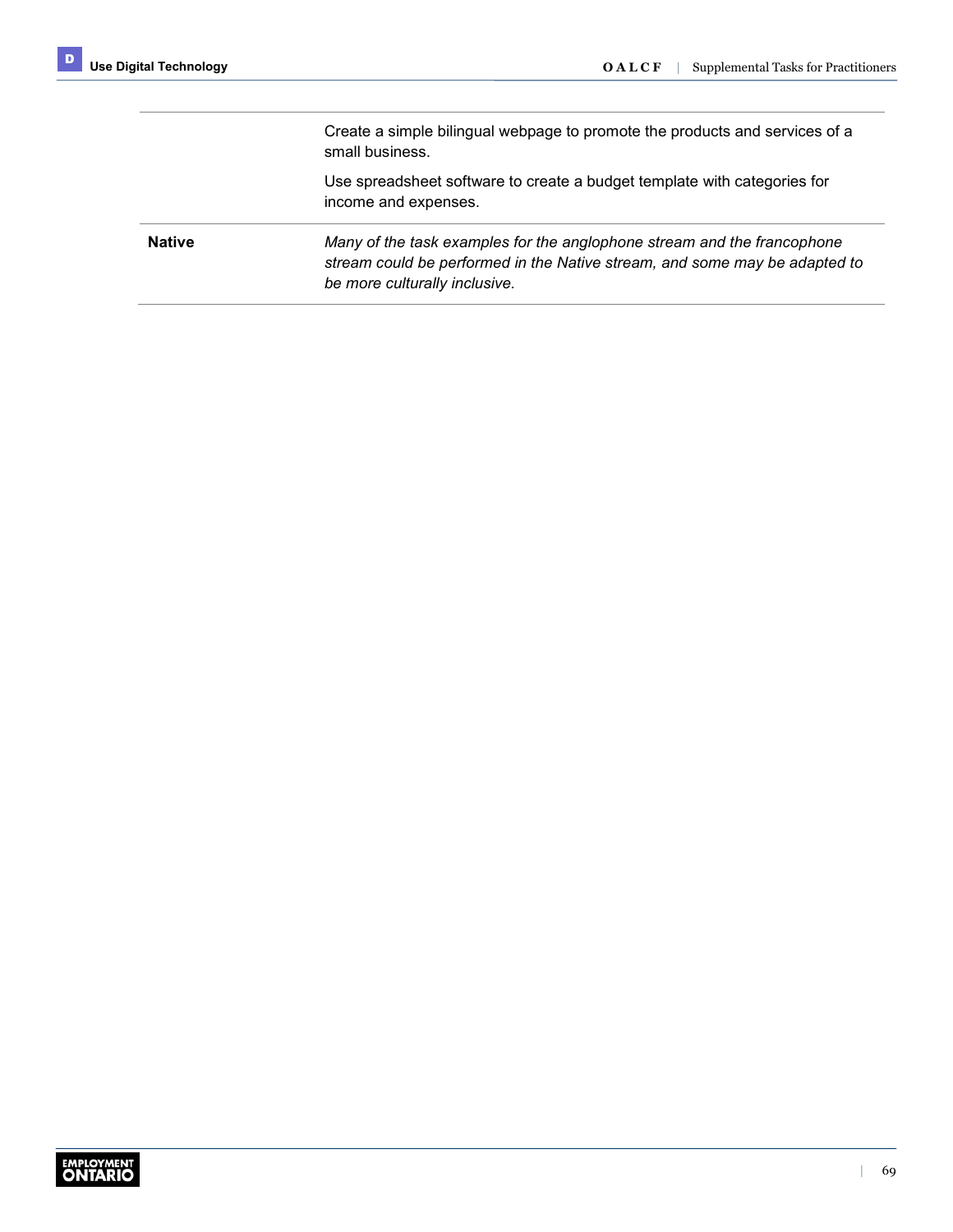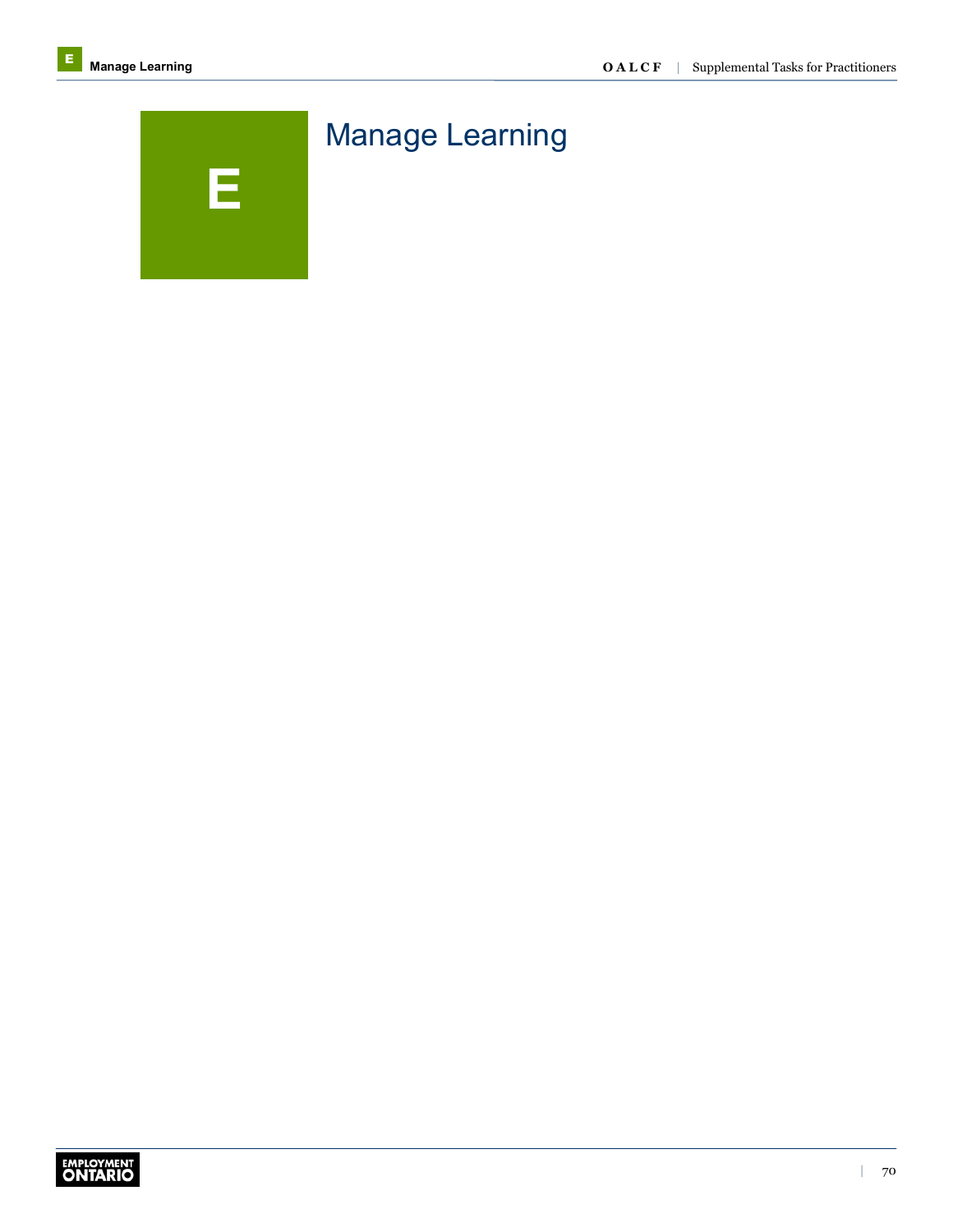

Competency E: **Manage Learning**

## Cultural Considerations

| <b>Deaf</b>        | n/a                                                                                                                                                                                                                                                                                                                                                                                                                                                                                                                                                                                                                                                                                     |
|--------------------|-----------------------------------------------------------------------------------------------------------------------------------------------------------------------------------------------------------------------------------------------------------------------------------------------------------------------------------------------------------------------------------------------------------------------------------------------------------------------------------------------------------------------------------------------------------------------------------------------------------------------------------------------------------------------------------------|
| <b>Francophone</b> | Francophone learners attend training in order to improve the skills required to<br>achieve their long-term goals. Participating in French-language training helps<br>them gain confidence in their use of French and to take pride in their<br>francophone identity.                                                                                                                                                                                                                                                                                                                                                                                                                    |
|                    | They face a challenge, however, as they transition towards their goals. In an<br>anglophone society, francophones may have to learn functional English-<br>language elements in order to integrate into the new environment (employment,<br>apprenticeship, etc.). Although many francophones have some proficiency in<br>English, this does not mean that they meet the linguistic and cultural<br>requirements to perform the necessary tasks in an anglophone integration<br>setting.                                                                                                                                                                                                |
|                    | Francophone learners must have the benefit of an adult education approach<br>that recognizes their reality as a minority group. Developing functional English-<br>language skills is clearly different from learning in French as a first language<br>and from developing general skills in English as a second language. The<br>OALCF approach is based on a learning and skills development process that is<br>completed in French, but which provides the opportunity, for some authentic<br>tasks, to develop functional and contextual English (or bilingual) skill<br>components to make authentic task performance easier and to support learners'<br>long-term goal completion. |
|                    | While preparing francophone learners in French to perform authentic tasks, the<br>practitioner may include activities that will help them understand how the tasks<br>would be different when performed in an anglophone setting, as well as help<br>them actually perform the tasks in an anglophone setting. Those tasks, when<br>completed in French with some English (or bilingual) elements where required,<br>will help learners achieve their long-term goals.                                                                                                                                                                                                                  |
|                    | If the English-language skill needs of a francophone learner exceed the<br>minimum requirements to perform the task at hand, the practitioner will refer him<br>or her to the appropriate service.                                                                                                                                                                                                                                                                                                                                                                                                                                                                                      |
|                    | Specifically, this may mean that francophone learners need to reflect on the<br>following:                                                                                                                                                                                                                                                                                                                                                                                                                                                                                                                                                                                              |
|                    | Recognize that they often have to learn some English elements to<br>transition towards their goals (e.g., some jobs, training, and<br>apprenticeships). This may result in a longer path than expected and in                                                                                                                                                                                                                                                                                                                                                                                                                                                                           |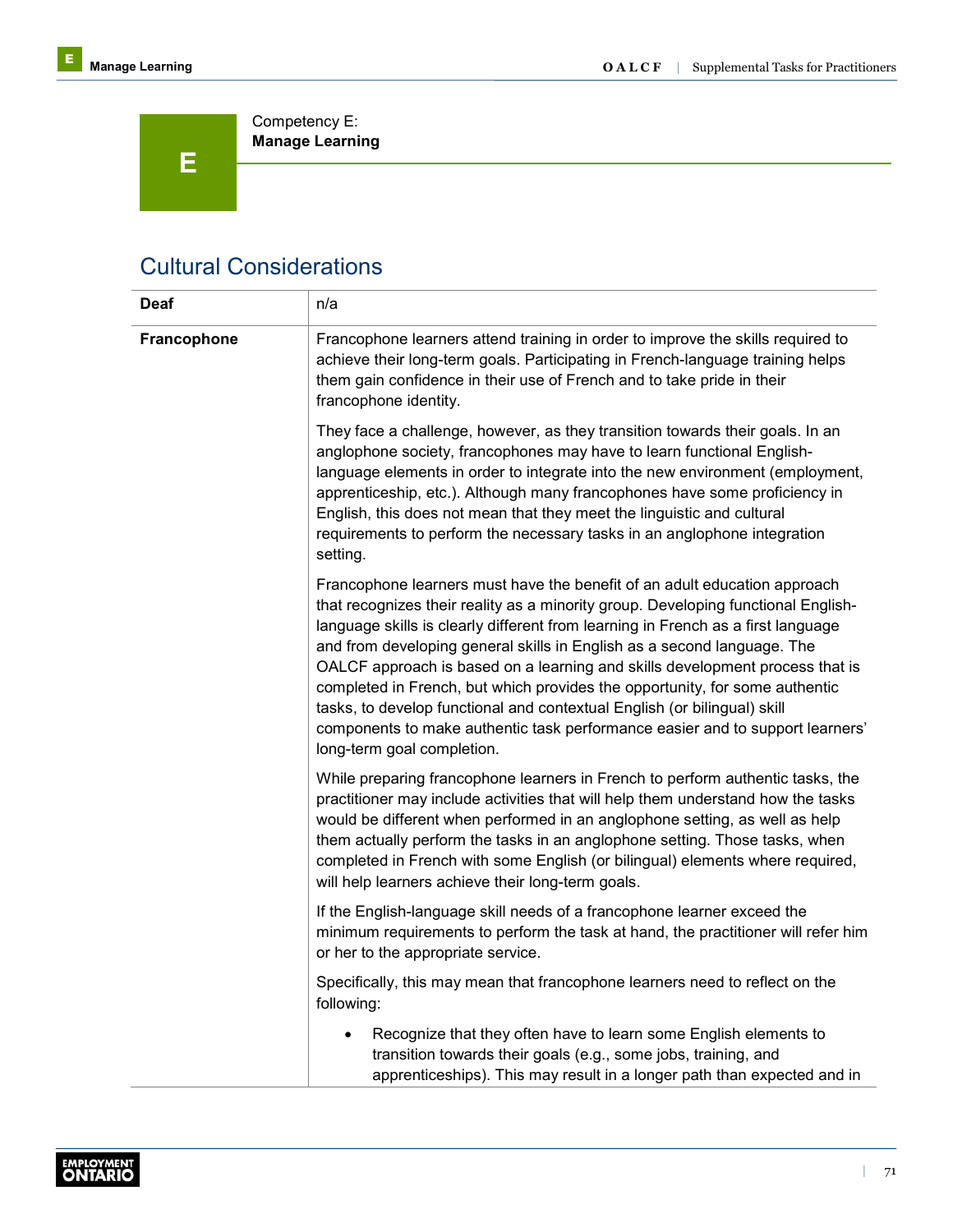| <b>Native</b> | n/a                                                                                                                                                                                                                              |
|---------------|----------------------------------------------------------------------------------------------------------------------------------------------------------------------------------------------------------------------------------|
|               | Encourage francophones to pursue secondary and postsecondary<br>$\bullet$<br>education in French, where possible.                                                                                                                |
|               | Encourage learners to boost their francophone identity.<br>$\bullet$                                                                                                                                                             |
|               | Specifically, this may mean that practitioners need to reflect on the following:                                                                                                                                                 |
|               | Recognize the lack of educational tools for the training of francophone<br>$\bullet$<br>professionals (in many cases francophone learners must use books<br>written in English).                                                 |
|               | Be aware that the number of programs and courses available in French<br>$\bullet$<br>can be limited at the secondary, postsecondary and apprenticeship<br>levels in their community and in the rest of the province.             |
|               | Recognize that they often have to learn formal or standard French to<br>$\bullet$<br>transition towards their goal (e.g., some jobs and trainings).                                                                              |
|               | Acknowledge that English is often the language that generally enables<br>$\bullet$<br>them to participate in society and their community, while recognizing the<br>value of being English-speaking francophones.                 |
|               | Acknowledge that English is often the language that provides access to<br>$\bullet$<br>employment, while recognizing the value of being English-speaking<br>francophones.                                                        |
|               | Recognize that they may learn in French even if they later have to apply<br>$\bullet$<br>their learning in another cultural and linguistic context (i.e., English)<br>because, as francophones, it is easier to learn in French. |
|               | adjustments to their learning goals and strategies.                                                                                                                                                                              |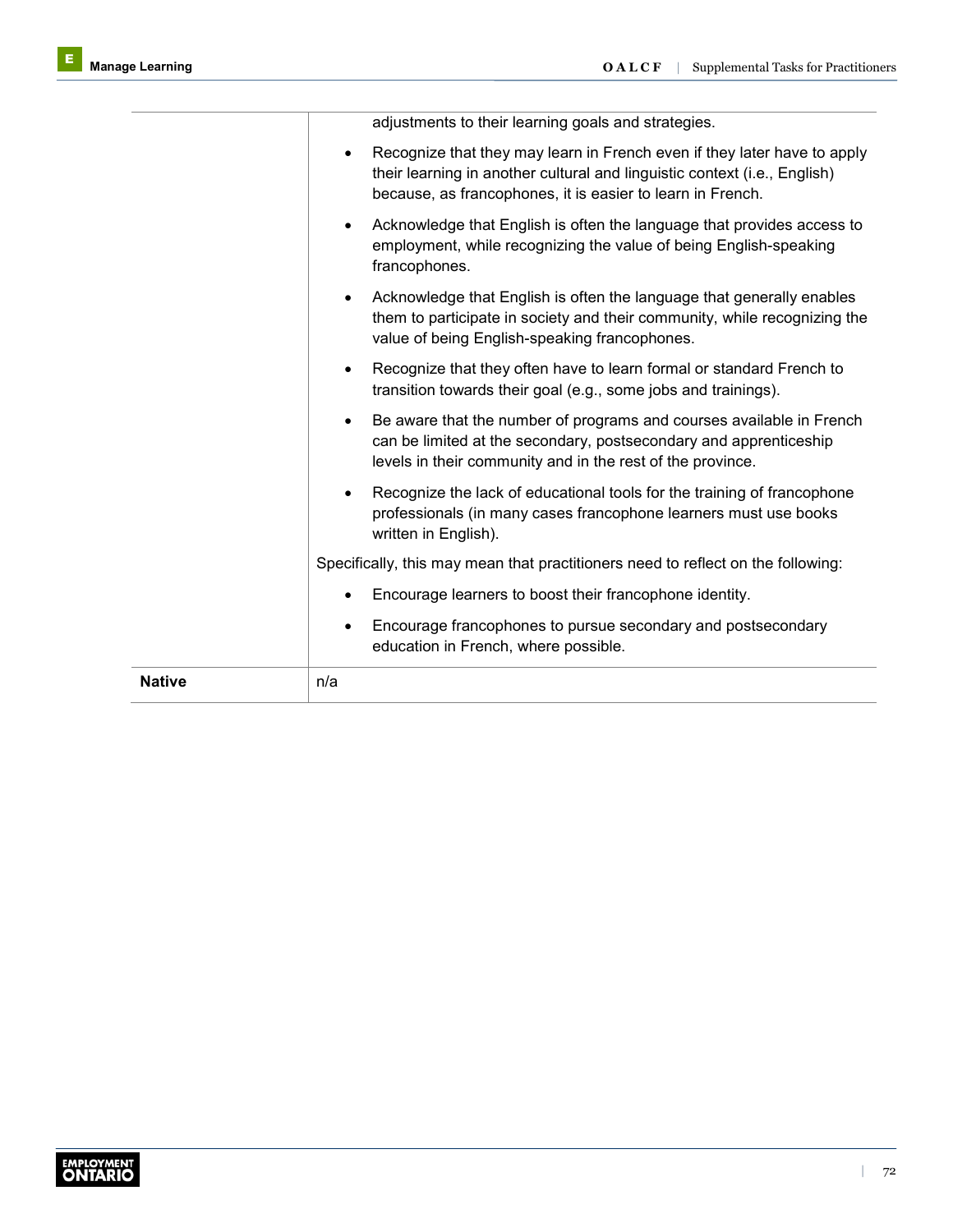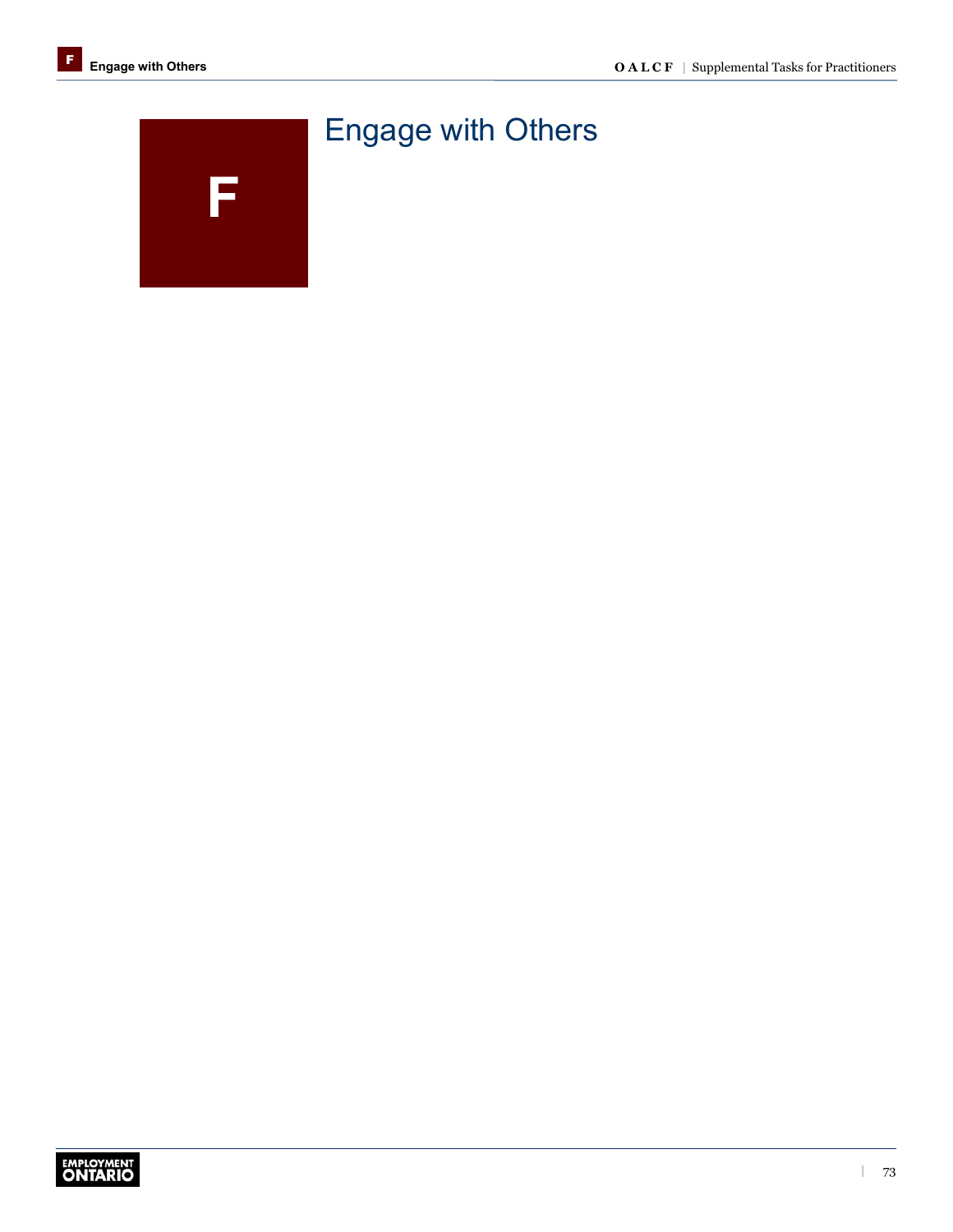

Competency F: **Engage with Others**

## Cultural Considerations

| <b>Deaf</b> | n/a                                                                                                                                                                                                                                                                                                                                                                                                                                                                                                                                                                                                                                                                                     |
|-------------|-----------------------------------------------------------------------------------------------------------------------------------------------------------------------------------------------------------------------------------------------------------------------------------------------------------------------------------------------------------------------------------------------------------------------------------------------------------------------------------------------------------------------------------------------------------------------------------------------------------------------------------------------------------------------------------------|
| Francophone | Francophone learners attend training in order to improve the skills required to<br>achieve their long term goals. Participating in French-language training helps<br>them gain confidence in their use of French and to take pride in their<br>francophone identity.                                                                                                                                                                                                                                                                                                                                                                                                                    |
|             | They face a challenge, however, as they transition towards their goals. In an<br>anglophone society, francophones may have to learn functional English-<br>language elements in order to integrate into the new environment (employment,<br>apprenticeship, etc.). Although many francophones have some proficiency in<br>English, this does not mean that they meet the linguistic and cultural<br>requirements to perform the necessary tasks in an anglophone integration<br>setting.                                                                                                                                                                                                |
|             | Francophone learners must have the benefit of an adult education approach<br>that recognizes their reality as a minority group. Developing functional English-<br>language skills is clearly different from learning in French as a first language<br>and from developing general skills in English as a second language. The<br>OALCF approach is based on a learning and skills development process that is<br>completed in French, but which provides the opportunity, for some authentic<br>tasks, to develop functional and contextual English (or bilingual) skill<br>components to make authentic task performance easier and to support learners'<br>long-term goal completion. |
|             | While preparing francophone learners in French to perform authentic tasks, the<br>practitioner may include activities that will help them understand how the tasks<br>would be different when performed in an anglophone setting, as well as help<br>them actually perform the tasks in an anglophone setting. Those tasks, when<br>completed in French with some English (or bilingual) elements where required,<br>will help learners achieve their long-term goals.                                                                                                                                                                                                                  |
|             | If the English-language skill needs of a francophone learner exceed the<br>minimum requirements to perform the task at hand, the practitioner will refer him<br>or her to the appropriate service.                                                                                                                                                                                                                                                                                                                                                                                                                                                                                      |
|             | Specifically, this may mean that francophone learners need to reflect on the<br>following:                                                                                                                                                                                                                                                                                                                                                                                                                                                                                                                                                                                              |
|             | Identify and assert themselves as francophones; introduce themselves<br>in their own language.                                                                                                                                                                                                                                                                                                                                                                                                                                                                                                                                                                                          |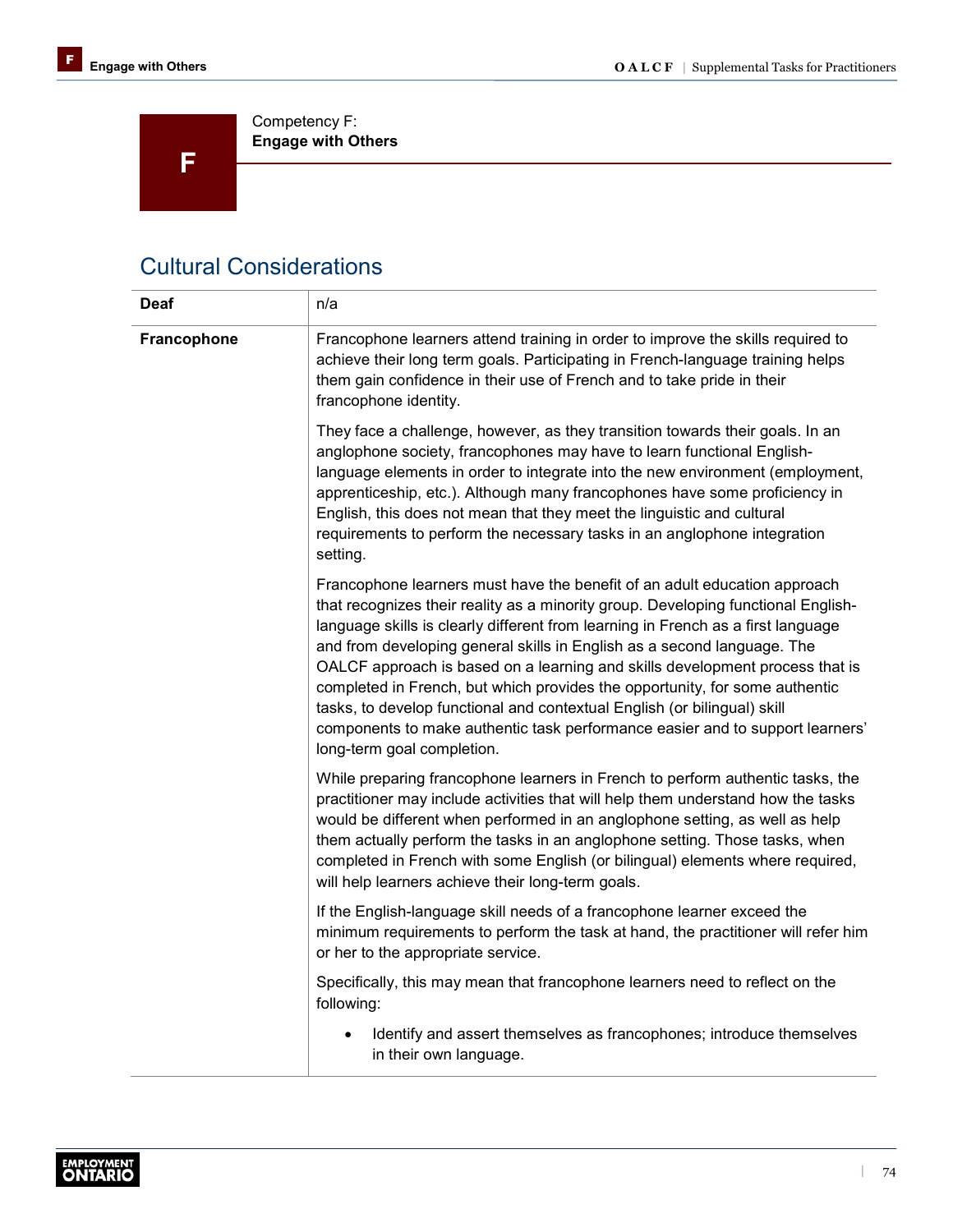| $\bullet$                                                            | Request and use French-language services.                                                                                                                                                                                                                                     |
|----------------------------------------------------------------------|-------------------------------------------------------------------------------------------------------------------------------------------------------------------------------------------------------------------------------------------------------------------------------|
| $\bullet$                                                            | Get involved, if applicable, in a francophone committee in their<br>community.                                                                                                                                                                                                |
| $\bullet$                                                            | Recognize the importance of being able to communicate with others in<br>French or in English at work.                                                                                                                                                                         |
| $\bullet$                                                            | Be sensitive to cultural differences and adjust, if required, when<br>engaging with others, e.g., personal space, body language, clothing,<br>verbal expression, sense of humour.                                                                                             |
| $\bullet$                                                            | Begin to show their francophone identity (e.g., by wearing a badge or<br>pin saying "Je parle français") and be leaders in promoting the French<br>language and keeping the francophone community alive.                                                                      |
|                                                                      | When working in group, learners may do the following:                                                                                                                                                                                                                         |
| $\bullet$                                                            | Speak and give their opinion.                                                                                                                                                                                                                                                 |
| ٠                                                                    | Respect the feelings, opinions and values of others.                                                                                                                                                                                                                          |
| $\bullet$                                                            | Interrupt or comment at the appropriate time in a discussion.                                                                                                                                                                                                                 |
| $\bullet$                                                            | Work actively at building team spirit in English in spite of cultural<br>differences.                                                                                                                                                                                         |
|                                                                      | Demonstrate an understanding of group dynamics, which may vary<br>based on the culture of participants.                                                                                                                                                                       |
| $\bullet$                                                            | Demonstrate the ability to participate in different group dynamics and<br>interact properly.                                                                                                                                                                                  |
| $\bullet$                                                            | Make decisions in collaboration with other team members while working<br>on a collaborative project.                                                                                                                                                                          |
| $\bullet$                                                            | Plan and perform a task with others, while respecting their strengths<br>and weaknesses.                                                                                                                                                                                      |
|                                                                      | Accept help or guidance from others to modify their behaviour, thus<br>facilitating group integration and conflict resolution.                                                                                                                                                |
| Specifically, this may mean that practitioners may do the following: |                                                                                                                                                                                                                                                                               |
|                                                                      | Respect and recognize the identity and the particular needs of<br>francophone learners in minority settings.                                                                                                                                                                  |
| $\bullet$                                                            | Be aware that francophone learners in minority settings will face<br>identity, pride and self-esteem issues. For example, feeling<br>marginalized by the anglophone majority if they show their francophone<br>identity too openly or if they claim French-language services. |
| $\bullet$                                                            | Be aware that francophone learners are exposed to two languages that<br>do not cover the same spheres (public signs, everyday life, media,<br>social life, recreation, economy, politics, etc.).                                                                              |
|                                                                      | Support francophone learners in developing their political skills to make                                                                                                                                                                                                     |